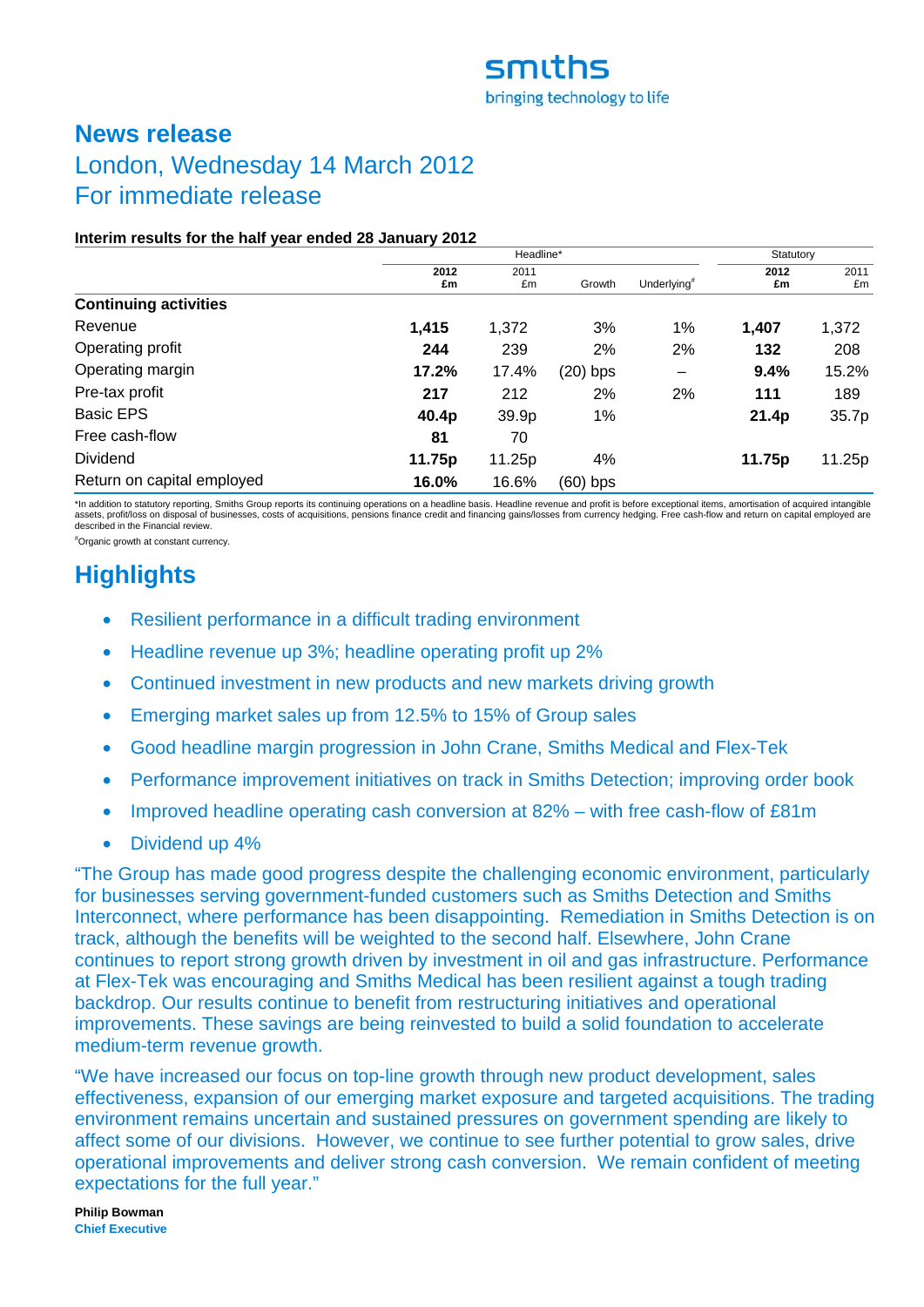# **Divisional highlights\***

|                         | % of Group     | Underlying                | <b>Underlying</b><br>Headline operating profit margin<br>Headline return on capital employed |       |       |       |       |
|-------------------------|----------------|---------------------------|----------------------------------------------------------------------------------------------|-------|-------|-------|-------|
|                         | headline sales | headline sales<br>growth* | headline profit<br>growth*                                                                   | 2012  | 2011  | 2012  | 2011  |
| John Crane              | 33%            | 13%                       | 24%                                                                                          | 20.9% | 19.0% | 23.8% | 20.5% |
| <b>Smiths Medical</b>   | 29%            | (1)%                      | 4%                                                                                           | 23.5% | 22.6% | 17.3% | 16.0% |
| <b>Smiths Detection</b> | 16%            | (11)%                     | (36)%                                                                                        | 9.3%  | 13.9% | 7.6%  | 13.0% |
| Smiths Interconnect     | 14%            | $(6)\%$                   | (29)%                                                                                        | 13.1% | 18.1% | 12.8% | 17.4% |
| Flex-Tek                | 8%             | 2%                        | 36%                                                                                          | 15.5% | 11.6% | 25.1% | 20.6% |
| Group                   | 100%           | 1%                        | 2%                                                                                           | 17.2% | 17.4% | 16.0% | 16.6% |

#### **John Crane**

- Sales driven by growth in both original equipment and aftermarket revenue, particularly in the oil and gas sector
- Margins improved 190 basis points to 20.9%, benefiting from increased volumes
- TCE acquisition completed and integration well underway; expands our bearings aftermarket offering
- Strong order book supports growth for the full year in sales and margins

#### **Smiths Medical**

- Margins up 90 basis points to 23.5% through cost saving initiatives and mix benefits despite some price pressure
- Tough operating environment with healthcare spend squeezed by government budgets and unemployment
- Increased investment in sales capabilities in emerging markets and new product development
- Investment will step up further during the second half; which is expected to support future sales growth

#### **Smiths Detection**

- Revenue declined reflecting reduced demand in most sectors, particularly military and ports & borders
- Margins affected by lower volumes, restructuring costs and the impact of historic low margin contracts
- Performance improvement programme on track; delivered £5m of savings from £40m target by FY 2014
- Full year sales expected to be similar to last year, margins will benefit from restructuring initiatives
- Strong product pipeline and significant contract wins lay a solid foundation for 2013

#### **Smiths Interconnect**

- Sales affected by lower sales in military and connectors offsetting growth in telecoms
- Margins reduced by lower volumes, operational gearing, adverse pricing/mix and restructuring costs
- Integration of Power Holdings, Inc. is on track, expanding our product offering into new markets
- Several new contract wins and contract phasing is expected to support some improvement in second half sales
- Second half margins are expected to benefit from better volumes and restructuring

#### **Flex-Tek**

- Improved volumes, mix and pricing contributed to a strong increase in margins
- Sales growth driven primarily by the aerospace sector and with modest growth in US residential construction
- Fluid management is expected to see continued growth while construction and appliances markets are uncertain
- Margins are geared to volume improvements across Flex-Tek's end markets

*\*Sales and profit growth are at constant currency and exclude the impact of acquisitions and disposals*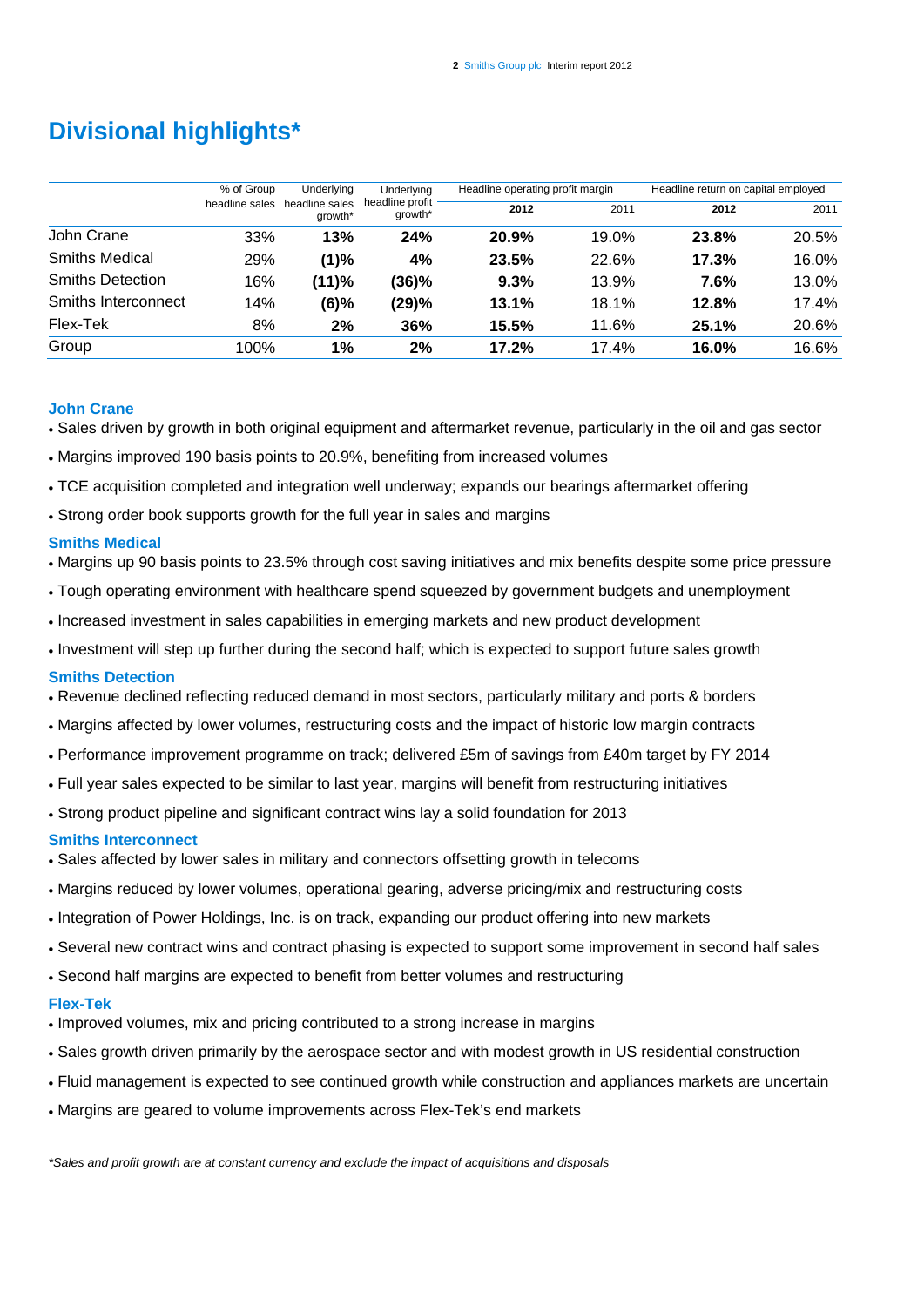# **Contact details**

**Investor enquiries**  Peter Durman, Smiths Group +44 (0)20 7808 5535 +44 (0)7825 145336 peter.durman@smiths.com

#### **Media enquiries**

Colin McSeveny, Smiths Group +44 (0)20 7808 5534 colin.mcseveny@smiths.com

Anthony Cardew, Cardew Group +44 (0)20 7930 0777 anthony.cardew@cardewgroup.com

#### **Presentation**

The presentation slides and a live webcast of the presentation to analysts are available at [www.smiths.com/results](http://www.smiths.com/results) at 09.00 (UK time) on Wednesday 14 March. A recording of the webcast is available later that day. A live audio broadcast of the presentation is also available by dialling (no access code required):

UK toll free: 0800 368 1916

International: +44 (0)20 3140 0722

US/Canada toll free: 1 855 716 1594

An audio replay is available for seven days on the following numbers (access PIN 382043#):

UK toll free: 0800 368 1890

International: +44 (0)20 3140 0698

US/Canada toll free: 1 877 846 3918

#### **Photography**

Original high-resolution photography and broadcast quality video is available to the media from the media contacts above or from [http://www.smiths.com/images.aspx.](http://www.smiths.com/images.aspx)

#### **Statutory reporting**

Statutory reporting takes account of all items excluded from headline performance. On a statutory basis, pre-tax profit from continuing operations was £111m (2011: £189m) and earnings per share were 21.4p (2011: 35.7p).

The items excluded from headline performance comprise:

- amortisation of acquired intangible assets of £25m (2011: £22m);
- £18m in connection with John Crane, Inc. asbestos litigation (2011: £5m);
- £52m for the establishment of a provision to resolve potential future claims alleging product liability in Titeflex Corporation (2011: nil);
- £12m of exceptional restructuring costs (2011: £5m);
- £8m in relation to a change in the basis of estimating sales rebates;
- acquisition costs of £2m (2011: £1m);
- £1m profit on disposal of businesses (2011: nil);
- £11m for retirement benefit finance income (2011: £12m); and
- financing losses of £1m (2011: £2m).

This document contains certain statements that are forward-looking statements. They appear in a number of places throughout this document and include statements regarding our intentions, beliefs or current expectations and those of our officers, directors and employees concerning, amongst other things, our results of operations, financial condition, liquidity, prospects, growth, strategies and the business we operate. By their nature, these statements involve uncertainty since future events and circumstances can cause results and developments to differ materially from those anticipated. The forward-looking statements reflect knowledge and information available at the date of preparation of this document and, unless otherwise required by applicable law, the Company undertakes no obligation to update or revise these forward-looking statements. Nothing in this document should be construed as a profit forecast. The Company and its directors accept no liability to third parties in respect of this document save as would arise under English law.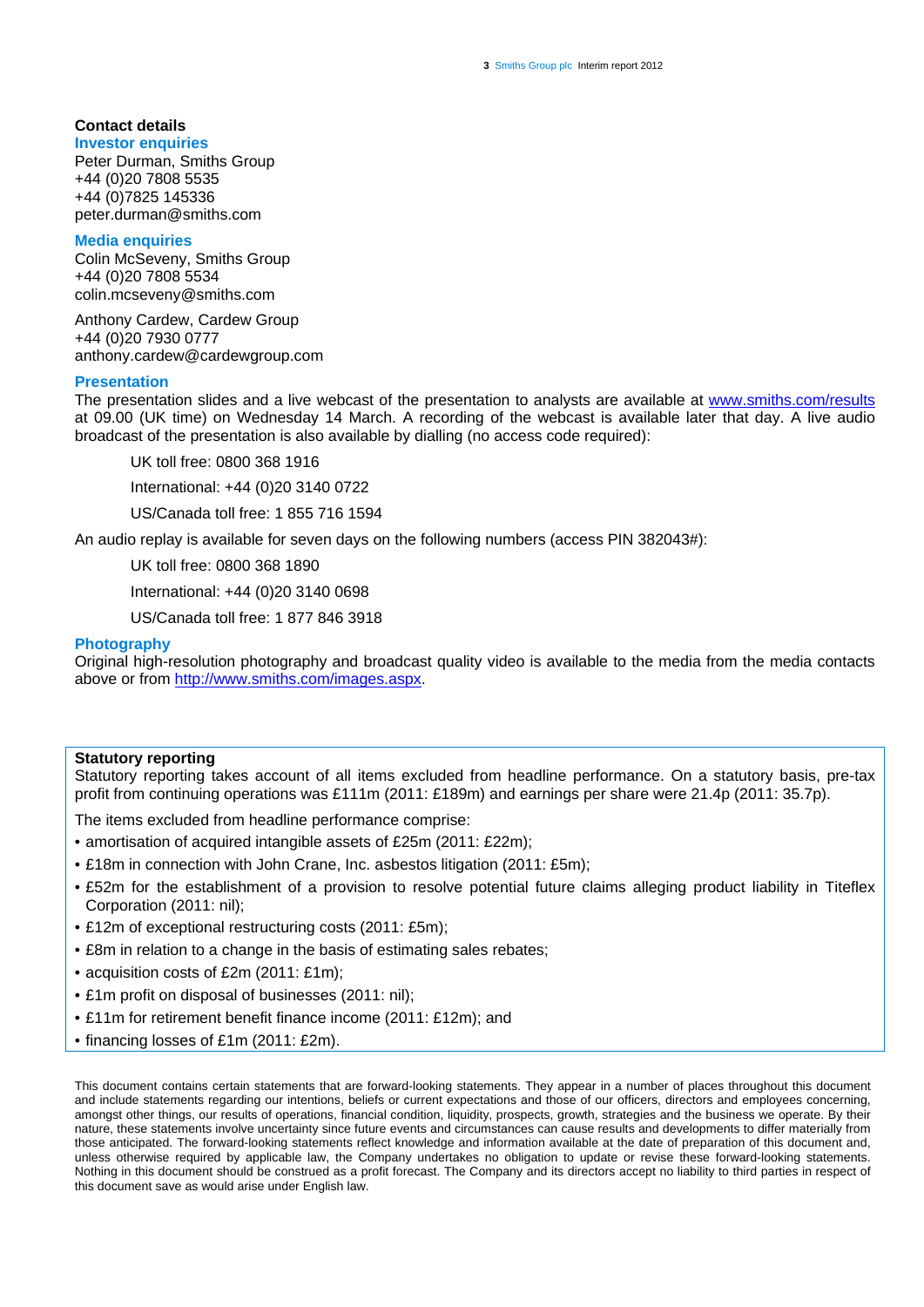# **Chief Executive's review**

The Group continued to make solid progress against a challenging economic environment, gaining further benefits from its programme of operational improvements. These results also demonstrate the overall strength and breadth of our diversified portfolio of businesses. In summary, overall headline sales and profitability benefited from organic growth in John Crane and Flex-Tek and recent acquisitions. These more than offset sales declines in our businesses with exposure to government-funded customers, particularly Smiths Interconnect and Smiths Detection. In these businesses, constraints on government spending in areas such as defence have held back the Group's overall sales and profit performance. Smiths Medical delivered further margin improvement despite sustained tough trading conditions for medical devices. We continue to see gains from our Group-wide restructuring initiatives and we are now delivering the initial cost savings from the performance improvement programme in Smiths Detection. At this early stage, Detection's margins are bearing some of the costs while the benefits will be weighted towards the second half and next financial year. Across the Group, we remain focused on delivering against our four key financial criteria: driving sales growth, enhancing margins, generating cash and improving returns.

### **Investing in sales growth**

We have increased our focus on investment in new product development and innovation, a key driver of future sales and margin growth as new products typically command higher margins and deliver superior returns. We increased company-funded investment in R&D by 1% to £50m and secured a further £5m of customer-funded investment to bring our total spend to £55m, or 3.9% of sales (2011: 4.0%). This is a long-term commitment that is delivering new product launches across the Group. Smiths Detection is scheduled to unveil a record number of products over the next 18 months. Two notable launches already achieved are RadSeeker, a new radiological detector that has received its first order from US homeland security, and GUARDION, our first portable chemical identifier to use gas chromatography/mass spectrometry technology. The development of a next generation explosives detection system for screening airport checked baggage, in co-operation with Analogic Corporation, is meeting our programme milestones. In Smiths Medical, one of our largest recent product developments, Medfusion™ 4000, received FDA 510(k) clearance in September enabling a US launch which should benefit the second half. New product sales are also gaining from the recent introduction of Graseby pumps in the emerging markets and CADD®-Solis VIP in Europe. Through new product development, John Crane has continued to enhance its portfolio of environmentally focused seals and extend the high pressure capabilities of its compressor dry gas seals. John Crane's strategy to broaden its portfolio outside mechanical seals in product lines such as bearings and filters is also delivering results, with these products growing at 16% in the period.

We have also directed investment into improving our capabilities in the emerging markets. For example, in Smiths Medical we intend to recruit an additional 300 employees this fiscal year into targeted markets to build our sales opportunities. John Crane continued to build out its service network and test rig capacity around the world, with new or expanded facilities in the Middle East, Asia and Latin America, as well as in the developed markets. It has also broadened its product offering in China. Smiths Detection plans to establish a manufacturing facility in Asia during the second half in order to serve the fast-growing local market better and benefit from the lower costs. Overall, emerging market sales for the Group grew 24%, so that they now represent around 15% of total sales.

#### **Enhancing margins and cash generation**

Margins remain a key focus and have continued to benefit from the major restructuring programme that began in 2008, delivering further savings of £5m in the period. To date, we have generated savings of £61m against our total planned savings of £70m when completed next financial year.

The full year results will also benefit from the performance improvement programme underway in Smiths Detection. It is expected to deliver annualised savings of £40m by the end of financial year 2014, at a cost of £40m. We have delivered £5m of the £15m savings that we expect this year. These initiatives will lower the fixed cost base and make the business better able to respond to variations in demand while improving customer service.

Headline operating cash generation improved by £15m to £201m resulting in a headline operating cash conversion of 82%. We expect the cash conversion at the full year to be in the range of 90-100%.

#### **Managing our legacy liabilities**

We manage two areas of material historic liabilities: actuarial deficits on our defined benefit pension plans and ongoing product liability litigation.

The net funding position for the pension schemes has deteriorated in recent years as a result of increased liabilities caused by low bond yields (exacerbated by quantitative easing) and increased longevity, and the poor asset performance of equities versus gilts. Since the end of July, the accounting deficit has deteriorated by £260m to £459m, primarily reflecting further declines in bond discount rates. Over recent years, the Group has taken steps to minimise this liability by closing the defined benefit schemes and capping obligations for post-retirement health benefits. In addition, the Group agreed 10-year funding plans with the UK Trustees and these plans will be reviewed at the next triennial review commencing in March 2012.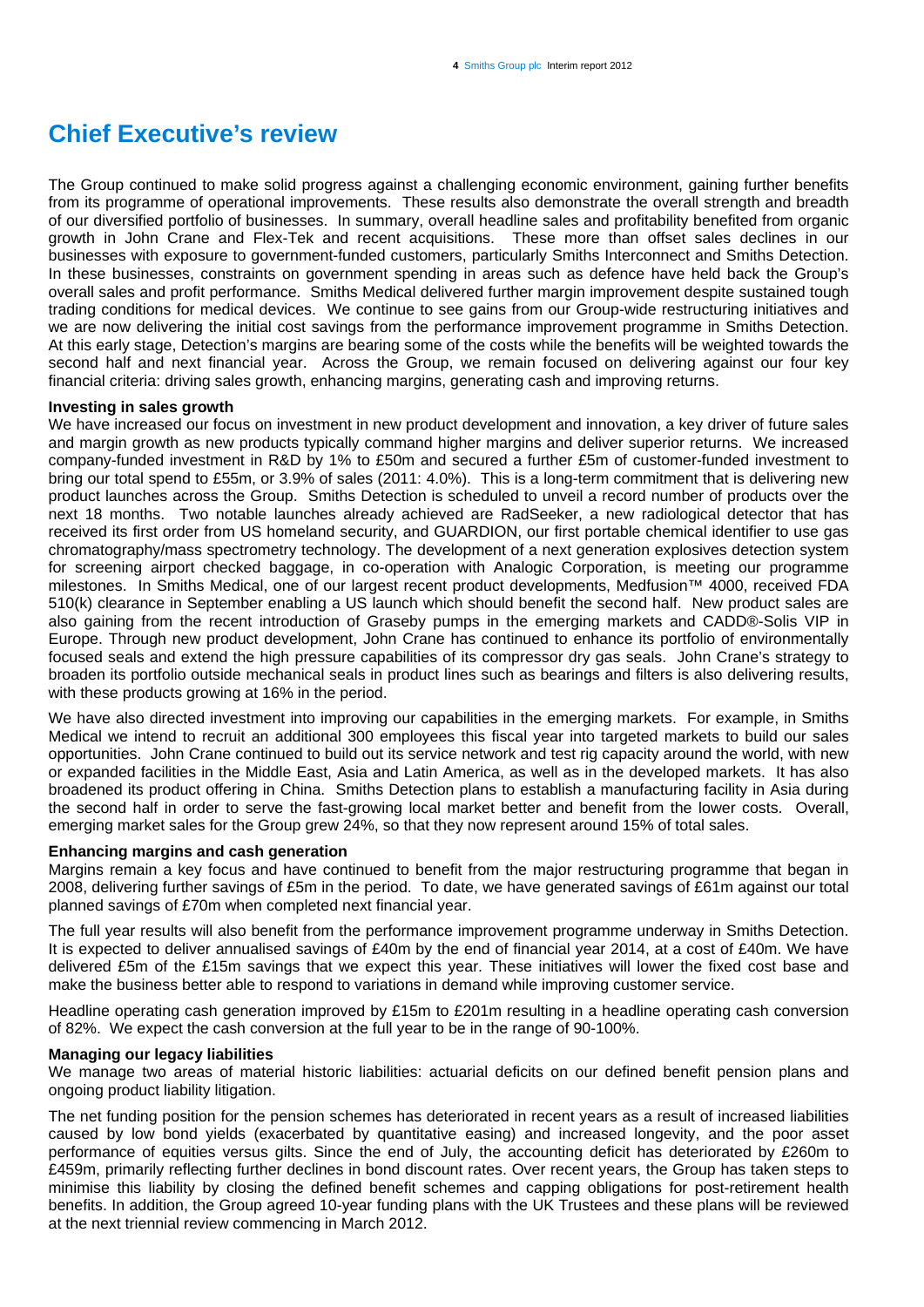For more than 30 years, John Crane, Inc. ("JCI"), a US subsidiary of John Crane, has defended product liability litigation relating to various sealing products containing asbestos that JCI ceased making in 1985. We disclose in our accounts details of recent claims experience and of the provisions established for these liabilities. During the period, the number of claims in which JCI is a defendant continued to fall.

Over recent years, Titeflex Corporation, a subsidiary of Flex-Tek, has also experienced subrogated product liability claims relating to alleged defects in its flexible gas piping products. The number of claims received each year and the cost of resolving them has varied. The associated costs of between £3m and £5m a year have historically been charged against headline profit. Equivalent third party products in the US marketplace face similar challenges with the profile of legal activity appearing to increase in recent times. The continuing progress of claims and the pattern of settlement, together with the recent marketplace activity, now provide sufficient evidence to recognise a provision in these accounts to defend potential future claims over the next 10 years. This has resulted in an exceptional charge of £52m. Titeflex believes that its products are a safe and effective means of delivering gas when installed in accordance with manufacturer's instructions and local and national codes. Further details are given in notes 4 and 12 to the accounts.

# **Dividend**

Having reached our target dividend cover of around 2.5 times last year, the Board has adopted a progressive dividend policy for future payouts while maintaining this prudent level of cover. This policy will enable us to retain sufficient cash-flow to meet our legacy liabilities and finance our investment in the drivers of growth.

The Board has declared an interim dividend of 11.75p per share, an increase of 4%. The interim dividend will be paid on 20 April to shareholders registered at the close of business on 23 March. The ex-dividend date is 21 March.

#### **Outlook**

The economic environment remains uncertain and continued pressures on government spending are likely to affect some of our divisions. However, we still see further potential to grow sales, drive operational improvements and deliver strong cash conversion. We remain confident of meeting expectations for the full year. Outlook statements for the divisions are provided in the Business review.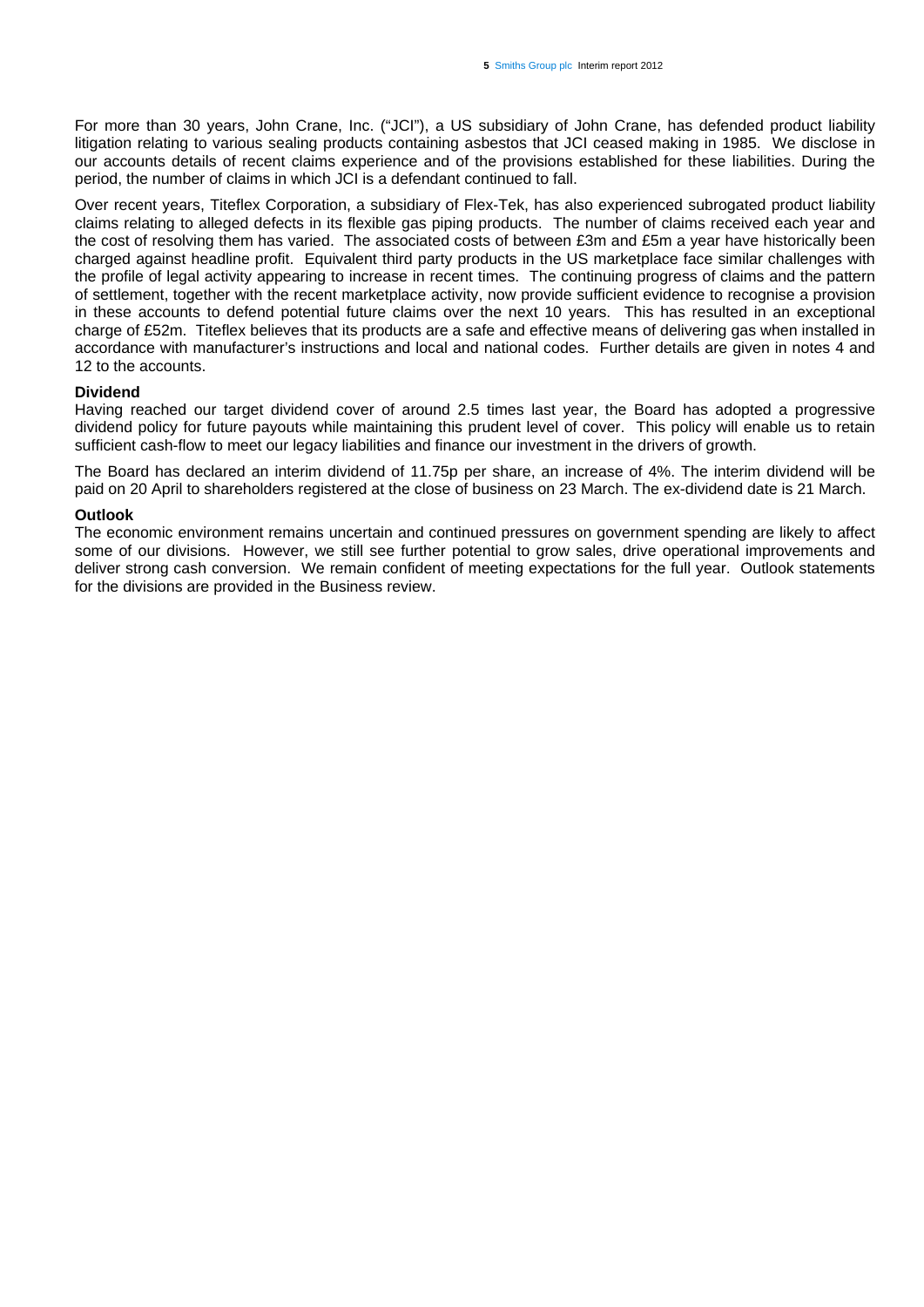# **Business review**

# **Revenue**

Headline revenue increased by 3%, or £43m, to £1,415m. The net impact of acquisitions and disposals contributed £24m and currency translation added another £6m. On an underlying basis, excluding currency translation and acquisitions, sales grew 1%, or £13m. This underlying increase was driven primarily by strong growth at John Crane (up £55m), and Flex-Tek (up £2m) that more than offset sales declines in Smiths Detection (down £28m), Smiths Interconnect (down £11m) and Smiths Medical (down £5m). Reported revenue at £1,407m includes a one-off adjustment of £8m in respect of a change in basis of estimating customer rebates at Smiths Medical (see note 4 to the accounts for further details). This change has been prompted by the availability of better data and estimation techniques.

# **Profit**

Headline operating profit rose £5m to £244m comprising a £4m, or 2%, underlying increase in headline operating profit and £1m benefit from the net impact of acquisitions and disposals. The main drivers of this £4m underlying improvement were higher volumes and cost savings at John Crane (up £19m), higher volumes, prices and mix at Flex-Tek (up £5m), operational efficiencies at Smiths Medical (up £3m), partly offset by lower volumes and adverse mix at both Smiths Detection (down £13m) and Smiths Interconnect (down £10m). Smiths Detection's profitability was also held back as it began its restructuring programme and charged £3m of costs to headline operating profit. Corporate centre costs were broadly in line with last year. Group headline operating margin fell slightly to 17.2% (2011: 17.4%).

Operating profit on a statutory basis, after taking account of the items excluded from the headline figures, was £132m (2011: £208m). The reduction in operating profit is due to exceptional items of £88m (2011: £8m – see note 4 to the accounts).

The net interest charge on debt increased slightly to £31m (2011: £29m), reflecting the higher average levels of debt. Contribution from associates increased by £2m to £4m. As a result, headline profit before tax increased by £5m to £217m (2011: £212m). On an underlying basis, headline profit before tax grew by 2%. Headline pre-tax profit now excludes the pension finance credit and the comparative figures have been restated accordingly.

The Group's tax rate on headline profit for the period was 26.5% (2011: 26.0% - restated). Headline earnings per share increased by 1% to 40.4p (2011: 39.9p).

On a statutory basis, pre-tax profit was £111m (2011: £189m); it was stated after taking account of the pensions finance credit of £11m (2011: £12m) and other items excluded from the headline measure.

# **Cash generation**

Operating cash generation remained strong with headline operating cash of £201m (2011: £186m) representing 82% (2011: 78%) of headline operating profit (see note 14 to the accounts for a reconciliation of headline operating cash to statutory cash-flow measures). Free cash-flow improved £11m to £81m (2011: £70m). Free cash-flow is stated after interest and tax but before acquisitions, financing activities and dividends.

On a statutory basis, net cash inflow from continuing operations was £133m (2011: £107m).

Dividends paid in the period on ordinary shares amounted to £98m (2011: £92m).

Net debt at 28 January was £957m, up from £729m at 31 July 2011. The increase in net debt reflects the net effect of acquisitions and disposal (£168m) and dividends (£98m).

# **Divisional review**

The divisional performances are reviewed below in descending order of their size by revenue.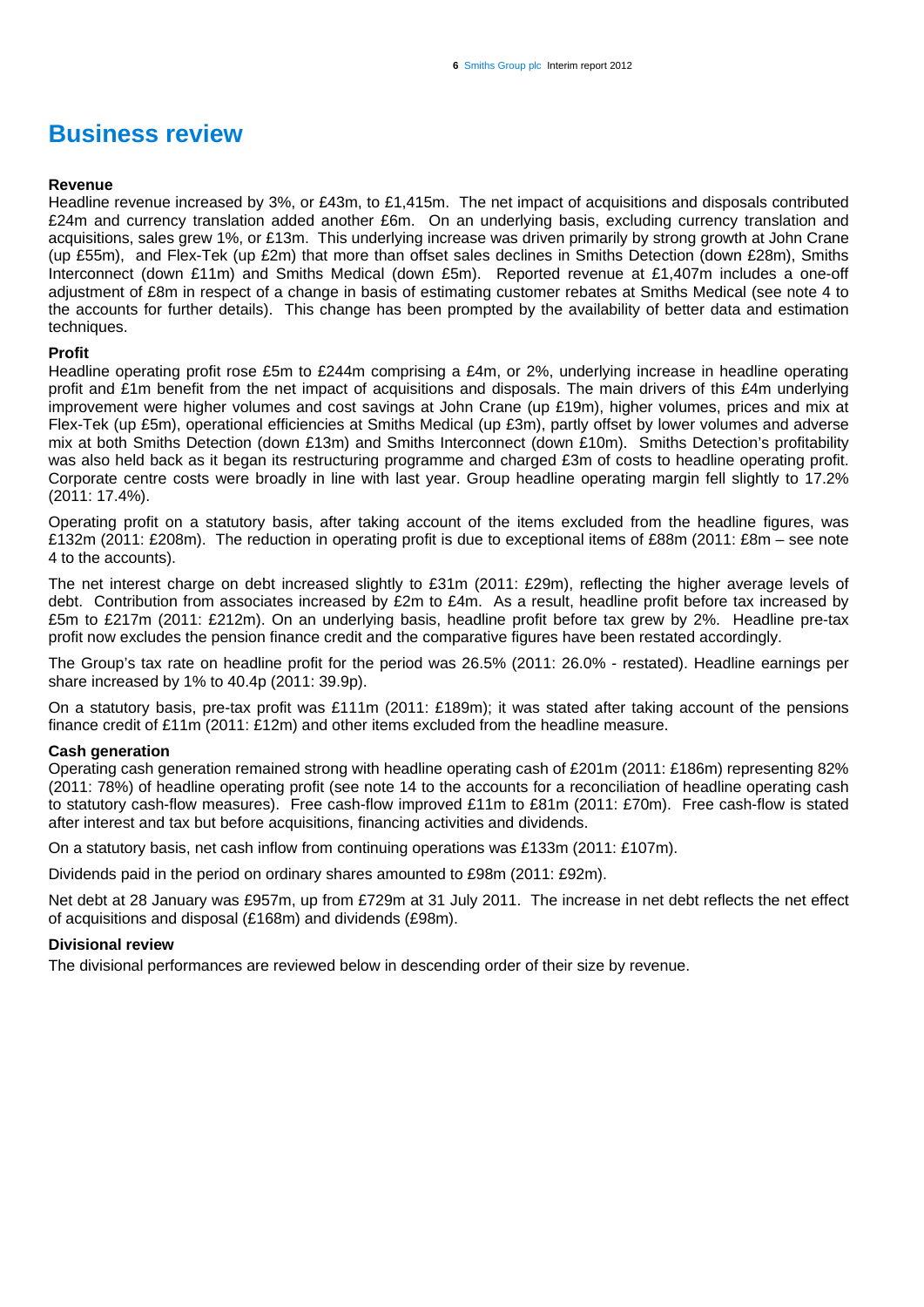#### **John Crane**

|                            | 2012<br>£m | 2011<br>£m | Reported<br>growth | <b>Underlying</b><br>growth |
|----------------------------|------------|------------|--------------------|-----------------------------|
| Sales                      | 469        | 412        | 14%                | 13%                         |
| Headline operating profit  | 98         | 79         | 25%                | 24%                         |
| Headline operating margin  | 20.9%      | 19.0%      | $190$ bps          |                             |
| Statutory operating profit | 75         | 68         |                    |                             |
| Return on capital employed | 23.8%      | 20.5%      | 330 bps            |                             |

John Crane grew sales by £57m (13.8%) reflecting a £55m (13%) underlying increase in revenue and a £2m benefit from the acquisition of the business of Turbo Components and Engineering Inc. (TCE), which completed in October 2011. Higher sales for first-fit original equipment and increased aftermarket revenue across all end markets, particularly oil, gas and petrochemical, drove the underlying growth.

Reported headline operating profit rose 25% driven by a £19m (24%) increase in underlying profit and a £1m contribution from TCE, offset by adverse currency translation (£1m). Margins increased 190 basis points to 20.9% from the prior year. The profitability improvement stems from increased volumes, benefits from our cost-saving initiatives and better pricing on aftermarket sales. These were partly offset by adverse mix as a result of faster growth in first-fit original equipment sales. Investment in lower margin original equipment projects which are expected to deliver long-term aftermarket revenues also slightly constrained the improvement. Return on capital employed rose 330 basis points to 23.8% on the back of the improved profitability.

On an underlying basis, overall aftermarket sales grew 12%, benefiting principally from strong demand in the oil, gas and petrochemical sectors. Aftermarket revenue from rotating equipment (seals, seal support systems, couplings, bearings and filtration, together representing 89% of sales) increased 11% with growth across all sectors. Sales for John Crane Production Solutions, our upstream energy services business (JCPS, representing 11% of sales), advanced 15% as a result of greater activity in US onshore gas and oil production.

First-fit original equipment revenue rose 16% on an underlying basis as customers continued to invest in new capital projects. We saw growth in activity across the globe, primarily centred on the oil, gas and petrochemical sectors. Despite some pricing pressure, we continue to invest heavily in certain original equipment projects around the world to ensure a robust pipeline of future aftermarket activity.

Our sales and service network continues to expand in response to growing market demands in all regions. Service centres have opened in Arizona and Alaska in the USA, and our first service centre in Turkey is due to open in summer. In the UK, the relocated and expanded Aberdeen service centre became operational in December 2011, offering condition monitoring expertise and product servicing capabilities. In Western Australia a new sales and service facility opened to support the oil and gas, and minerals and mining industries. The greatly expanded Dubai facility was officially opened in February 2012. It houses one of the world's largest gas seal test rigs, allowing customers to watch testing on site or online. Full service including diagnostic, inspection and refurbishment capabilities for all seals is now available at the Dubai facility which also features a new central parts warehouse serving the Middle East and Africa.

Expansion of manufacturing of the 'Safematic' and metal bellows seal lines in China continued with the recent introduction of a seal line for pipelines. Our presence in China has also grown with the opening of a new training facility and the upgrade, relocation and opening of three other service facilities. In March 2012, expansion work began on the Rio Claro plant in Sao Paolo, Brazil, for the manufacture of the American Petroleum Institute (API) standard seal system reservoirs and Indufil filters to meet local customer requirements.

#### **Research and development**

Approximately £5m in research and development has been invested in improved materials, emission control seals, condition monitoring, and in expanding the performance range of our high duty couplings, hydrodynamic bearings and gas seal product lines. This includes development of a gas seal compliant with the new API 692 specification which addresses critical operating conditions associated with slow roll, use of seal face coatings and bi-directional capabilities. Other new product investment targets high duty slurry seals and un-cooled boiler feed water seals developed for "green" applications within the expanding Power Generation industry. As process industries strive to reduce their carbon footprint, John Crane has invested significantly in developing a new test rig that advances the measurement of seal energy consumption. This will promote design enhancements that both minimise energy requirements and environmental impact.

To support advanced material development projects and further improve our forensics capabilities, we have invested in a new scanning electron microscope to help us precisely analyse material properties in support of research activities. It will also provide critical and timely information to our customers by analysing problematic field applications and reliability solutions. We continue to invest in developing seal interface groove technologies, diamond coatings, surface texturing, and nano-composites to improve performance in difficult-to-seal environments.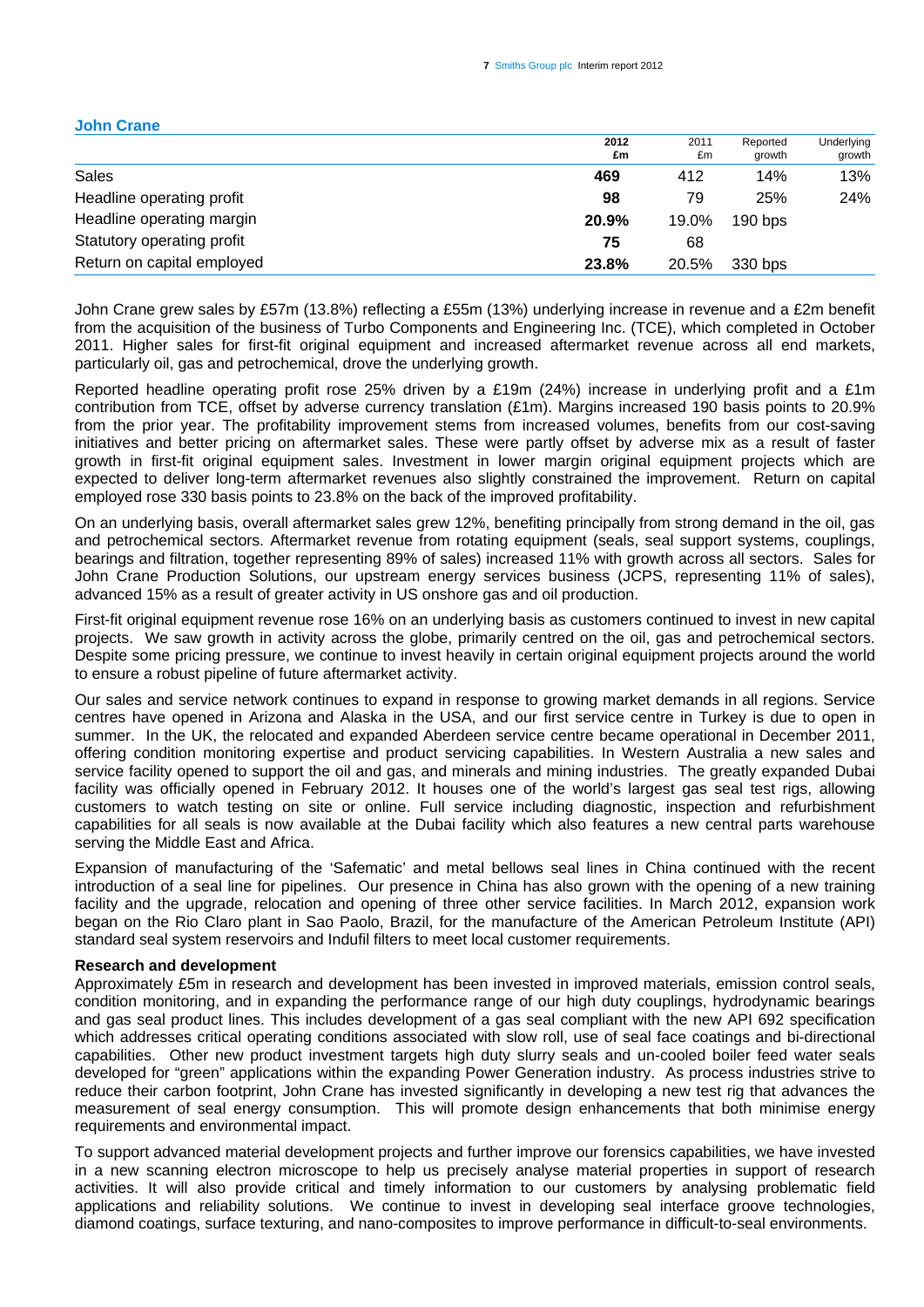As a leader in the design and application of hydrodynamic bearings, John Crane Bearing Technologies has not only invested in a major test facility in Gottingen, Germany, but also now joined the Texas A&M Turbomachinery Research Consortium. This gives access to and collaboration with academic experts in the field of bearings and rotor dynamics, specialised test facilities, and state-of-the-art analytical design software.

All John Crane's R&D initiatives focus firmly on improving the overall reliability, safety, environmental compliance and up-time of our customers rotating equipment and plants which use our products. Following a strategic review of our new product development opportunities, we are embarking on initiatives that are expected to deliver an increase in R&D investment of about 15% annually over the next few years.

### **Business developments**

Building on a globally established market leading position in mechanical seals, we have expanded addressable market opportunities by developing closely aligned new product lines in hydrodynamic bearings, power transmission couplings and filtration systems. These new product lines now represent about 16% of our total rotating equipment product sales revenue, and achieved organic sales growth of over 14% in the first half. An emphasis on cross selling and aftermarket penetration of the OEM bearings and filtration businesses is now generating significant new gas filtration system upgrade opportunities in the Middle East. It has also resulted in several large filter element spares orders in Latin America. Integration of TCE is progressing well and sets the foundation for the future growth of our bearings aftermarket services.

John Crane's customer-centric focus on local service excellence and technical expertise combine to achieve maximum equipment reliability and plant up-time which ultimately drive production performance and customer profitability.

# **Outlook**

John Crane's order rate remains strong and is expected to support sales growth in the second half, although the rate of growth is expected to ease against a strong comparator period. Margins will benefit from the additional volume and the full year impact of the cost saving initiatives. However, we will continue to make strategic investments in longer term growth opportunities such as the expansion of our sales and service network, targeted large first-fit installation projects and greater presence in growth markets.

| <b>Smiths Medical</b>      |            |            |                    |                      |
|----------------------------|------------|------------|--------------------|----------------------|
|                            | 2012<br>£m | 2011<br>£m | Reported<br>growth | Underlying<br>growth |
| Headline sales             | 417        | 418        | $0\%$              | (1)%                 |
| Headline operating profit  | 98         | 94         | 4%                 | 4%                   |
| Headline operating margin  | 23.5%      | 22.6%      | 90 bps             |                      |
| <b>Statutory sales</b>     | 409        | 418        | (2)%               |                      |
| Statutory operating profit | 82         | 85         |                    |                      |
| Return on capital employed | 17.3%      | 16.0%      | 130 bps            |                      |

Smiths Medical's headline operating profit rose 4% (£4m) and headline operating margin increased 90 basis points to 23.5%. Margins benefited from our ongoing initiatives to cut manufacturing costs and overheads, as well as a favourable product mix.

At reported exchange rates, sales were broadly flat with £4m of positive foreign currency translation offset by a £5m (1%) decline in underlying sales. The slight fall reflected difficult trading conditions in the medical devices sector. These stemmed from adverse pricing and capital spending constraints in some countries and a slowdown in procedure growth rates in the US and Europe because of economic pressures and unemployment. These pressures were particularly acute in Europe given the prevailing austerity measures and economic uncertainty. In addition, flooding in Thailand temporarily halted supplies of large volume infusion pump disposable sets to the European market, which is expected to have some residual impact in the second half. Overall consumables sales, which represent almost 85% of our total revenue, were flat despite continued erosion of diabetes disposables (£1m) and an additional £5m decline from product areas such as patient monitoring and kitting, where we continue to focus on more profitable product lines. Hardware sales fell 5%, largely due to the timing of infusion pump shipments, as well as the tougher trading environment.

Headline sales and operating profit both exclude an £8m charge which reflects our decision to change the basis for estimating the accrual for rebates to distributors. This change has been prompted by the availability of better data and estimation techniques.

Return on capital employed improved 130 basis points to 17.3% as a result of the increased profits.

While developed markets remain challenging, emerging markets continue to provide growth opportunities as the quality of and access to healthcare improves. We are expanding our efforts and presence in these markets. We intend adding approximately 300 headcount this year into selected countries, including China, Brazil, India, and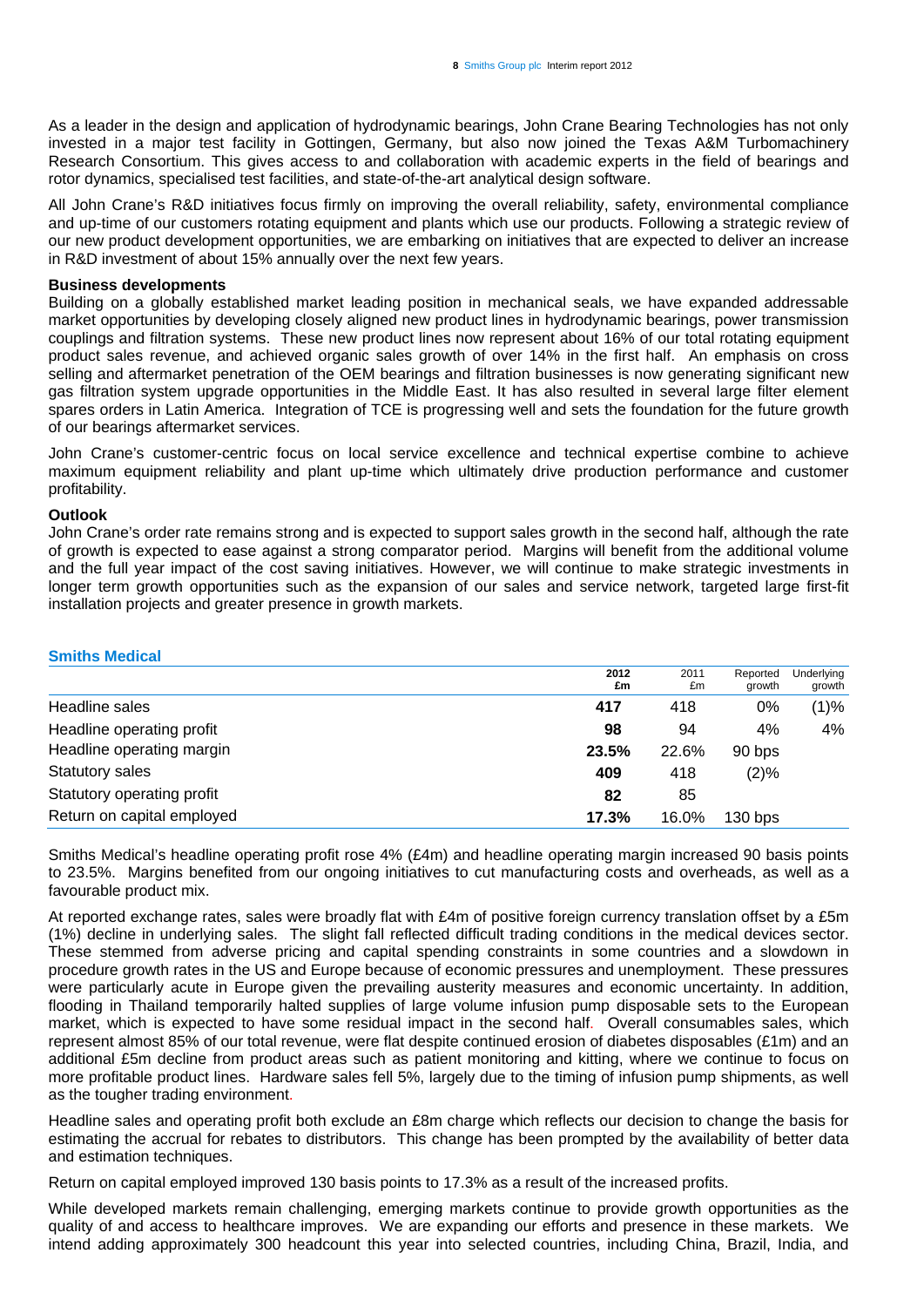various Southeast Asia and Middle East markets in order to leverage our broad product portfolio more effectively. We are already seeing early signs of success from this strategy, with robust sales growth in the first half in markets such as India (up 40%) and Latin America (up 11%).

Sales of safety devices grew 2%, primarily due to the strong performance of safety needles and arterial blood sampling devices in many developed and emerging markets, as well as improved safety catheter sales in the US. Interest in both safety needle and catheter products remains high in developed markets and is growing in emerging markets. In Europe, Smiths Medical is also well placed to benefit from the EU Directive, adopted in 2010, to improve workplace safety by preventing sharps injuries. In addition, we have seen a recovery in vascular access, particularly huber needles (3%) and central venous catheters (10%), in most markets.

Medication delivery sales, excluding diabetes, declined 3%. Ambulatory infusion sales grew 2% through the continued success of our CADD®-Solis pumps and dedicated disposable sets. However, revenues from our infusion disposables declined, reflecting the Thai supply disruption. Also, sales of Medfusion™ 3500 syringe pumps slowed ahead of the February 2012 launch of the Medfusion™ 4000 wireless pump and platform. Our Medfusion™ 4000 order pipeline is strong and we are well positioned for growth in this market.

Vital care underlying sales declined 2% amid continued sluggish procedure volumes in developed countries and reimbursement pricing pressure in Japan. The assisted reproduction business grew by 19%, while the temperature management, general anaesthesia, invasive blood pressure monitoring, respiratory and tracheostomy businesses all contributed single digit growth. These gains were offset by declines in patient monitoring and kitting product lines where we have continued to eliminate low margin stock-keeping units.

We also continue to optimise our manufacturing and distribution footprint to deliver a more efficient supply chain. At the beginning of this fiscal year, the operational responsibility for our European distribution centre in Nijmegen, Netherlands, was brought in-house to reduce costs and improve performance. Our operational footprint strategy of enhancing regional manufacturing is supporting our growth in emerging markets, and we will consider selective investment in China, Eastern Europe and Brazil over the next few years. We continue to pursue variable cost productivity initiatives aggressively, which have contributed to margin expansion and enabled further investment in sales and marketing resources.

# **Research and development**

Investment in R&D remains a priority. Our total first half R&D spend of £16m (2011: £16m) amounted to 3.8% of sales (2011: 3.7%). At the same time, we have launched an initiative to streamline the organisation, upgrade talent, improve processes and invest in emerging market R&D in particular, expanding our product development team in Shanghai.

Revenue from products launched in the last three years represented 8% of sales, partially driven by the launches of our Graseby 2000/2100 large volume pumps in emerging markets and the CADD®-Solis VIP in Europe. The recent North American launch of Medfusion™ 4000 leaves us well positioned to support further growth in the important hospital syringe pump segment. Likewise, our neuraxial safety device, CorrectInject®, has launched in the UK and represents an important new product line in our pain management business. In addition to new launches, we are also extending the penetration of existing products into new regions, broadening our offering particularly in emerging markets.

# **Outlook**

While developed markets are expected to remain challenging in the short term as healthcare cost controls and persistent unemployment put pressure on price and volumes, we will continue to seek cost saving initiatives such as value engineering and footprint optimisation. These will help fund investments in new product development and further expansion of sales and marketing resources in growth markets. Emerging market revenues are expected to continue to grow strongly, albeit from a small base, and we expect to generate significant growth as our investments gain further traction.

# **Smiths Detection**

|                            | 2012<br>£m | 2011<br>£m | Reported<br>growth | Underlying<br>growth |
|----------------------------|------------|------------|--------------------|----------------------|
| Sales                      | 220        | 248        | (11)%              | (11)%                |
| Headline operating profit  | 20         | 34         | (41)%              | (36)%                |
| Headline operating margin  | 9.3%       |            | 13.9% (460) bps    |                      |
| Statutory operating profit | 9          | 33         |                    |                      |
| Return on capital employed | 7.6%       | 13.0%      | $(540)$ bps        |                      |

Reported sales at Smiths Detection declined 11% as underlying revenue fell £28m. A £2m gain from foreign currency translation was offset by a £2m net impact from acquisitions and disposals. Underlying sales fell mainly because of government budget cuts around the world, most notably affecting the military sector. A significant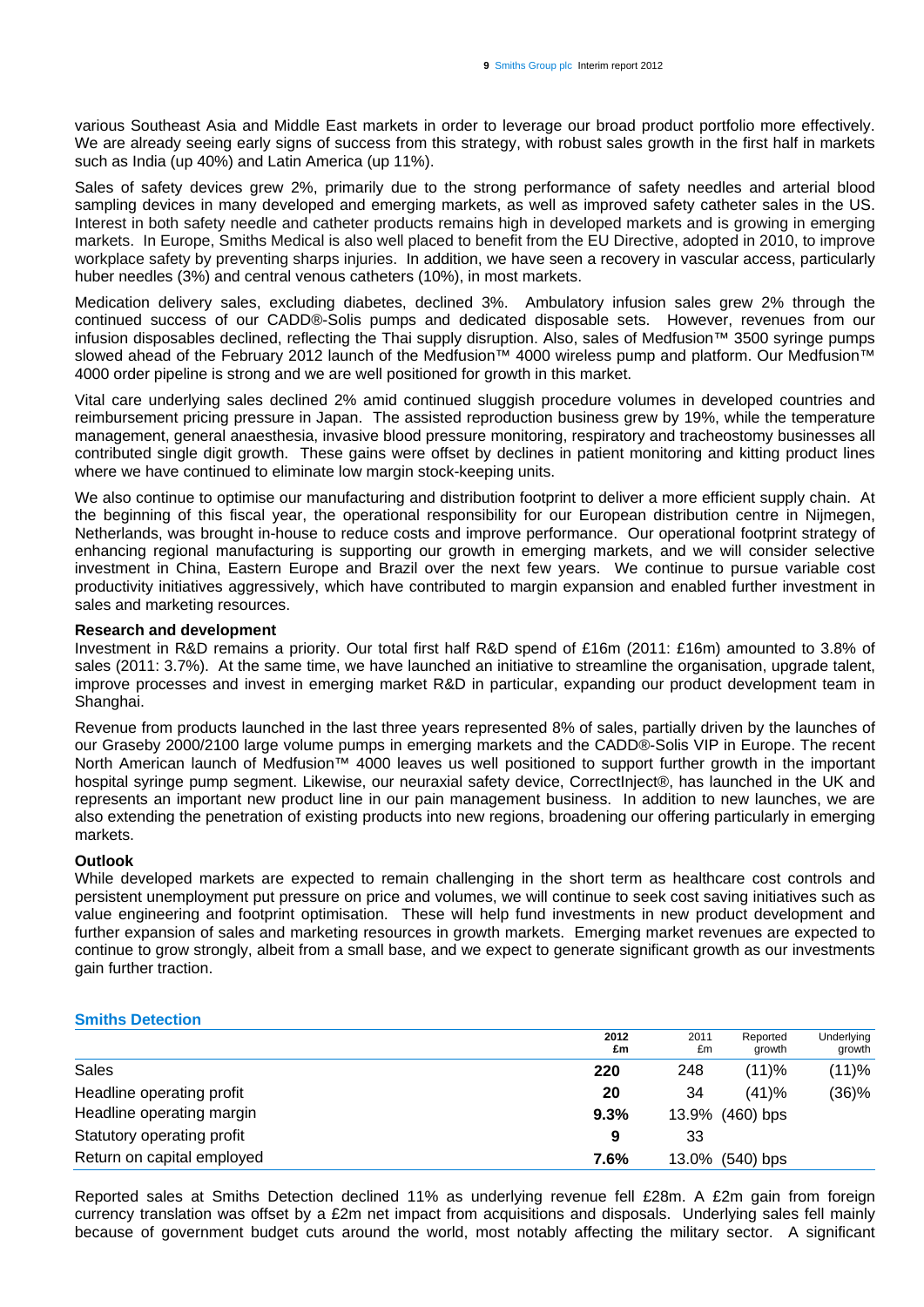majority of sales are influenced by more than 100 governments and their agencies. The impact offset strong growth in certain other markets, notably in critical infrastructure and in the emerging markets.

Servicing the market-leading installed base of our equipment is also providing growth opportunities. A greater focus led to a 9% increase in aftermarket sales in the first half of the year.

Operating margins fell 460 basis points to 9.3% as headline operating profit declined by £13m on an underlying basis. This was driven by the fall in sales volumes, restructuring costs of £3m charged against headline operating profit, the impact of some low margin contracts negotiated in previous years and an unfavourable product mix from reduced military sales. A major cost reduction programme is starting to deliver benefits and will contribute even more in the second half as implementation gathers pace. This, combined with anticipated sales growth, should lead to better margins in the remainder of the year. The profitability decline also caused the 540 basis point fall in return on capital, to 7.6%.

The performance improvement programme, announced at the start of the period, is expected to deliver £40m of annualised savings by the end of the 2014 fiscal year and is on target to deliver benefits of £15m this year. The programme will cost £40m, of which £33m will be treated as an exceptional item over three years. The remaining £7m will be charged against headline operating profit this financial year, of which £3m was incurred in the first half.

Site rationalisation and headcount reduction, notably in the US with closure of a major office in New Jersey already announced, has begun. Value engineering projects are being widely adopted and a close focus on daily operating expenditure is delivering significant savings. A new production facility for X-ray systems will be opened in Asia-Pacific, giving Smiths Detection a local supply of its core technology into the world's fastest growing air transportation market. Production at the plant will begin this calendar year. Wiesbaden, Germany, will remain as a major production centre and the R&D centre of excellence for X-ray technology. Production of X-ray systems has already been established in the US as part of our global development strategy to create a flexible manufacturing base, where customer proximity provides a major competitive advantage.

Transportation sales were in line with last year despite depressed investment by most airport operators and governments. The US Transportation Security Administration budget approval process was significantly delayed and project investment levels were much reduced for 2012. However, in Europe some operators have decided to invest in current standard explosives detection equipment for hold baggage and freight, ahead of the introduction of new legislation requiring upgraded X-ray systems.

In contrast, delays in adopting a uniform standard in Europe for detecting liquids in hand luggage slowed reinvestment in the latest technologies. The new deadline of April 2013 should allow screened liquids to be carried on to aircraft without the need for containers to be opened. Where investment is taking place, our Advanced Threat Identification X-ray (aTiX) system, the first to receive EU Standard 2 Type C certification, is the clear system of choice. Around 50 aTiX machines were ordered by Frankfurt International Airport. A larger version of the scanner gained EU Explosive Detection Systems approval for hold luggage.

Underlying revenue from critical infrastructure grew 21% as greater focus on the market, supported by increased sales resources, helped secure contracts in various regions. These included the first sale of the new radiation detector, RadSeeker, a \$4.5m order from the U.S. Domestic Nuclear Detection Office. More than 150 security systems, including X-ray scanners, trace detectors and people-screening systems, were supplied to the prison service in Argentina.

Underlying sales in ports and borders fell some 26%, reflecting lower levels of government spend. Recent market activity is strong, with enquiry levels and backlog improving markedly as countries recognise the revenue-generating potential from better contraband detection as well as strengthened border security. Major contracts for high energy cargo scanners were awarded by Nigeria and Cayman. The latter has provided the customs department with the most sophisticated systems now operating in the Caribbean to deter the regional flow of weapons, narcotics and contraband.

Underlying military sales fell 42% due to extended phasing of major contracts and cuts in military budgets. A drop in the number of conflicts involving US and international forces has seen military spending revert to more normal levels and fewer programmes implemented. However, production has continued on the latest JCAD (Joint Chemical Agent Detector) for the US Army, under our main long-running military contract. Activity in some major integrated programmes remains at encouraging levels.

At the start of the second half of the year, the US Navy announced the award of a \$9 million contract for our mobile weather information systems which support mission planning and military operations.

#### **Research and development**

Smiths Detection remains committed to the funded development of its principal technologies and new products and systems, the great majority funded and managed internally. Company funded R&D held steady at £17m although it increased as a percentage of sales to 7.6% (2011: 7.0%). This includes £7m of capitalised projects. Smiths Detection actively seeks customer and government support for R&D which totalled £3m in the period (2011: £4m). Total R&D spend was £20m (2011: £21m) or 9.1% of sales.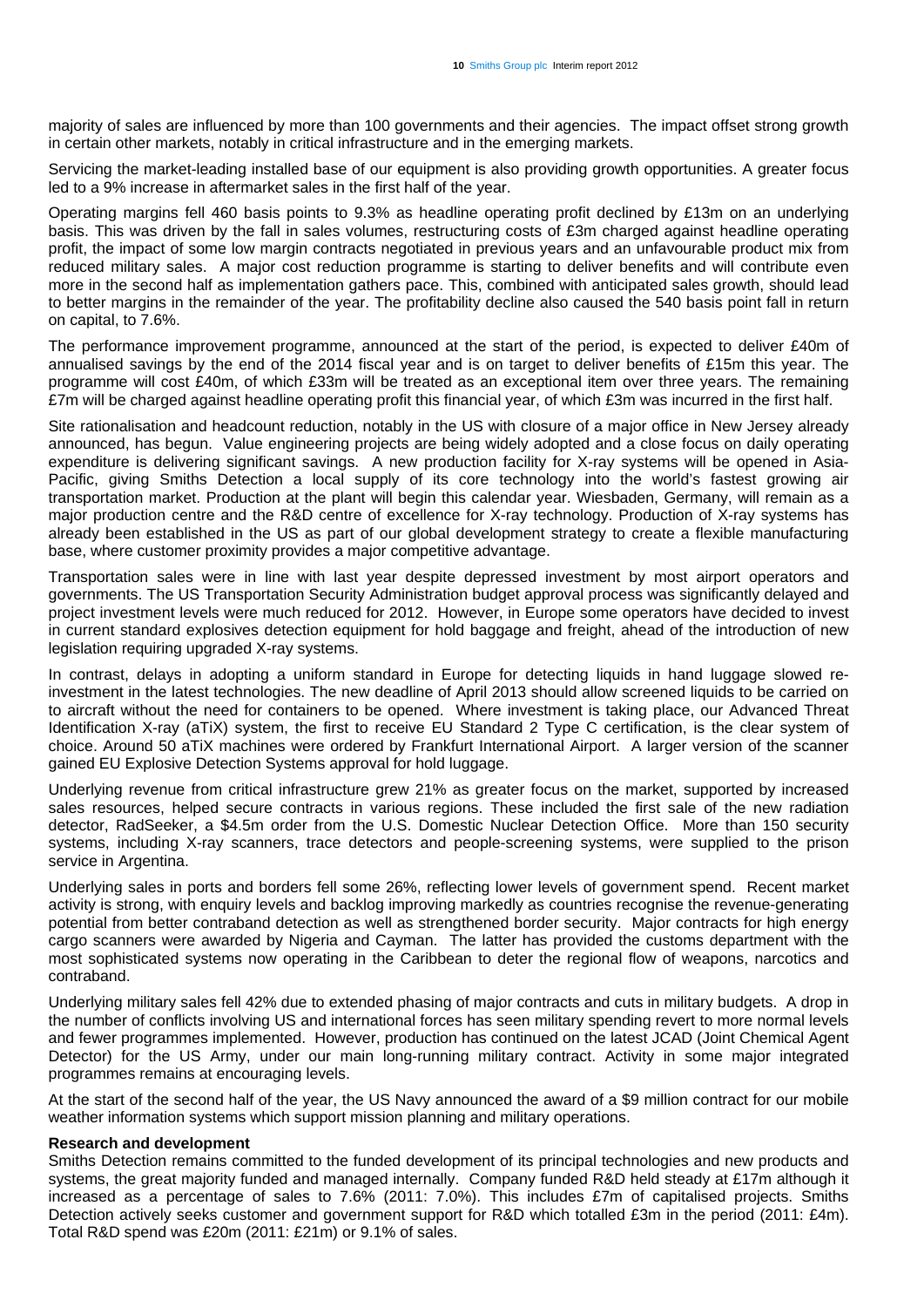Our next generation explosives scanner for hold baggage will be launched this year. It will combine multi-view X-ray technology and three-dimensional computed tomography (CT) in a single system providing both greater security screening potential and high throughput – an extremely attractive offering for airport operators. Prototype testing has progressed well.

This year sees the highest number of product launches in Smiths Detection's history. In addition to the RadSeeker radiation detector, the programme includes advanced GUARDION portable chemical identifier; a successor to the HazMatID which has been used extensively by emergency response teams; X-ray systems for air cargo screening; and a lower weight mobile cargo inspection systems.

#### **Outlook**

The current order book is ahead of the same period last year and is expected to support a similar level of sales for the full year, subject to the timing and profile of contracts. There has been encouraging growth in the order book for delivery during FY2013, as it benefits from significant recent contract wins. Headline operating margins will benefit from our restructuring initiatives. Product launches will open up opportunities for new technologies while expansion in emerging markets will help offset the impact of lower government spending in western countries.

# **Smiths Interconnect**

|                            | 2012<br>£m | 2011<br>£m | Reported<br>growth | <b>Underlying</b><br>growth |
|----------------------------|------------|------------|--------------------|-----------------------------|
| Sales                      | 200        | 186        | 7%                 | $(6)\%$                     |
| Headline operating profit  | 26         | 34         | (23)%              | (29)%                       |
| Headline operating margin  | 13.1%      | 18.1%      | $(500)$ bps        |                             |
| Statutory operating profit | 16         | 27         |                    |                             |
| Return on capital employed | 12.8%      | 17.4%      | $(460)$ bps        |                             |

Reported sales for Smiths Interconnect grew 7%, or £14m, driven mainly by the acquisition of Power Holdings Inc. (PDI) which added £24m. Underlying sales fell £11m, or 6%, against a strong comparator period. Challenging conditions in several end markets, particularly military, medical, and semiconductor testing, depressed sales of connectors and power protection components. Wireless telecommunications proved a notable positive in the period and resulted in growth in microwave communications sales.

Reported headline operating profit decreased 23%, or £8m. Excluding the £2m profit benefit from the PDI acquisition, underlying headline operating profit fell 29% (£10m), with margins down 460 basis points to 13.5%. This margin decrease stemmed mainly from the lower volumes and the associated operational gearing caused by the lower military sales. The business also experienced weaker gross margins due to sales mix and pricing pressure. Associated headcount reductions were made in several facilities and one manufacturing plant was closed. At two further facilities, we transferred a significant portion of the manufacturing capacity to low-cost countries as part of an ongoing initiative. In addition, we continue to benefit from procurement initiatives which helped to offset cost inflation. There was a further 40 basis points of margin decline associated with the lower relative margins at PDI, although plans are already in place to improve PDI's margins through operational and procurement initiatives.

Return on capital employed declined to 12.8% as a result of the lower profitability in the underlying business and the impact of the PDI acquisition. The PDI acquisition forms part of Group strategy to invest in complementary technologies and gain access to attractive markets with the aim of delivering improved growth and post-tax returns of at least 12% by the third year of ownership.

From an end market perspective, underlying sales in wireless telecoms grew 12%, largely as a result of growth in Asia and Australia. The military and aerospace segment declined 15%, reflecting US Department of Defense budget cutbacks and delays to some military programmes. Underlying sales to the rail, medical, automation and test markets fell 7% because of lower demand from medical and semiconductor test customers.

Looking ahead, Smiths Interconnect will align its reporting segments to its three technology areas of Connectors, Microwave and Power.

In Connectors, underlying sales declined 14% due to a mixture of effects. The military market was soft in both the US and Europe and orders from two major medical equipment customers slowed markedly against strong prior year comparators. In addition, the seasonal slowdown in the semiconductor test and the more general board test markets was unusually pronounced, reflecting the impact on customer supply chains from the flooding in South East Asia. The industrial sector remained robust despite uncertainty surrounding the economic environment in Europe. Transportation markets, both rail and aerospace, were positive and we were selected as a preferred supplier by a major European railway locomotive and rolling stock company. We gained significant orders for electronic warfare and phased-array radar applications and achieved design wins for new missile and radar programmes.

Microwave sales grew 6%. In wireless telecommunications, we outperformed the prevailing market conditions as projects to optimise existing networks, particularly by Australian operators, led to significant sales growth of filter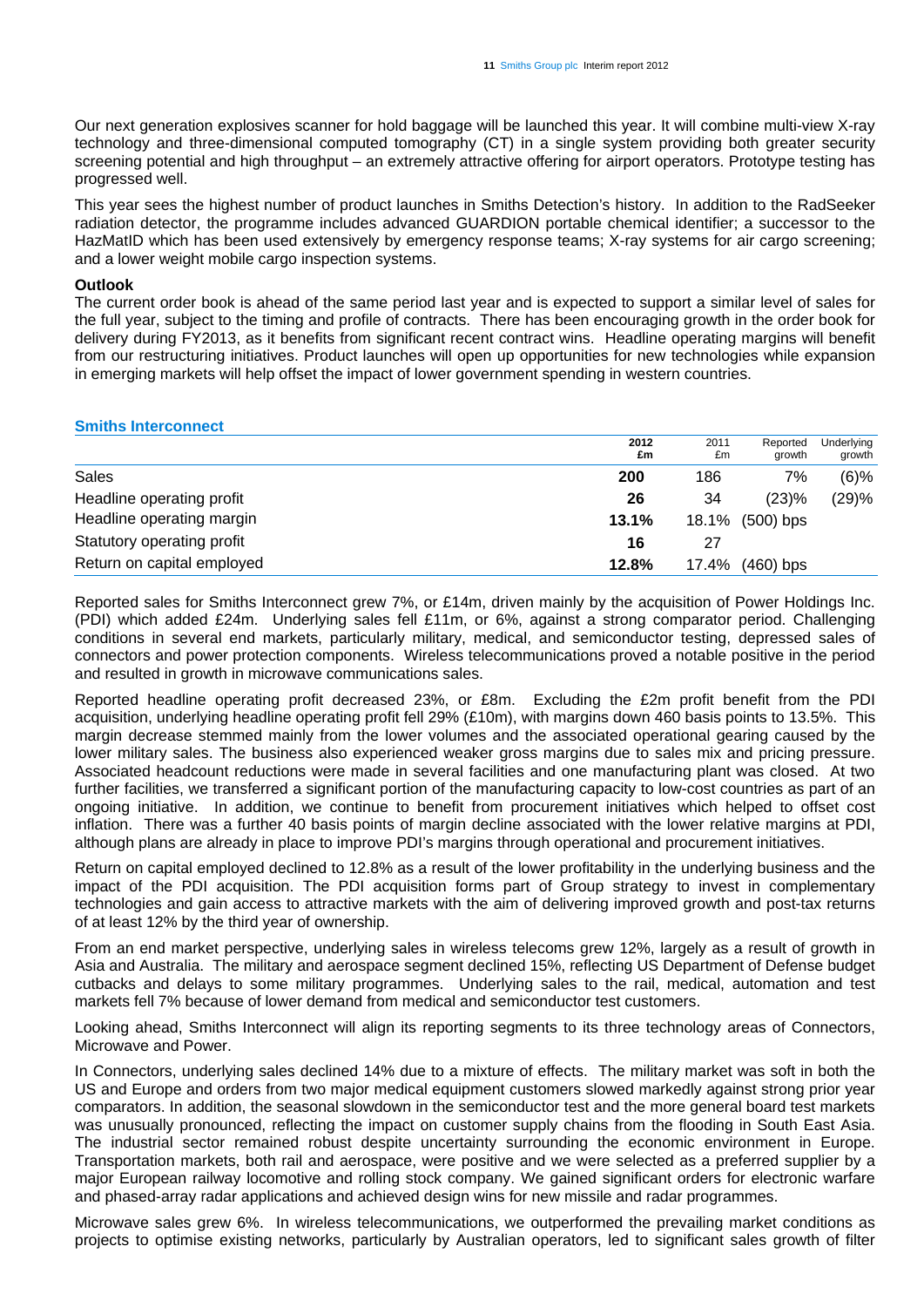products. In addition, sales of our passive intermodulation test instruments benefited from certain European and Chinese operators adopting the technology to help improve the performance of their networks. In contrast, US operator spending slowed considerably and the defence market remained weak. Towards the end of the period, military bookings began to show some signs of recovery. These included the release of a delayed \$5.4m order for sub-assemblies used in an anti-IED device, strong orders for space applications and a follow-on \$7.4m order related to a naval satellite communication system. Sales of the KuStream airborne satellite antenna system increased during the period albeit at a slower rate than anticipated because of programme and production issues.

The addition of PDI, which achieved sales and profits in line with expectations, boosted Power sales by 88%. Excluding PDI, underlying revenues declined 18% primarily due to a combination of delays in expected US military orders and a strong prior comparator period which included a significant one-off military programme. Sales into wireless telecommunications applications weakened, hit by a reduction in US operator capital expenditure and strong competition in China. Growth in public safety applications and recent contract wins with telecommunication equipment manufacturers proved notable exceptions. Although the medical market was also soft over the period, Smiths Interconnect succeeded in developing a relationship with a medical equipment manufacturer for the global supply of power conditioning units.

# **Research and development**

Company-funded R&D spend increased 8% to £11m or 5.5% of sales. Excluding PDI, spend of £10m, or 5.6% of sales, increased on the prior period with higher investments in commercial products offset by lower spend on military projects. In addition, we received a further £2m of customer-funded investment, predominantly within Microwave defence applications, which was slightly above last year.

Investments continue to be spread across the division, although we focus on opportunities that provide the best returns, evidenced by over 30% of sales coming from products developed in the last three years. Examples include: smaller, higher density connectors for semiconductor test applications, millimetre-wave components for a new radar system that will enable helicopters to operate safely in poor visibility such as fog and sand/dust, a major product enhancement for our passive intermodulation test equipment, and new power and radio frequency protection devices for wireless telecommunications tower top electronics.

# **Business developments**

In October 2011, Smiths Interconnect acquired PDI, a leading designer and manufacturer of specialist power distribution, conditioning and monitoring systems. Based in Richmond, Virginia, PDI is the parent company for Power Distribution, Inc., Marelco Power Systems, Inc. and Onyx Power, Inc. With additional facilities in Santa Ana, California and Howell, Michigan, PDI employs around 370 people. More than 90% of its revenues come from nongovernment funded markets.

The acquisition transforms Smiths Interconnect's power offering, adding a new range of products and growth potential through access to more attractive and higher growth end markets such as data centres as well as sales and operational synergy opportunities. Integration is progressing according to plan and should be substantially complete before the end of the financial year. Value creation opportunities have been identified and actions plans are in place with benefits expected to start accruing within months. A focus on international expansion opportunities, with new sales resources and channels added in Europe, India and China, will help drive additional sales growth. The sharing of manufacturing best practices will benefit margins.

# **Outlook**

Although the full year sales outlook remains uncertain with sustained weaknesses in some industrial and defence markets, margins are expected to improve in the second half as a result of the benefits of first half cost reduction actions and ongoing operational initiatives. Full year performance will also benefit from the acquisition of PDI. In wireless telecommunications, several network optimisation projects will end in the second half, although both the Microwave and Power businesses are well placed to benefit if the expected increase in US network operator capital expenditure materialises. The semiconductor test market is generally expected to improve in 2012 although whether this will be early enough to provide a benefit this financial year is still uncertain. Industrial markets are expected to be adversely impacted by the continuing uncertainty in the Eurozone. Market conditions affecting PDI are likely to be mixed with growth of data centre applications partly offset by continued volatility in the alternative energy sector. We are alert to the need to manage costs aggressively and we continue to monitor markets closely to this effect. In the event of further deterioration, we will take the appropriate actions to reduce costs.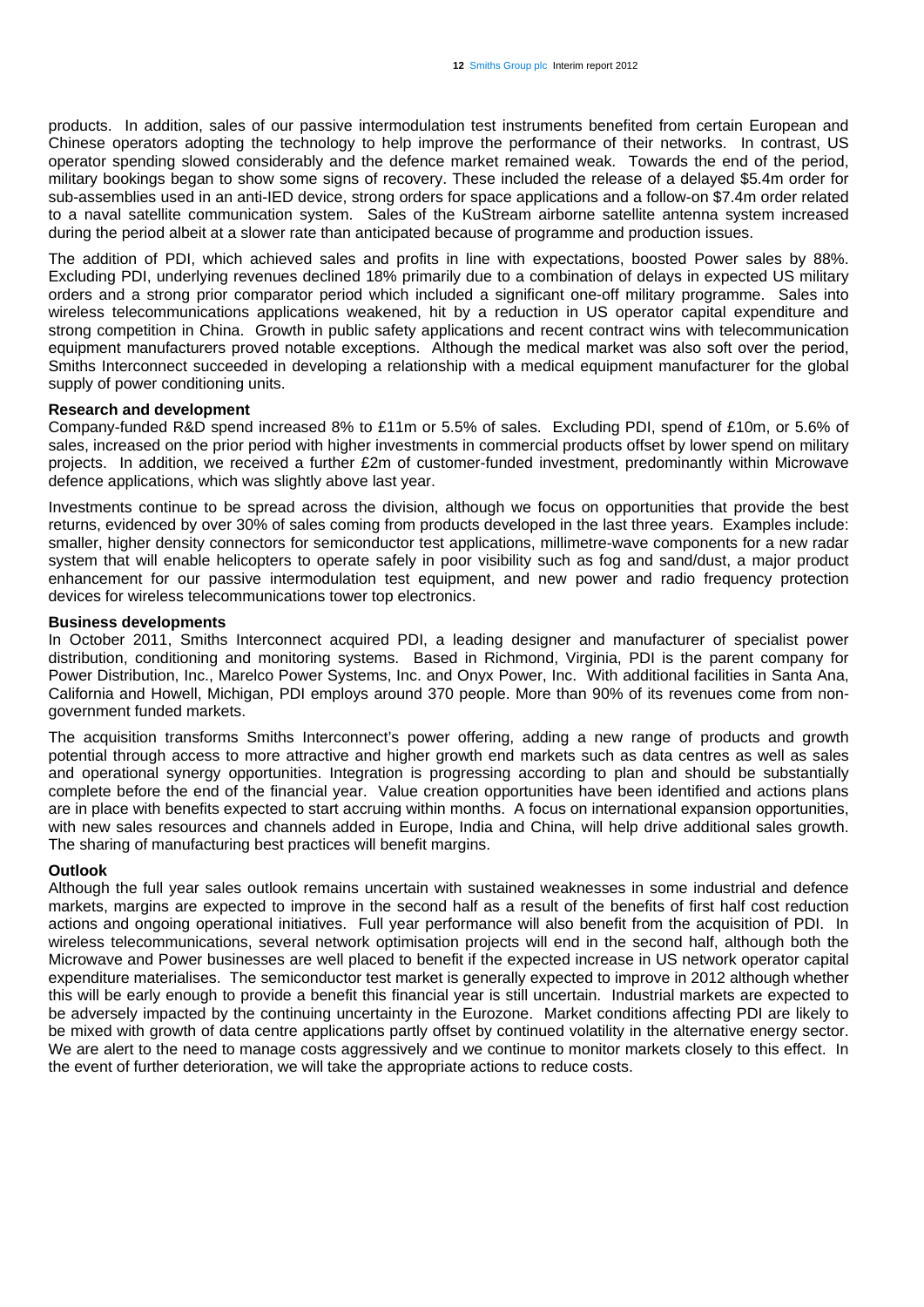#### **Flex-Tek**

|                                   | 2012<br>£m | 2011<br>£m | Reported<br>growth | Underlying<br>growth |
|-----------------------------------|------------|------------|--------------------|----------------------|
| Sales                             | 109        | 107        | 2%                 | 2%                   |
| Headline operating profit         | 17         | 12         | 36%                | 36%                  |
| Headline operating margin         | 15.5%      | 11.6%      | 390 bps            |                      |
| Statutory operating (loss)/profit | (35)       | 11         |                    |                      |
| Return on capital employed        | 25.1%      | 20.6%      | $450$ bps          |                      |

Flex-Tek's sales grew 2%, or £2m, on an underlying and reported basis. This improvement, driven by sales growth in aerospace components, was slightly offset by weakness in our heating element business for the household appliance sector, depressed by the flat US residential construction market. Headline operating profit margins rose 390 basis points to 15.5% as a result of the increased volumes and associated operational gearing and positive mix from the faster growing aerospace sales. The underlying increase in operating profit of £5m stemmed from higher volumes (£2m) and pricing and benefits of our cost saving initiatives (£1m). There was also a £2m gain from the change in accounting treatment for the legal defence costs associated with the flexible gas piping business. In previous years these costs had been charged to headline operating profit but are now being treated as an exceptional item (see notes 4 and 12 to the accounts). Return on capital employed rose 450 basis points as a result of the improved profitability.

In Fluid Management, sales of components to aerospace customers improved 14% on an underlying basis, helped by higher volumes on major airframe platforms from Airbus and Boeing and engines from Pratt & Whitney and GE. The order book for our commercial aviation OEM business remains strong and we have gained market share in our overhaul & repair service segment. In addition, sales to the US automotive market for both fuel and brake applications remain robust.

Sales to the construction market were up 4% despite the continued uncertainty in US housing. According to the US Census Bureau, the 2011 seasonally adjusted annual rate of new single family home starts was slightly above 300,000, the lowest since records began in 1963. However, we continue to gain market share by cross-selling our ducting, flexible gas piping and HVAC heating element product lines to the US distribution market.

Heat Solutions underlying revenues fell 12% as sales of heating elements to residential HVAC customers weakened by comparison to the prior year. Consumer confidence remains cautious in the US and OEM appliance manufacturers continue to project low single growth rates in the US markets.

Underlying sales of flexible hose from the Flexible Solutions division were down 1% against the prior year with a slight uptick in industrial products offset by weakness in the floor care market.

Flex-Tek has increased R&D spend in Heat Solutions and Fluid Management as well as investment in its Asian manufacturing facilities in China and India. We continue to seek new investments to grow our market share, expand our product portfolio, and target potential bolt-on acquisitions to build on the strength of the management team.

#### **Outlook**

The first half benefitted from the culmination of restructuring gains, a fairly stable environment for commodities and continued strength in aerospace. These have enhanced our margins and lay a solid foundation for the second half. Flex-Tek remains leveraged to a recovery in housing and should continue to benefit from a robust commercial aerospace cycle. Future performance may be influenced by a rise in commodity prices as well as increased investment in new product development.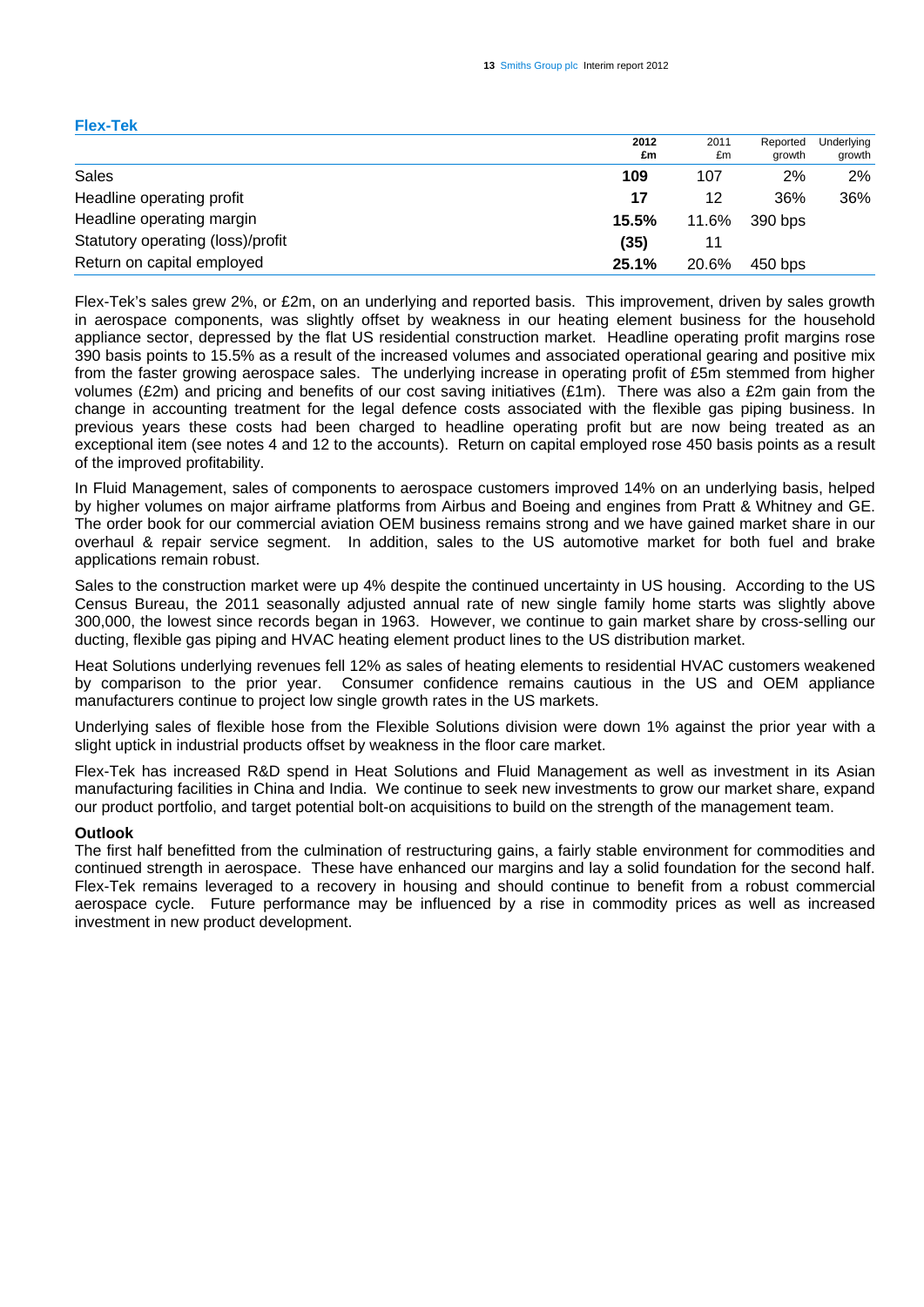# **Financial review**

# **Earnings per share**

Basic headline earnings per share from continuing activities were 40.4p (2011: 39.9p), a growth of 1%. This reflects increased headline pre-tax profit which has been partly offset by a higher tax charge.

On a statutory basis, the basic earnings per share from continuing activities were 21.4p (2011: 35.7p).

**Exceptional and other items relating to continuing activities excluded from headline profits**  These items amounted to a charge of £106m compared to a charge of £23m in 2011. They comprised:

- Amortisation of intangible assets acquired in business combinations of £25m (2011: £22m). The charge relates principally to technology and customer relationships;
- A charge of £18m (2011: £5m) in connection with John Crane, Inc. asbestos litigation;
- A charge of £52m (2011: nil) to resolve potential future claims alleging product liability in Titeflex Corporation. In previous years, the costs of resolving notified claims were charged to headline operating profit;
- A charge of £12m (2011: £5m) in respect of restructuring, mostly in connection with the performance improvement programme in Smiths Detection announced last year;
- A charge of £8m in relation to a change in the basis of estimating sales rebates in Smiths Medical;
- Acquisition costs of £2m (2011: £1m);
- £1m profit on disposal of businesses (2011: nil);
- Pension finance income of £11m (2011: £12m); this was previously treated as part of headline profit and the prior year income statement has been restated; and
- Financing costs of £1m (2011: £2m). These represent exchange movements on derivatives and other financing instruments not hedge accounted under IFRS.

# **Cash generation and net debt**

Operating cash generation remained strong with headline operating cash of £201m (2011: £186m) representing 82% (2011: 78%) of headline operating profit (see note 14 to the accounts for a reconciliation of headline operating cash to statutory cash-flow measures). Free cash-flow improved £11m to £81m (2011: £70m). Free cash-flow is stated after interest and tax but before acquisitions, financing activities and dividends.

On a statutory basis, net cash inflow from continuing operations was £133m (2011: £107m).

Dividends paid in the period on ordinary shares amounted to £98m (2011: £92m).

Net debt at 28 January was £957m, up from £729m at 31 July 2011. The increase in net debt reflects the net effect of acquisitions and disposal (£168m) and dividends (£98m).

# **Headline interest and other financing costs**

Interest payable on debt, net of interest earned on cash deposits, was £31m compared with £29m in 2011. This reduction reflects the higher average levels of debt. Interest costs were covered 7.8 times by headline operating profits.

The Group accounts for pensions using IAS19. As required by this standard, a finance credit is recognised reflecting the expected return on pension scheme assets and a finance charge is recognised reflecting the unwinding of the discount on the future pension liability. The net financing credit was £11m (2011: £12m). As of 1 August 2011, we now report headline pre-tax profit excluding this item. The headline measures are intended to report the underlying performance of the Group excluding factors which are outside management control.

# **Research and development**

Investment in research and development (R&D) drives future performance and is a measure of the Group's commitment to the future organic growth of the business.

We invested a total of £55m in R&D (2011: £56m) on continuing operations, equivalent to 3.9% of sales (2011: 4.0%). Of that total, £50m was funded by the Company compared with £49m in 2011, an increase of 1%. We actively seek funding from customers to support R&D and this amounted to £5m (2011: £7m). Under IFRS, certain development costs are capitalised, and this amounted to £14m in the period (2011: £16m). The gross capitalisation is shown as an intangible asset. Where customers contribute to the costs of development, the contribution is included as deferred income and disclosed within trade and other payables.

# **Taxation**

The headline tax charge of £57m (2011: £55m - restated) represented an effective rate of 26.5% on the headline profit before taxation (2011: 26.0% - restated). This rate is expected to be sustained for the full year. On a statutory basis, the tax charge on continuing activities was £26m (2011: £48m).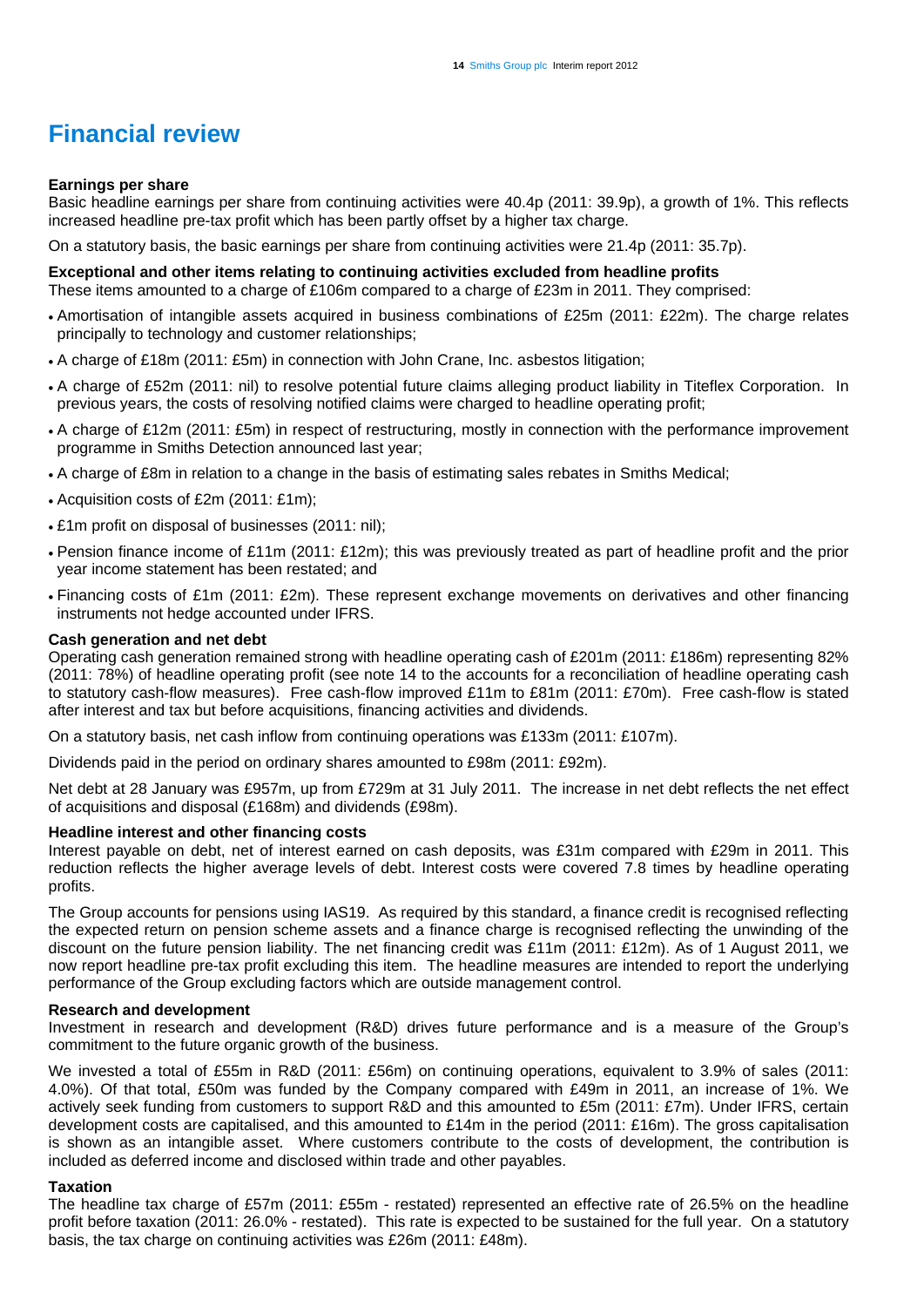The Group continues to take advantage of global manufacturing, research and development and other tax incentives, the tax-efficient use of capital and tax compliance management. However, our increased profitability in areas with higher tax rates will cause the headline tax rate to increase over time with a rate of between 27-29% expected over the medium term.

#### **Return on capital employed**

The return on capital employed (ROCE) is calculated over a rolling 12-month period and is the percentage that headline operating profit comprises of monthly average capital employed. Capital employed comprises total equity adjusted for goodwill recognised directly in reserves, post-retirement benefit assets and liabilities and litigation provisions relating to exceptional items, both net of tax, and net debt. In the light of the recognition of the Titeflex litigation provision, the Board has decided to restate capital employed to exclude significant litigation provisions (see note 2 to the accounts). The ROCE declined 60 basis points to 16.0% (2011: 16.6%), reflecting the lower profitability in Smiths Detection and Smiths Interconnect as well as the investment in the Power Holdings acquisition that completed in October 2011.

#### **Retirement benefits**

As required by IFRS the balance sheet reflects the net surplus or deficit in retirement benefit plans, taking assets at their market values at 28 January 2012 and evaluating liabilities at period-end AA corporate bond interest rates.

The tables below disclose the net status across a number of individual plans. Where any individual plan shows a surplus under IAS 19, this is disclosed on the balance sheet as a retirement benefit asset. The IAS 19 surplus of any one plan is not available to fund the IAS 19 deficit of another plan.

The net pension deficit has risen to £459m at 28 January 2012 from £199m at 31 July 2011. The increase reflects a fall in discount rates of over 50 basis points since 31 July 2011.

The retirement benefit position was:

|                                | 28 January<br>2012 | 31 July<br>2011 | 29 January<br>2011 |
|--------------------------------|--------------------|-----------------|--------------------|
| Funded plans                   |                    |                 |                    |
| UK plans - funding status      | 94%                | 101%            | 104%               |
| US plans - funding status      | 70%                | 76%             | 78%                |
| Other plans – funding status   | 77%                | 77%             | 70%                |
|                                | 28 January<br>2012 | 31 July<br>2011 | 29 January<br>2011 |
|                                | £m                 | £m              | £m                 |
| Surplus/(deficit)              |                    |                 |                    |
| Funded plans                   | (367)              | (108)           | (29)               |
| Unfunded plans                 | (92)               | (91)            | (90)               |
| Total deficit                  | (459)              | (199)           | (119)              |
| Retirement benefit assets      | 51                 | 141             | 151                |
| Retirement benefit liabilities | (510)              | (340)           | (270)              |
|                                | (459)              | (199)           | 119)               |
|                                |                    |                 |                    |

The accounting basis under IAS 19 does not necessarily reflect the funding basis agreed with the Trustees and, should the schemes be wound up while they had members, they would need to buy out the benefits of all members. The buyouts would cost very significantly more than the present value of scheme liabilities calculated in accordance with IAS 19.

In the current year, cash contributions to the schemes are expected to total approximately £110m (2011: £64m), including a conditional £50m to the TI Group Pension Scheme (TIGPS). In addition, the Group will invest £24m in an escrow account as part of the 10-year funding plan agreed with the Smiths Industries Pension Scheme (SIPS).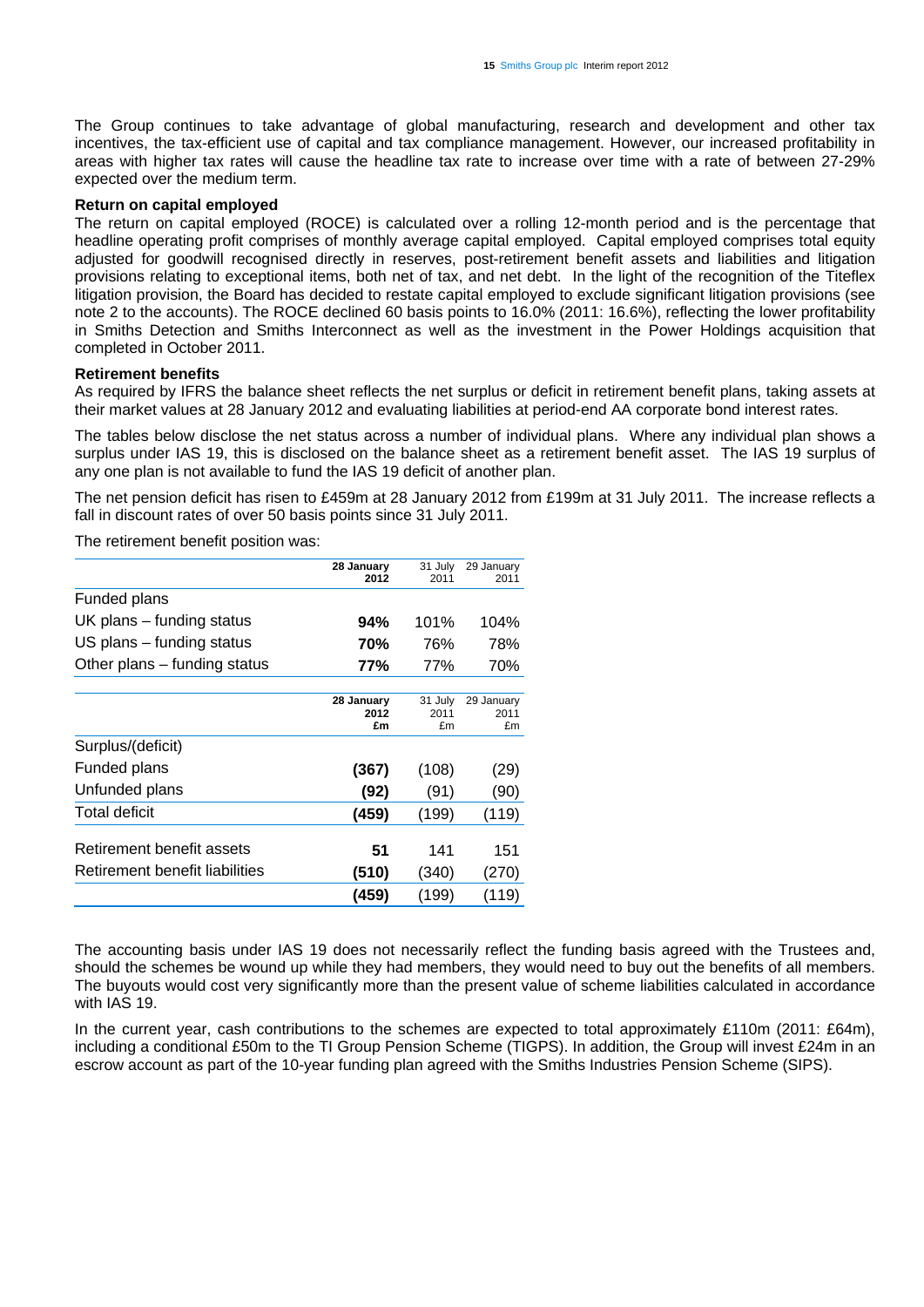The approximate pension membership for the three main schemes at around the end of January 2012 is set out in the table below:

| <b>Pension scheme membership</b> | <b>SIPS</b> | <b>TIGPS</b> | US plans | Total  |
|----------------------------------|-------------|--------------|----------|--------|
| Deferred active                  | 700         | 320          | 3.940    | 4.960  |
| Deferred                         | 12.480      | 15.180       | 6.510    | 34.170 |
| <b>Pensioners</b>                | 12.910      | 18.890       | 5.470    | 37.270 |
| <b>Total</b>                     | 26,090      | 34,390       | 15,920   | 76.400 |

# **Exchange rates**

The results of overseas operations are translated into sterling at average exchange rates. The net assets are translated at period-end rates. The principal exchange rates, expressed in terms of the value of sterling, are shown in the following table.

|                   | 28 January<br>2012 | 29 January<br>2011 |                             | 31 July<br>2011 |
|-------------------|--------------------|--------------------|-----------------------------|-----------------|
| Average rates:    |                    |                    |                             |                 |
| US dollar         | 1.58               |                    | 1.57 Dollar weakened 1%     | 1.60            |
| Euro              | 1.16               |                    | 1.18 Euro strengthened 2%   | 1.16            |
| Period end rates: |                    |                    |                             |                 |
| US dollar         | 1.57               |                    | 1.58 Dollar strengthened 1% | 1.64            |
| Euro              | 1.19               |                    | 1.16 Euro weakened 3%       | 1 14            |

#### **Risk management**

The principal risks and uncertainties affecting the business activities of the Group and relevant mitigating activities were set out on pages 52 to 56 of the Annual Report for the year ended 31 July 2011, a copy of which is available at the Company's website at www.smiths.com. The key risks and uncertainties are summarised below:

# *Economic outlook*

Economic and financial market conditions may lead to recession and may cause adverse effects on customers or suppliers with consequential capacity or cash-flow implications for Smiths Group.

# *Financial risks*

Financial risk, whether from foreign exchange fluctuations, availability of funding, changes in tax rates or availability of insurance cover may cause adverse effects on the Group's net assets, earnings or liquidity.

# *Global supply chain/concentration of manufacturing*

Reliance on sole suppliers or concentration of manufacturing in the supply chain – especially in areas exposed to natural catastrophe – may result in disruption to the supply of products.

# *Government customers*

Over 40% revenues are from governments or influenced by governments. Many such governments are reducing expenditure in the present economic environment with consequential risks to revenue.

# *Information technology*

Information systems are subject to security risk and play an important part in business processes, both internally and externally.

# *Acquisitions and disposals*

Acquisitions are subject to execution risk and it may be difficult to integrate than expected so that the full benefits are not realised.

# *Compliance with legislation and regulations*

A complex legislative and regulatory environment applies to the Group's activities such that failure to comply could lead to financial penalty.

# *Pension funding*

Defined benefit pension scheme obligations are funded by Group companies based on actuarial assumptions. Changes in discount rates, inflation, returns or mortality could lead to material changes in funding requirements.

# *Product liability and litigation*

Product liability claims and litigation, particularly given the Group's significant sales exposure to the US market, may have a significant impact on the financial results.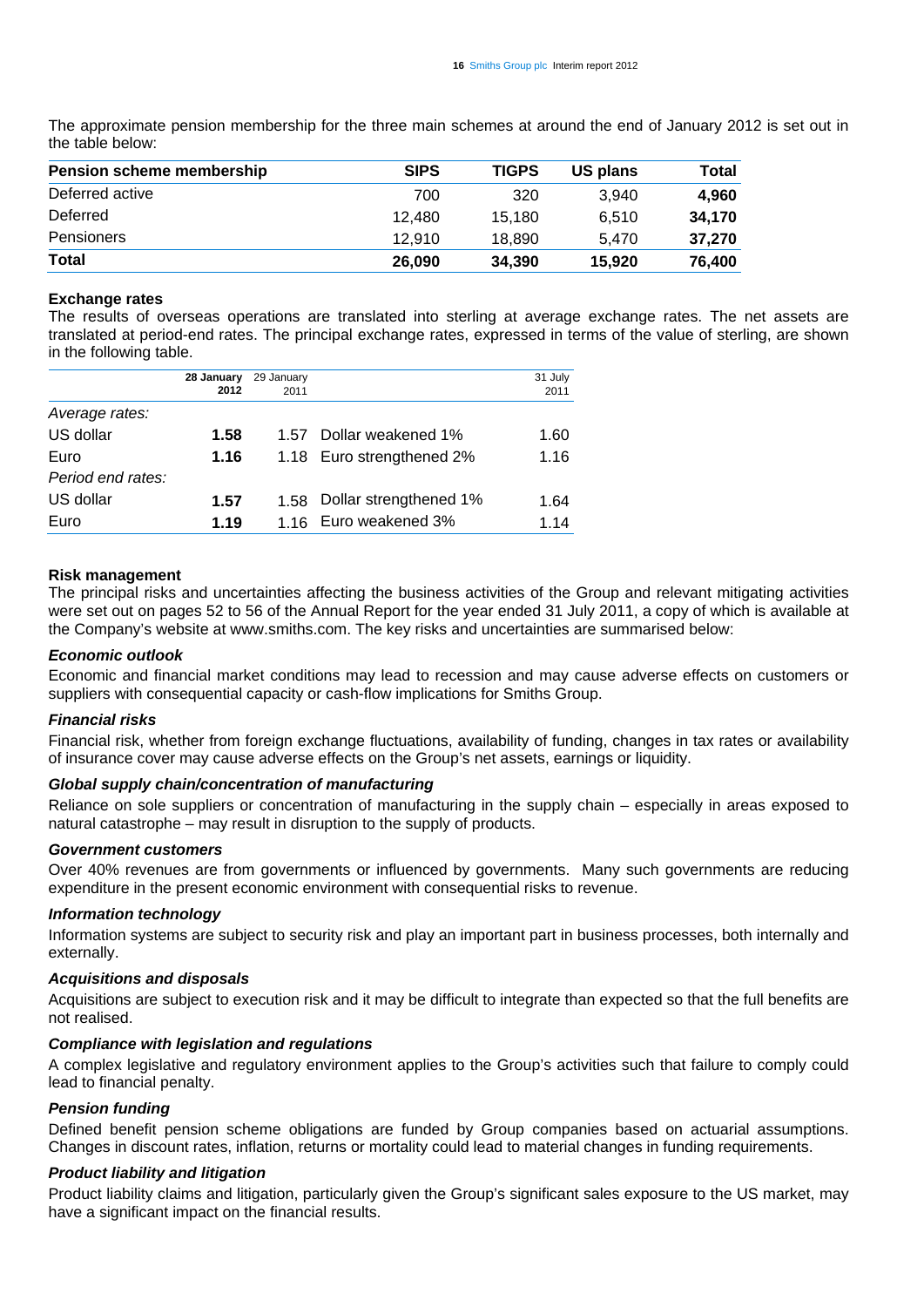### *Technology and innovation*

Product innovation is key to long-term revenue growth. Failure of the Group to innovate its products and services could materially affect market share and sales growth.

#### *Talent and succession planning*

Suitably qualified personnel are an important asset that underpins the Group's success; failure to attract or retain such personnel may result in weaker growth and returns.

# **Developments since the Annual Report**

In the view of the Board, the risks and uncertainties affecting the Group for the remaining six months of the financial year continue to be those set out briefly above and more fully in the Annual Report. Since the Annual Report, there has been a sustained risk that certain Eurozone members fail to meet their sovereign debt obligations which could destabilise the Euro currency and result in currency devaluations in some of our Eurozone markets. We are preparing plans to mitigate these effects should they occur. Continued constraints on government budgets are likely to put pressure on public sector spending in areas such as healthcare, defence and homeland security in markets in which the Group operates. This budgetary pressure has also caused payment terms to lengthen with some government-funded customers, particularly in Southern Europe, although we continue to manage any overdue debts very closely. Otherwise, there may be other effects, such as changes in the fiscal and regulatory policies in the countries where the Group conducts its business.

\_\_\_\_\_\_\_\_\_\_\_\_\_\_\_\_\_\_\_\_\_\_\_\_\_\_\_\_\_\_\_\_\_\_\_\_\_\_\_\_\_\_\_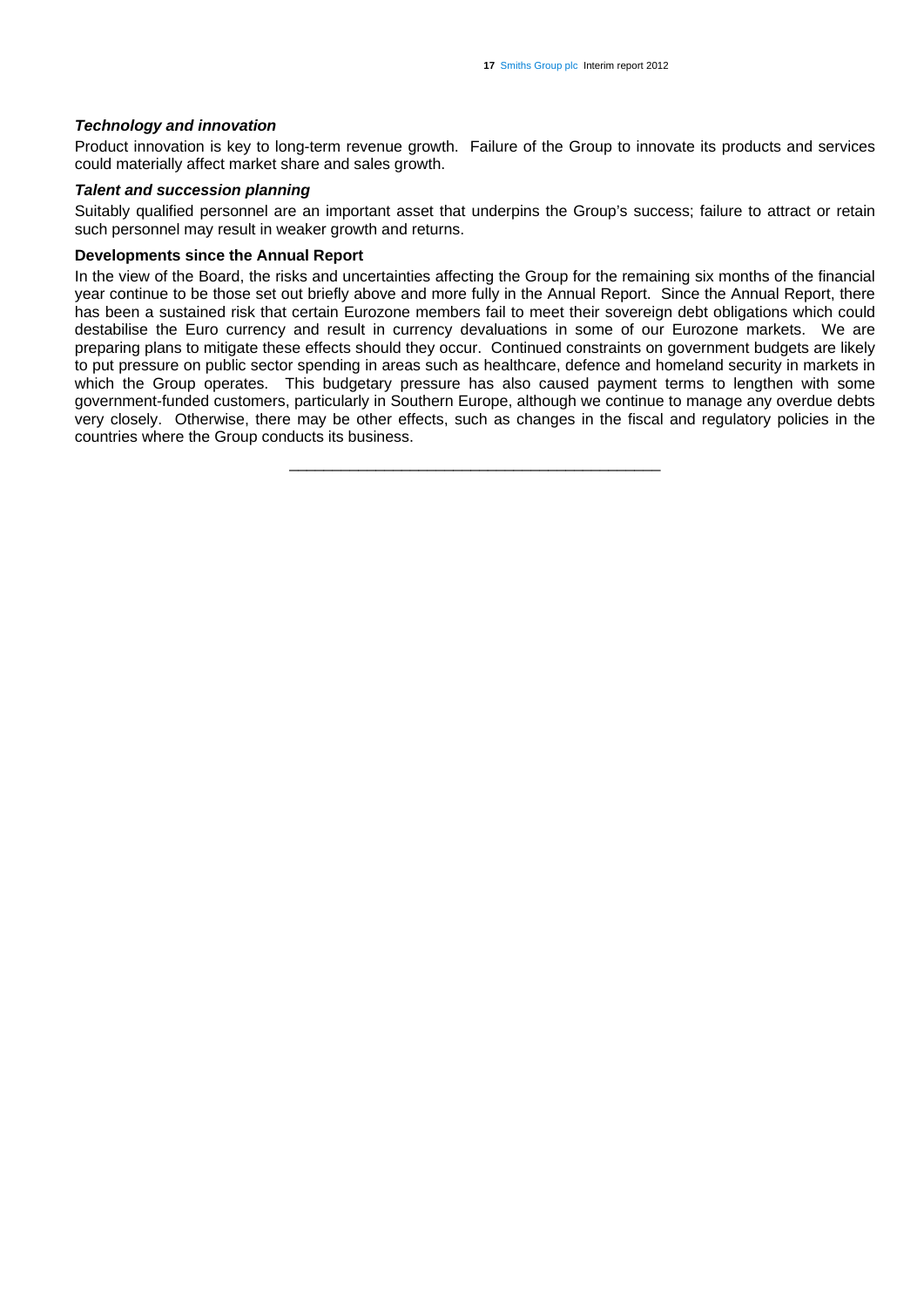# **Statement of directors' responsibilities**

The Interim report is the responsibility of, and has been approved by, the directors. The directors are responsible for preparing the Interim report in accordance with the Disclosure and Transparency Rules of the United Kingdom's Financial Services Authority. The Disclosure and Transparency Rules ("DTR") require that the accounting policies and presentation applied to the half-yearly figures must be consistent with those applied in the latest published annual accounts, except where the accounting policies and presentation are to be changed in the subsequent annual accounts, in which case the new accounting policies and presentation should be followed, and the changes and the reasons for the changes should be disclosed in the Interim report, unless the United Kingdom Financial Services Authority agrees otherwise.

The directors confirm that this condensed set of financial statements has been prepared in accordance with International Accounting Standard 34, 'Interim Financial Reporting' as adopted by the European Union, and that the interim management report herein includes a fair review of:

- the important events that have occurred during the first six months of the financial year and their impact on the condensed set of financial statements as required by DTR 4.2.7;
- the principal risks and uncertainties for the remaining six months of the year as required by DTR 4.2.7; and
- related party transactions that have taken place in the first six months of the current financial year and changes in the related party transactions described in the previous annual report that have materially affected the financial position or performance of the group during the first six months of the current financial year as required by DTR 4.2.8.

The directors of Smiths Group plc are listed in the Smiths Group plc Annual Report for the year ended 31 July 2011, and there have been no changes in the membership of the board.

For and on behalf of the Board of Directors:

**Philip Bowman Peter Turner Accord Peter Turner Accord Peter Turner Chief Executive Contract Contract Contract Contract Contract Contract Contract Contract Contract Contract Contract Contract Contract Contract Contract Contract Contract Contract Contract Contract Contract Contract Contrac** 

13 March 2012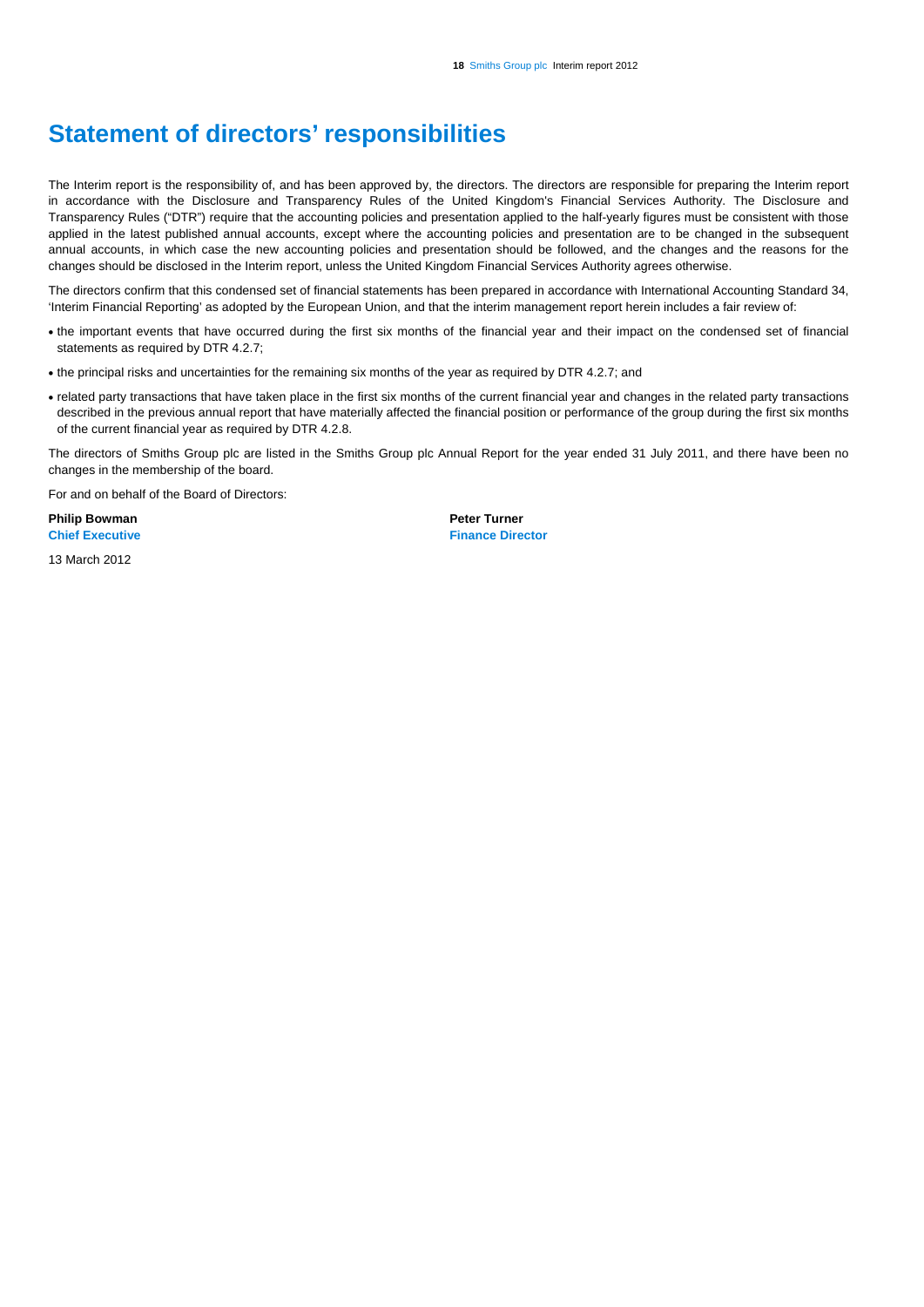# **Independent review report to Smiths Group plc**

#### **Introduction**

We have been engaged by the Company to review the condensed set of financial statements in the Interim report for the period ended 28 January 2012, which comprises the consolidated income statement, consolidated statement of comprehensive income, consolidated balance sheet, consolidated statement of changes in equity, consolidated cash flow statement and related notes. We have read the other information contained in the Interim report and considered whether it contains any apparent misstatements or material inconsistencies with the information in the condensed set of financial statements.

#### **Directors' responsibilities**

The Interim report is the responsibility of, and has been approved by, the Directors. The Directors are responsible for preparing the Interim report in accordance with the Disclosure and Transparency Rules of the United Kingdom's Financial Services Authority.

As disclosed in note 1, the annual financial statements of the Group are prepared in accordance with IFRSs as adopted by the European Union. The condensed set of financial statements included in this Interim financial report has been prepared in accordance with International Accounting Standard 34, "Interim Financial Reporting", as adopted by the European Union.

#### **Our responsibility**

Our responsibility is to express to the Company a conclusion on the condensed set of financial statements in the Interim report based on our review. This report, including the conclusion, has been prepared for and only for the Company for the purpose of the Disclosure and Transparency Rules of the Financial Services Authority and for no other purpose. We do not, in producing this report, accept or assume responsibility for any other purpose or to any other person to whom this report is shown or into whose hands it may come save where expressly agreed by our prior consent in writing.

#### **Scope of review**

We conducted our review in accordance with International Standard on Review Engagements (UK and Ireland) 2410, 'Review of Interim Financial Information Performed by the Independent Auditor of the Entity' issued by the Auditing Practices Board for use in the United Kingdom. A review of interim financial information consists of making enquiries, primarily of persons responsible for financial and accounting matters, and applying analytical and other review procedures. A review is substantially less in scope than an audit conducted in accordance with International Standards on Auditing (UK and Ireland) and consequently does not enable us to obtain assurance that we would become aware of all significant matters that might be identified in an audit. Accordingly, we do not express an audit opinion.

#### **Conclusion**

Based on our review, nothing has come to our attention that causes us to believe that the condensed set of financial statements in the Interim financial report for the period ended 28 January 2012 is not prepared, in all material respects, in accordance with International Accounting Standard 34 as adopted by the European Union and the Disclosure and Transparency Rules of the United Kingdom's Financial Services Authority.

#### **PricewaterhouseCoopers LLP**

Chartered Accountants 13 March 2012 London

(a) The maintenance and integrity of the Smiths Group plc website is the responsibility of the Directors; the work carried out by the auditors does not involve consideration of these matters and, accordingly, the auditors accept no responsibility for any changes that may have occurred to the financial statements since they were initially presented on the website. (b) Legislation in the United Kingdom governing the preparation and dissemination of financial statements may differ from legislation in other jurisdictions.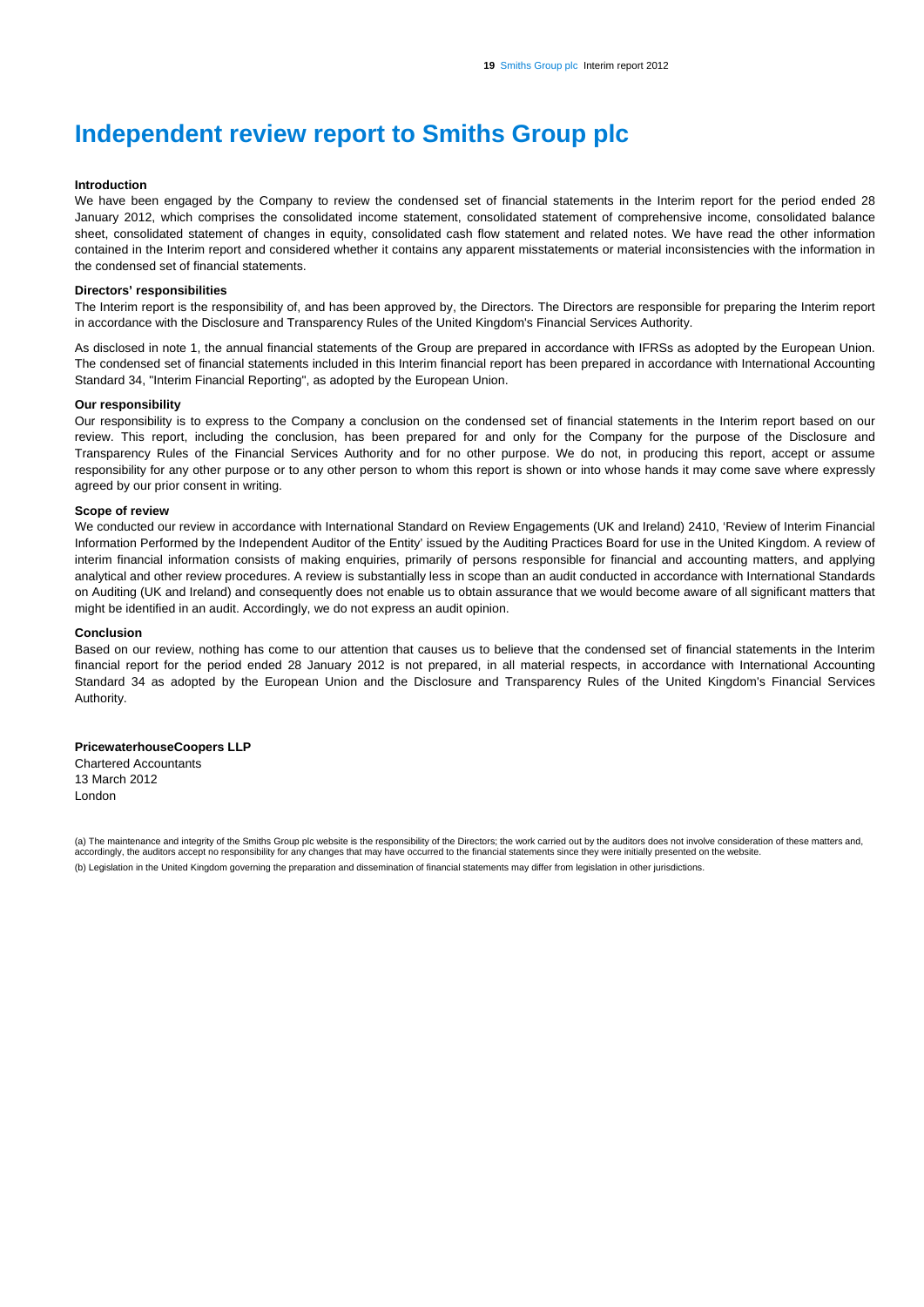# **Consolidated income statement (unaudited)**

|                                                                                                |                  | <b>Period ended</b>                   | Period ended   | Year ended                     |
|------------------------------------------------------------------------------------------------|------------------|---------------------------------------|----------------|--------------------------------|
|                                                                                                | Notes            | 28 January 2012 29 January 2011<br>£m | f <sub>m</sub> | 31 July 2011<br>f <sub>m</sub> |
| <b>Continuing operations</b>                                                                   |                  |                                       |                |                                |
| Revenue                                                                                        | $\overline{c}$   | 1,407.4                               | 1,371.7        | 2,842.0                        |
| Cost of sales                                                                                  |                  | (764.6)                               | (734.5)        | (1,534.0)                      |
| Gross profit                                                                                   |                  | 642.8                                 | 637.2          | 1,308.0                        |
| Sales and distribution costs                                                                   |                  | (200.3)                               | (192.4)        | (384.3)                        |
| Administrative expenses                                                                        |                  | (311.8)                               | (236.4)        | (490.1)                        |
| Profit on disposal of businesses                                                               | $\overline{4}$   | 0.9                                   |                | 4.4                            |
|                                                                                                |                  |                                       |                |                                |
| <b>Operating profit</b>                                                                        |                  | 131.6                                 | 208.4          | 438.0                          |
| Comprising                                                                                     |                  |                                       |                |                                |
| - headline operating profit                                                                    | $\overline{3}$   | 244.0                                 | 238.7          | 516.9                          |
| exceptional items, amortisation of acquired intangibles                                        | $\mathsf 3$      | (112.4)                               | (30.3)         | (78.9)                         |
|                                                                                                |                  | 131.6                                 | 208.4          | 438.0                          |
| Interest receivable                                                                            |                  | 1.3                                   | 0.9            | 1.8                            |
| Interest payable                                                                               |                  | (32.6)                                | (29.8)         | (60.3)                         |
| Other financing losses                                                                         |                  | (3.8)                                 | (4.7)          | (9.2)                          |
| Other finance income - retirement benefits                                                     |                  | 10.5                                  | 12.0           | 23.3                           |
|                                                                                                |                  |                                       |                |                                |
| Finance costs                                                                                  |                  | (24.6)                                | (21.6)         | (44.4)                         |
| Share of post-tax profits of associated companies                                              |                  | 4.2                                   | 1.8            | 4.3                            |
| <b>Profit before taxation</b>                                                                  |                  | 111.2                                 | 188.6          | 397.9                          |
| Comprising                                                                                     |                  |                                       |                |                                |
| - headline profit before taxation (restated)*                                                  | $\overline{3}$   | 216.9                                 | 211.6          | 462.7                          |
| - exceptional items, amortisation of acquired intangibles and other financing gains and losses | $\overline{3}$   | (105.7)                               | (23.0)         | (64.8)                         |
|                                                                                                |                  | 111.2                                 | 188.6          | 397.9                          |
| Taxation                                                                                       | 5                | (26.4)                                | (48.3)         | (91.8)                         |
|                                                                                                |                  |                                       |                |                                |
| Profit after taxation - continuing operations                                                  |                  | 84.8                                  | 140.3          | 306.1                          |
| (Loss)/profit after taxation – discontinued operations                                         |                  | (0.1)                                 | 34.1           | 79.0                           |
| Profit for the period                                                                          |                  | 84.7                                  | 174.4          | 385.1                          |
| Attributable to                                                                                |                  |                                       |                |                                |
| Smiths Group shareholders                                                                      |                  | 83.8                                  | 173.8          | 383.8                          |
| Non-controlling interests                                                                      |                  | 0.9                                   | 0.6            | 1.3                            |
|                                                                                                |                  | 84.7                                  | 174.4          | 385.1                          |
| <b>Earnings per share</b>                                                                      | $\boldsymbol{7}$ |                                       |                |                                |
| <b>Basic</b>                                                                                   |                  | 21.4p                                 | 44.4p          | 98.0p                          |
| Basic – continuing operations                                                                  |                  | 21.4p                                 | 35.7p          | 77.8p                          |
| <b>Diluted</b>                                                                                 |                  | 21.2p                                 | 44.0p          | 97.1p                          |
| Diluted – continuing operations                                                                |                  | 21.2p                                 | 35.4p          | 77.1p                          |
|                                                                                                |                  |                                       |                |                                |
| Dividends per share (declared)                                                                 | 6                |                                       |                |                                |
| - interim                                                                                      |                  | 11.75p                                | 11.25p         | 11.25p                         |
| – final                                                                                        |                  |                                       |                | 25.00p                         |
|                                                                                                |                  | 11.75p                                | 11.25p         | 36.25p                         |

\*As disclosed in the Annual Report 2011, from 1 August 2011 the definition of headline profit has been amended to exclude financing credits and charges relating to retirement benefits, see note 3.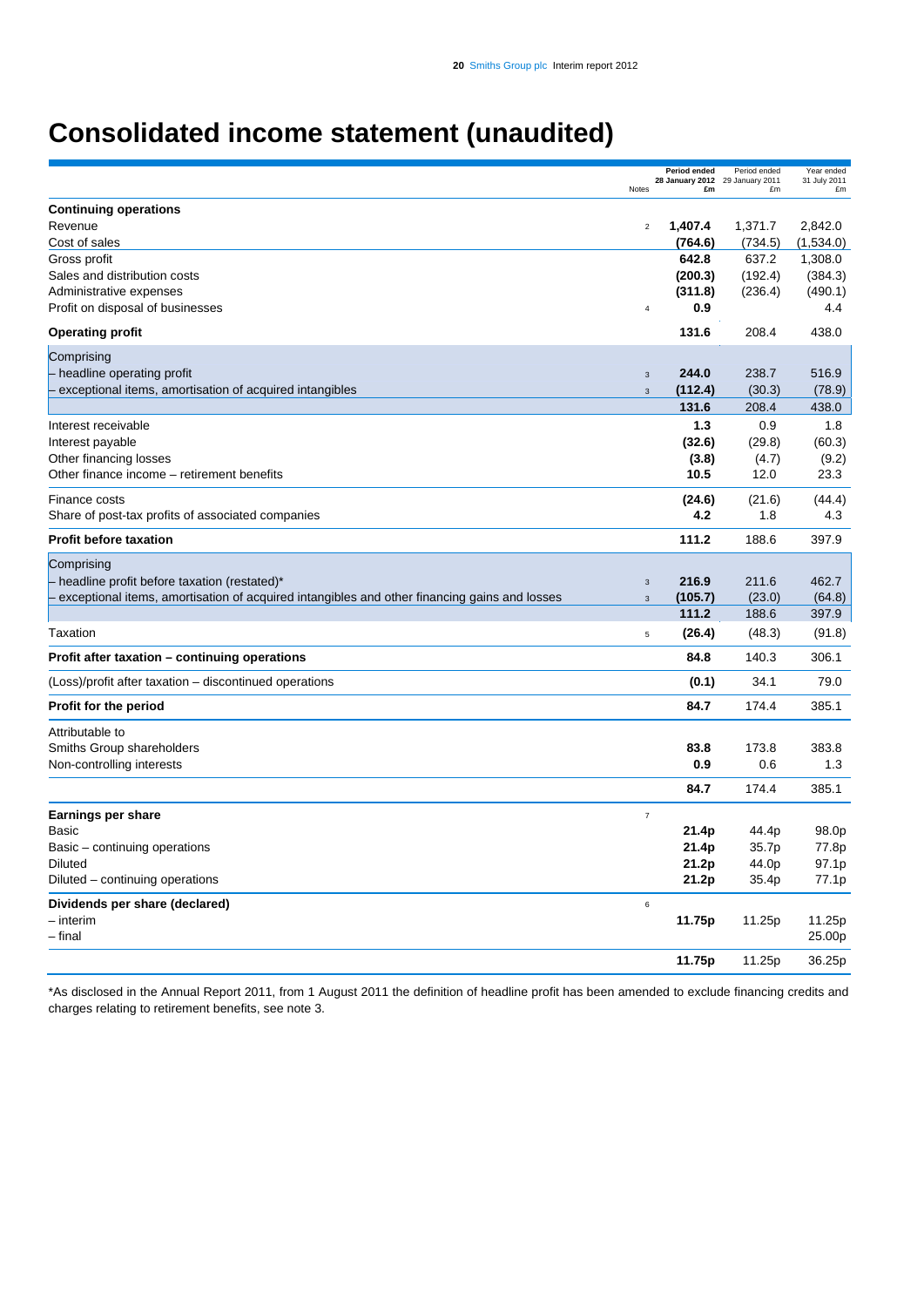# **Consolidated statement of comprehensive income (unaudited)**

|                                                                 | <b>Period ended</b>        | Period ended<br>28 January 2012 29 January 2011 | Year ended<br>31 July 2011 |
|-----------------------------------------------------------------|----------------------------|-------------------------------------------------|----------------------------|
| Profit for the period                                           | <b>Notes</b><br>£m<br>84.7 | £m<br>174.4                                     | £m<br>385.1                |
| Other comprehensive income                                      |                            |                                                 |                            |
| Exchange gains/(losses)                                         | 30.3                       | 16.0                                            | (9.3)                      |
| Actuarial (losses)/gains on retirement benefits                 | (286.4)                    | 150.4                                           | (0.2)                      |
| Taxation recognised on actuarial movements                      | 18.2                       | (30.0)                                          | 10.9                       |
| Fair value gains/(losses)                                       |                            |                                                 |                            |
| - on available for sale financial assets                        | 4.5                        | 1.2                                             | 4.1                        |
| - deferred in the period on cash-flow and net investment hedges | (22.7)                     | (8.6)                                           | 8.3                        |
| - reclassified to income statement                              | 3.2                        | 1.2                                             | (0.2)                      |
| Total other comprehensive income                                | (252.9)                    | 130.2                                           | 13.6                       |
| Total comprehensive income                                      | (168.2)                    | 304.6                                           | 398.7                      |
| Attributable to                                                 |                            |                                                 |                            |
| Smiths Group shareholders                                       | (169.4)                    | 303.8                                           | 397.0                      |
| Non-controlling interests                                       | 1.2                        | 0.8                                             | 1.7                        |
|                                                                 | (168.2)                    | 304.6                                           | 398.7                      |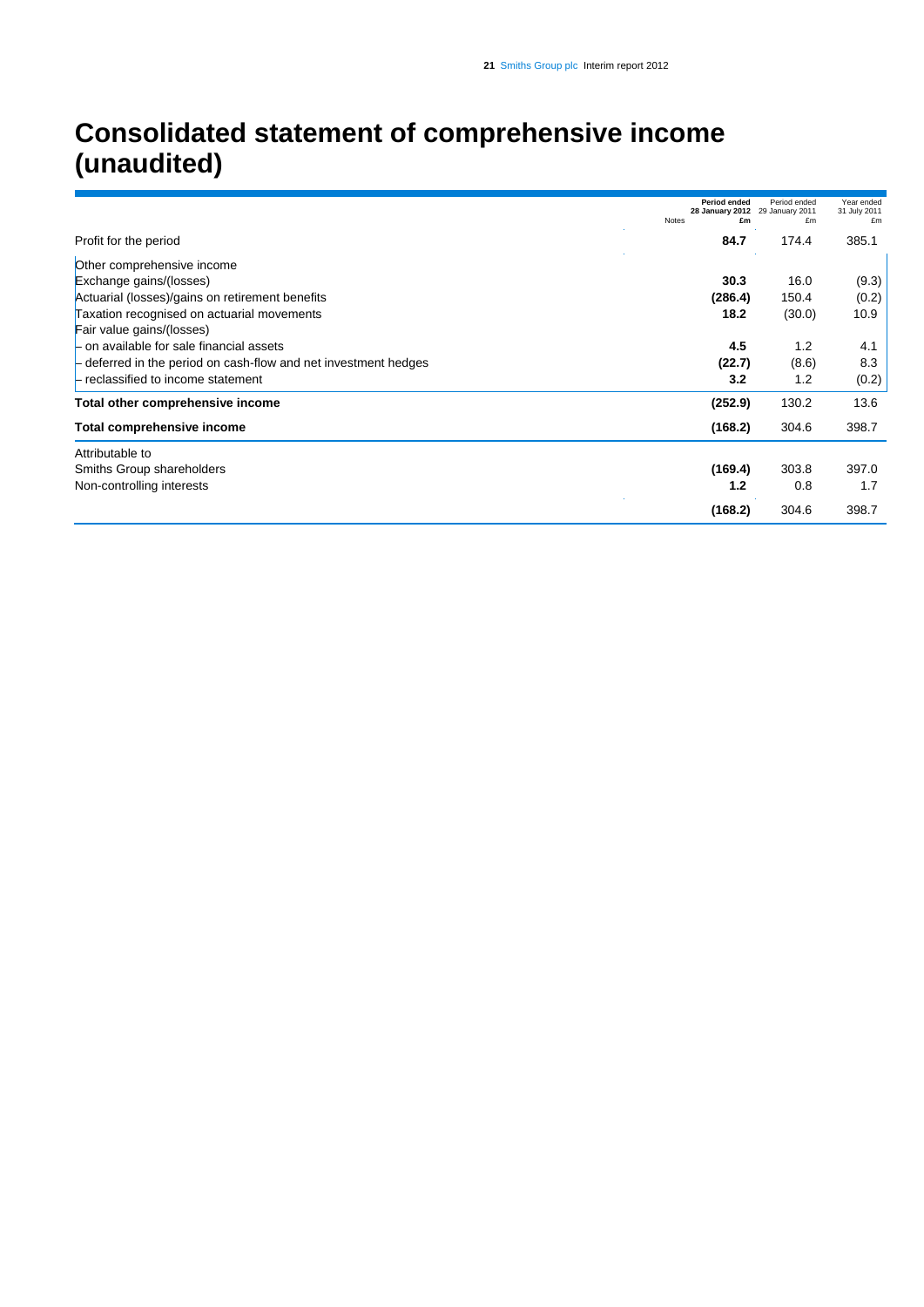# **Consolidated balance sheet (unaudited)**

|                                                   |        | 28 January<br>2012 | 29 January | 31 July<br>2011   |
|---------------------------------------------------|--------|--------------------|------------|-------------------|
|                                                   | Notes  | £m                 | 2011<br>£m | £m                |
| <b>Non-current assets</b>                         |        |                    |            |                   |
| Intangible assets                                 | 9      | 1,779.8            | 1,639.6    | 1,610.2           |
| Property, plant and equipment                     | 10     | 279.7              | 290.4      | 282.8             |
| Investments accounted for using the equity method |        | 21.8               | 15.2       | 18.5              |
| Financial assets – other investments              |        | 48.3               | 28.6       | 31.6              |
| Retirement benefit assets                         | $\bf8$ | 51.4               | 151.0      | 140.6             |
| Deferred tax assets                               |        | 231.8              | 154.8      | 174.8             |
| Trade and other receivables                       |        | 36.3               | 32.7       | 33.6              |
| <b>Financial derivatives</b>                      |        | 6.5                | 7.8        | 6.4               |
|                                                   |        | 2,455.6            | 2,320.1    | 2,298.5           |
| <b>Current assets</b>                             |        |                    |            |                   |
| Inventories                                       |        | 476.6              | 431.9      | 432.5             |
| Current tax receivable                            |        | 15.0               |            | 16.4              |
| Trade and other receivables                       |        | 616.2              | 613.3      | 612.8             |
| Cash and cash equivalents                         | 11     | 145.8              | 136.8      | 261.1             |
| <b>Financial derivatives</b>                      |        | 13.1               | 8.3        | 5.7               |
|                                                   |        |                    |            |                   |
|                                                   |        | 1,266.7            | 1,190.3    | 1,328.5           |
| <b>Total assets</b>                               |        | 3,722.3            | 3,510.4    | 3,627.0           |
| <b>Non-current liabilities</b>                    |        |                    |            |                   |
| <b>Financial liabilities</b>                      |        |                    |            |                   |
| - borrowings                                      |        | (907.0)            | (993.4)    | (978.4)           |
| - financial derivatives                           | 11     | (1.3)              | (2.4)      | (1.5)             |
| Provisions for liabilities and charges            | 12     | (239.0)            | (214.4)    | (174.1)           |
| Retirement benefit obligations                    | 8      | (510.3)            | (270.3)    | (339.6)           |
| Deferred tax liabilities                          |        | (92.3)             | (77.0)     | (77.6)            |
| Trade and other payables                          |        | (44.3)             | (35.0)     | (45.1)            |
|                                                   |        |                    |            |                   |
|                                                   |        | (1,794.2)          | (1,592.5)  | (1,616.3)         |
| <b>Current liabilities</b>                        |        |                    |            |                   |
| <b>Financial liabilities</b>                      |        |                    |            |                   |
| - borrowings                                      | 11     | (195.8)            | (22.9)     | (11.7)            |
| - financial derivatives                           |        | (12.3)             | (6.9)      | (8.9)             |
| Provisions for liabilities and charges            | 12     | (81.0)             | (67.0)     | (74.7)            |
| Trade and other payables                          |        | (432.2)            | (418.6)    | (454.2)<br>(81.3) |
| Current tax payable                               |        | (94.9)             | (78.9)     |                   |
|                                                   |        | (816.2)            | (594.3)    | (630.8)           |
| <b>Total liabilities</b>                          |        | (2,610.4)          | (2, 186.8) | (2, 247.1)        |
| Net assets                                        |        | 1,111.9            | 1,323.6    | 1,379.9           |
| Shareholders' equity                              |        |                    |            |                   |
| Share capital                                     |        | 147.2              | 147.0      | 147.1             |
| Share premium account                             |        | 330.7              | 326.5      | 329.1             |
| Capital redemption reserve                        |        | 5.8                | 5.8        | 5.8               |
| <b>Revaluation reserve</b>                        |        | $1.7$              | 1.7        | 1.7               |
| Merger reserve                                    |        | 234.8              | 234.8      | 234.8             |
| Retained earnings                                 |        | 524.6              | 738.5      | 775.6             |
| Hedge reserve                                     |        | (140.2)            | (136.2)    | (120.6)           |
| Total shareholders' equity                        |        | 1,104.6            | 1,318.1    | 1,373.5           |
| Non-controlling interest equity                   |        | 7.3                | 5.5        | 6.4               |
|                                                   |        |                    |            |                   |
| <b>Total equity</b>                               |        | 1,111.9            | 1,323.6    | 1,379.9           |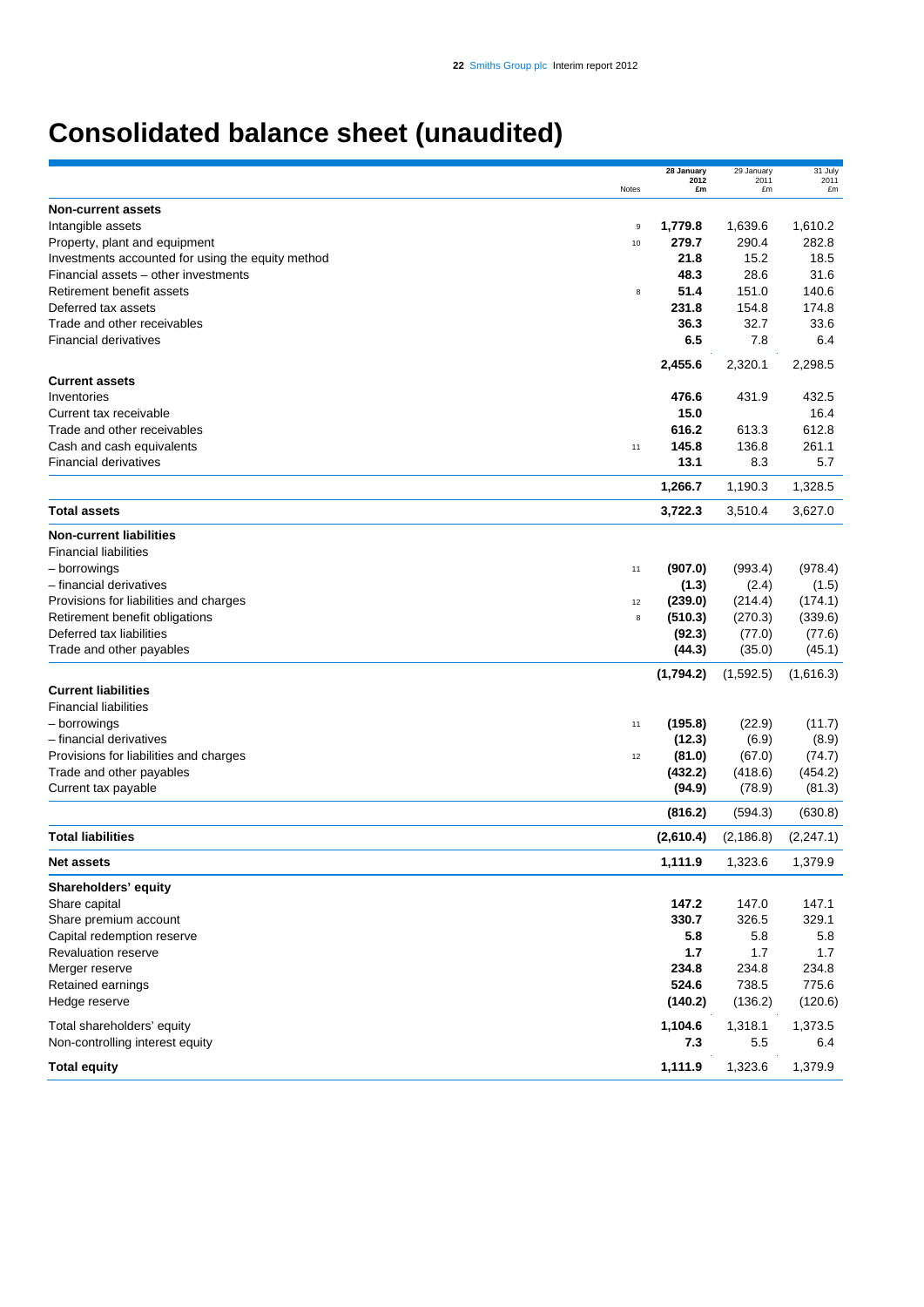# **Consolidated statement of changes in equity (unaudited)**

|                                                            | Notes | Share capital<br>and share<br>premium<br>£m | Other<br>reserves<br>£m | Retained<br>earnings<br>£m | Hedge<br>reserve<br>£m | Equity<br>shareholders'<br>funds<br>£m | Non-controlling<br>Interest<br>£m | Total<br>equity<br>£m |
|------------------------------------------------------------|-------|---------------------------------------------|-------------------------|----------------------------|------------------------|----------------------------------------|-----------------------------------|-----------------------|
| At 31 July 2011                                            |       | 476.2                                       | 242.3                   | 775.6                      | (120.6)                | 1,373.5                                | 6.4                               | 1,379.9               |
| <b>Profit for the period</b><br>Other comprehensive income |       |                                             |                         | 83.8                       |                        | 83.8                                   | 0.9                               | 84.7                  |
| Exchange gains/(losses)                                    |       |                                             |                         | 30.1                       | (0.1)                  | 30.0                                   | 0.3                               | 30.3                  |
| Actuarial losses on retirement benefits net of tax         |       |                                             |                         | (268.2)                    |                        | (268.2)                                |                                   | (268.2)               |
| Fair value gains/(losses)                                  |       |                                             |                         | 4.5                        | (19.5)                 | (15.0)                                 |                                   | (15.0)                |
| Total comprehensive income for the period                  |       |                                             |                         | (149.8)                    | (19.6)                 | (169.4)                                | 1.2                               | (168.2)               |
| Transactions relating to ownership interests               |       |                                             |                         |                            |                        |                                        |                                   |                       |
| Exercises of share options                                 |       | 1.7                                         |                         |                            |                        | 1.7                                    |                                   | 1.7                   |
| Taxation recognised on share options                       |       |                                             |                         | (0.9)                      |                        | (0.9)                                  |                                   | (0.9)                 |
| Purchase of own shares                                     |       |                                             |                         | (9.7)                      |                        | (9.7)                                  |                                   | (9.7)                 |
| <b>Dividends</b>                                           |       |                                             |                         |                            |                        |                                        |                                   |                       |
| - equity shareholders                                      | 6     |                                             |                         | (98.1)                     |                        | (98.1)                                 |                                   | (98.1)                |
| - non-controlling interest                                 |       |                                             |                         |                            |                        |                                        | (0.3)                             | (0.3)                 |
| Share-based payment                                        |       |                                             |                         | 7.5                        |                        | 7.5                                    |                                   | 7.5                   |
| At 28 January 2012                                         |       | 477.9                                       | 242.3                   | 524.6                      | (140.2)                | 1,104.6                                | 7.3                               | 1,111.9               |

|                                                   | <b>Notes</b> | Share capital<br>and share<br>premium<br>£m | Other<br>reserves<br>£m | Retained<br>earnings<br>£m | Hedge<br>reserve<br>£m | Equity<br>shareholders'<br>funds<br>£m | Non-controlling<br>Interest<br>£m | Total<br>equity<br>£m |
|---------------------------------------------------|--------------|---------------------------------------------|-------------------------|----------------------------|------------------------|----------------------------------------|-----------------------------------|-----------------------|
| At 31 July 2010                                   |              | 461.8                                       | 242.3                   | 519.5                      | (128.8)                | 1,094.8                                | 5.0                               | 1,099.8               |
| Profit for the period                             |              |                                             |                         | 173.8                      |                        | 173.8                                  | 0.6                               | 174.4                 |
| Other comprehensive income                        |              |                                             |                         |                            |                        |                                        |                                   |                       |
| Exchange gains                                    |              |                                             |                         | 15.8                       |                        | 15.8                                   | 0.2                               | 16.0                  |
| Actuarial gains on retirement benefits net of tax |              |                                             |                         | 120.4                      |                        | 120.4                                  |                                   | 120.4                 |
| Fair value gains/(losses)                         |              |                                             |                         | 1.2                        | (7.4)                  | (6.2)                                  |                                   | (6.2)                 |
| Total comprehensive income for the period         |              |                                             |                         | 311.2                      | (7.4)                  | 303.8                                  | 0.8                               | 304.6                 |
| Transactions relating to ownership interest       |              |                                             |                         |                            |                        |                                        |                                   |                       |
| Exercises of share options                        |              | 11.7                                        |                         |                            |                        | 11.7                                   |                                   | 11.7                  |
| Purchase of own shares                            |              |                                             |                         | (8.6)                      |                        | (8.6)                                  |                                   | (8.6)                 |
| <b>Dividends</b>                                  |              |                                             |                         |                            |                        |                                        |                                   |                       |
| - equity shareholders                             | 6            |                                             |                         | (91.9)                     |                        | (91.9)                                 |                                   | (91.9)                |
| - non-controlling interest                        |              |                                             |                         |                            |                        |                                        | (0.3)                             | (0.3)                 |
| Share-based payment                               |              |                                             |                         | 8.3                        |                        | 8.3                                    |                                   | 8.3                   |
| At 29 January 2011                                |              | 473.5                                       | 242.3                   | 738.5                      | (136.2)                | 1,318.1                                | 5.5                               | 1,323.6               |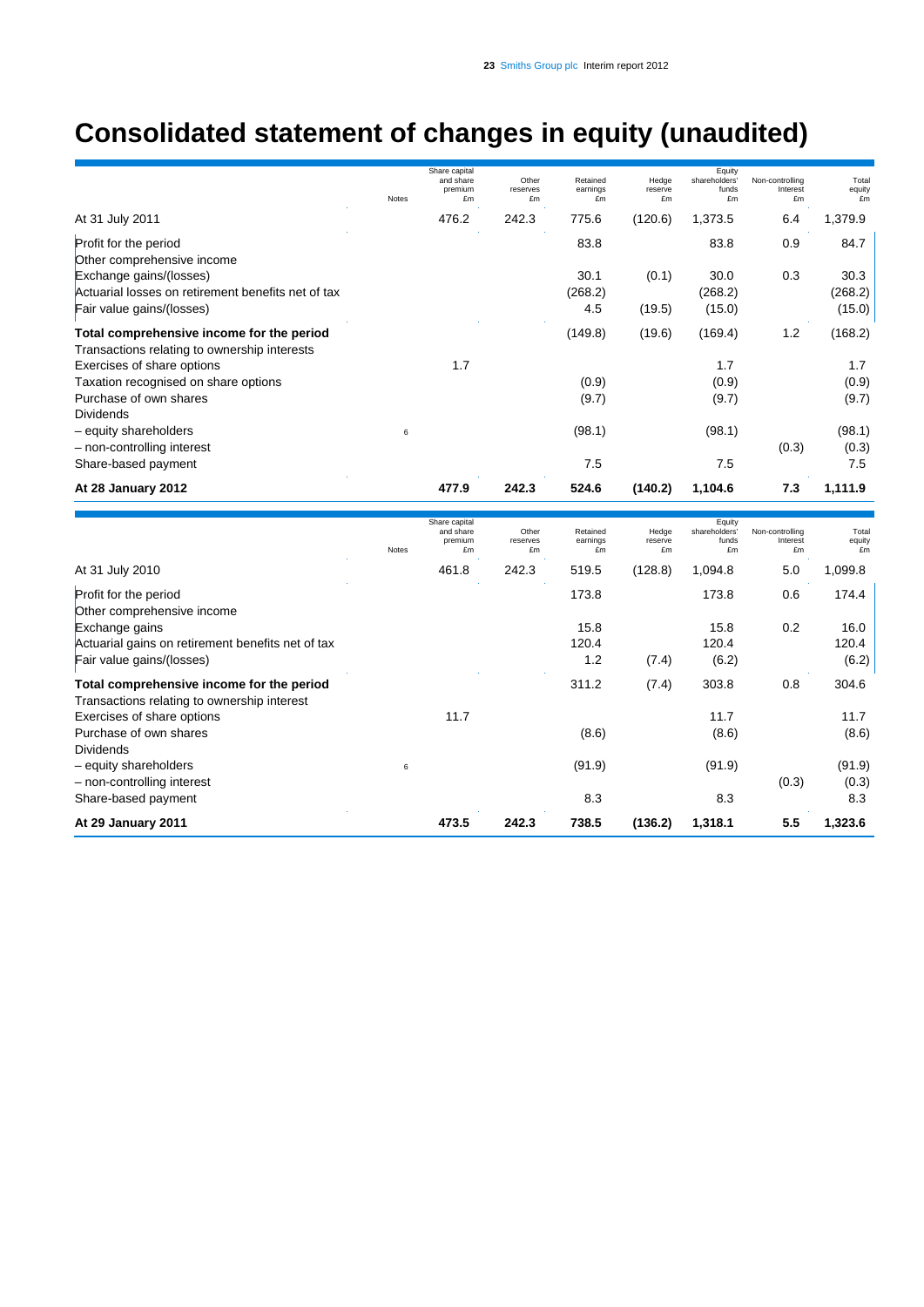# **Consolidated cash-flow statement (unaudited)**

|                                                            |       | Period ended                          | Period ended | Year ended         |
|------------------------------------------------------------|-------|---------------------------------------|--------------|--------------------|
|                                                            | Notes | 28 January 2012 29 January 2011<br>£m | £m           | 31 July 2011<br>£m |
| Net cash inflow from operating activities                  | 14    | 133.2                                 | 106.6        | 321.7              |
| Cash-flows from investing activities                       |       |                                       |              |                    |
| Expenditure on capitalised development                     |       | (13.1)                                | (15.5)       | (30.6)             |
| Expenditure on other intangible assets                     |       | (5.5)                                 | (2.9)        | (10.2)             |
| Purchases of property, plant and equipment                 |       | (21.1)                                | (19.6)       | (49.3)             |
| Disposals of property, plant and equipment                 |       |                                       | 1.5          | 4.5                |
| Investment in financial assets                             |       | (12.0)                                | (0.2)        | (0.3)              |
| Acquisition of businesses                                  |       | (169.0)                               | (10.9)       | (18.5)             |
| Disposal of Aerospace                                      |       |                                       | (6.8)        | (6.2)              |
| Disposals of businesses                                    |       | 0.9                                   | (0.3)        | 3.9                |
| Net cash-flow used in investing activities                 |       | (219.8)                               | (54.7)       | (106.7)            |
| Cash-flows from financing activities                       |       |                                       |              |                    |
| Proceeds from exercise of share options                    |       | 1.7                                   | 11.7         | 14.4               |
| Purchase of own shares                                     |       | (9.7)                                 | (8.6)        | (8.6)              |
| Dividends paid to equity shareholders                      |       | (98.1)                                | (91.9)       | (136.1)            |
| Dividends paid to non-controlling interests                |       | (0.3)                                 | (0.3)        | (0.3)              |
| Cash outflow from matured derivative financial instruments |       | (2.6)                                 | (1.5)        | 1.0                |
| Increase in new borrowings                                 |       | 92.3                                  | 0.9          | 1.6                |
| Reduction and repayment of borrowings                      |       | (16.7)                                | (0.7)        | (1.2)              |
| Net cash-flow used in financing activities                 |       | (33.4)                                | (90.4)       | (129.2)            |
| Net (decrease)/increase in cash and cash equivalents       |       | (120.0)                               | (38.5)       | 85.8               |
| Cash and cash equivalents at beginning of the period       |       | 260.7                                 | 172.2        | 172.2              |
| Exchange differences                                       |       | 1.4                                   | 2.3          | 2.7                |
| Cash and cash equivalents at end of the period             |       | 142.1                                 | 136.0        | 260.7              |
| Cash and cash equivalents at end of the period comprise    |       |                                       |              |                    |
| - cash at bank and in hand                                 |       | 122.3                                 | 121.0        | 232.0              |
| - short-term deposits                                      |       | 23.5                                  | 15.8         | 29.1               |
| - bank overdrafts                                          |       | (3.7)                                 | (0.8)        | (0.4)              |
|                                                            |       | 142.1                                 | 136.0        | 260.7              |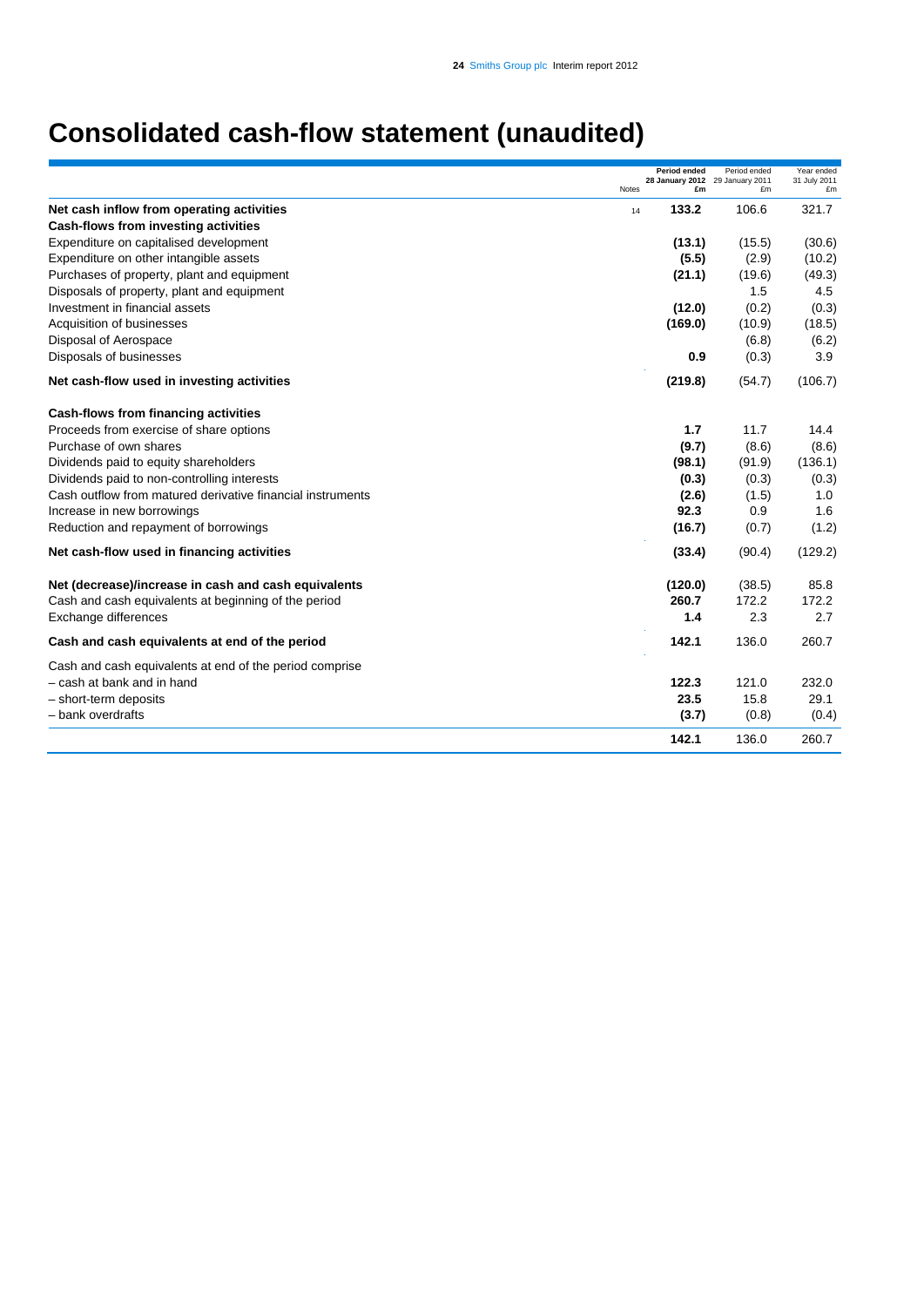# **Notes to the Interim report (unaudited)**

#### **1 Basis of preparation**

The condensed interim financial information covers the six month period ended 28 January 2012 and has been prepared under International Financial Reporting Standards (IFRS) as adopted by the European Union, in accordance with International Accounting Standard 34 'Interim Financial Reporting' and the Disclosure and Transparency Rules of the Financial Services Authority. It is unaudited but has been reviewed by the auditors and their report is attached to this document.

The interim financial information does not constitute statutory accounts within the meaning of Section 434 of the Companies Act 2006. It should be read in conjunction with the statutory accounts for the year ended 31 July 2011, which were prepared in accordance with IFRS as adopted by the European Union and have been filed with the Registrar of Companies. The auditors' report on these statutory accounts was unqualified and did not contain a statement under Section 498(2) or (3) of the Companies Act 2006.

#### **Accounting policies**

The condensed interim financial information has been prepared on the basis of the accounting policies applicable for the year ending 31 July 2012. These accounting policies are consistent with those applied in the preparation of the financial statements for the year ended 31 July 2011, except for the inclusion of income and expenditure relating to Titeflex Corporation litigation in exceptional items (see note 4) and the adoption of:

- Amendment to IFRIC 14, 'Prepayment of a Minimum Funding Requirement'
- IAS 24 (revised) 'Related party disclosures'
- Amendment to IFRS 7, 'Financial instruments:Disclosures'

There have been no material changes as a result of adopting these new accounting requirements.

#### **Significant judgements, key assumptions and estimates**

The preparation of the accounts in conformity with generally accepted accounting principles requires management to make estimates and assumptions that affect the reported amounts of assets and liabilities and disclosure of contingent assets and liabilities at the date of the accounts and the reported amounts of revenues and expenses during the reporting period. Actual results may differ from these estimates. The key estimates and assumptions used in these consolidated financial statements are set out below.

#### **Revenue recognition**

The timing of revenue recognition on long-term funded contracts depends on the assessed stage of completion of contract activity at the balance sheet date. This assessment requires the expected total contract revenues and costs to be estimated based on the current progress of the contract.

Revenue of £11.6m (31 July 2011: £27.9m) has been recognised in respect of contracts in progress at the period end with a total expected value of £130.2m (31 July 2011: £129.3m). A 5% increase in the proportion of the contract activity recognised in the current year would have increased operating profit by an estimated £0.2m (31 July 2011: £1.1m).

Revenue recognition requires the estimation of rebates that will be provided in respect of sales which have been made before the balance sheet date. Smiths Medical has rebate arrangements in place with some distributors in respect of sales to end customers where the sales prices have been negotiated directly by Smiths Medical. During the period, as a result of the availability of better information, the basis of estimating these rebates was revised. The estimation is based on the level of discount derived from sales data from distributors, the amount of inventory held by distributors and the time lag between the initial sale to the distributor and the rebate being claimed. The rebate accrual at 28 January 2012 was £18m (31 July 2011: £10.2m).

#### **Impairment**

Goodwill is tested at least annually for impairment in accordance with the accounting policy for goodwill set out in the Annual Report 2011. The recoverable amounts of cash generating units are determined based on value in use calculations. These calculations require the use of estimates including projected future cash-flows and other future events.

#### **Provisions for liabilities and charges**

The consolidated financial statements include a provision for litigation of £258.0m (2011: £196.1m).

As previously reported, John Crane, Inc., a subsidiary of the Group, is currently one of many co-defendants in litigation relating to products previously manufactured which contained asbestos. Provision has been made for the future defence costs which the Group is expected to incur and the expected costs of future adverse judgments against John Crane, Inc. However, because of the significant uncertainty associated with the future level of asbestos claims and of the costs arising out of the related litigation, there can be no guarantee that the assumptions used to estimate the provision will result in an accurate prediction of the actual costs that may be incurred and, as a result, the provision may be subject to potentially material revisions from time to time if new information becomes available as a result of future events. John Crane, Inc. takes account of the advice of an expert in asbestos liability estimation in quantifying the expected costs.

In recent years Titeflex Corporation, a subsidiary of the Group in the Flex-Tek division, has received a number of claims from insurance companies seeking recompense on a subrogated basis for the effects of damage allegedly caused by lightning strikes in relation to its flexible gas piping product. Titeflex Corporation believes that its products are a safe and effective means of delivering gas when installed in accordance with the manufacturer's instructions and local and national codes, however some claims have been settled on an individual basis without admission of liability. Provision has now been made for the costs which the Group is expected to incur in respect of future subrogation claims. However, because of the significant uncertainty associated with the future level of subrogation claims, there can be no guarantee that the assumptions used to estimate the provision will result in an accurate prediction of the actual costs that may be incurred. As a result the provision may be subject to potentially material revisions if new information becomes available.

The Group has on occasion been required to take legal action to protect its intellectual property and other rights against infringement. It has also had to defend itself against proceedings brought by other parties, including product liability and insurance subrogation claims. Provision is made for any expected costs and liabilities in relation to these proceedings where appropriate, though there can be no guarantee that such provisions (which may be subject to potentially material revision from time to time) will accurately predict the actual costs and liabilities that may be incurred.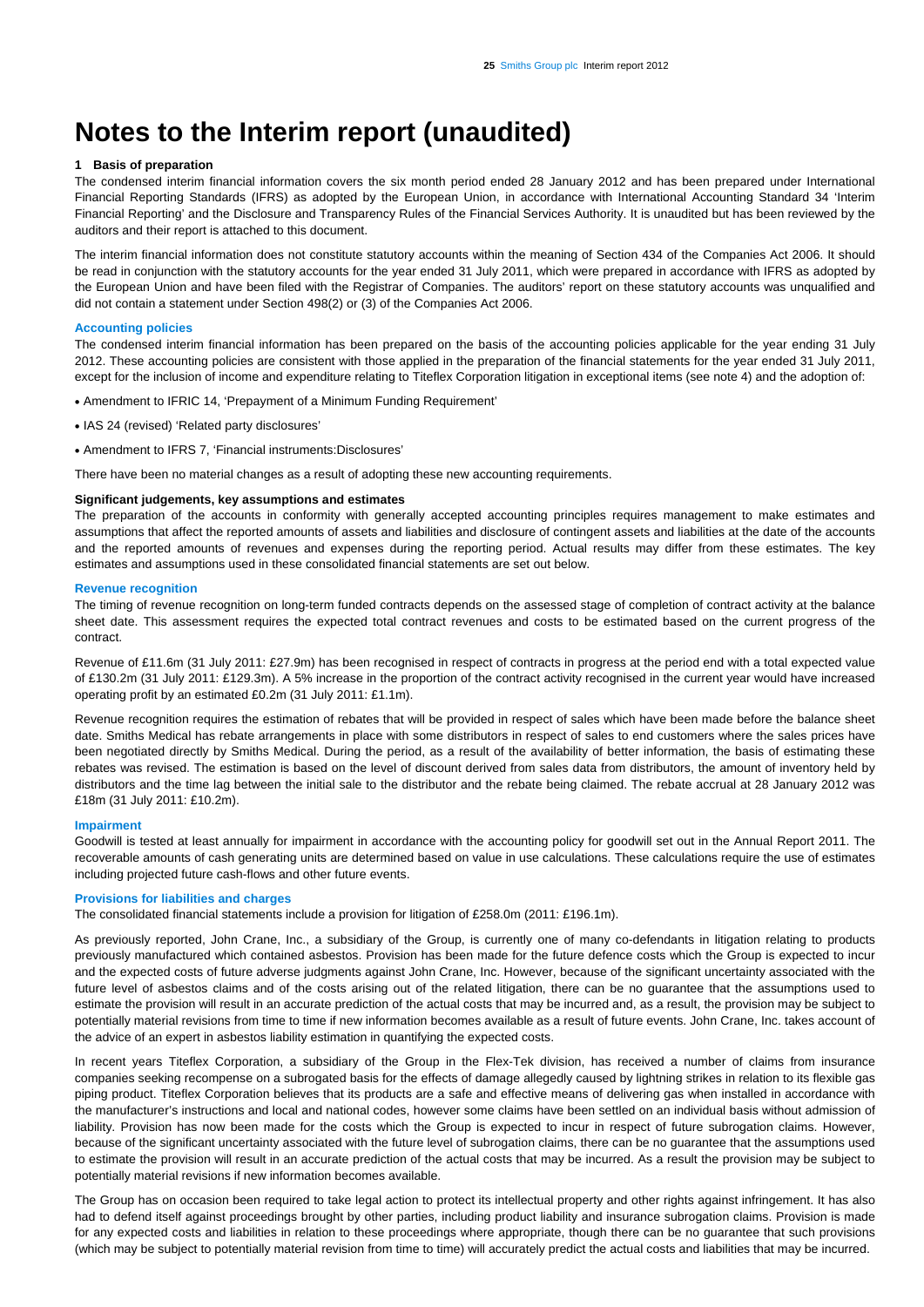#### **Retirement benefits**

The consolidated financial statements include costs in relation to, and provision for, retirement benefit obligations. The costs and the present value of any related pension assets and liabilities depend on such factors as life expectancy of the members, the returns that plan assets generate and the discount rate used to calculate the present value of the liabilities. The Group uses previous experience and impartial actuarial advice to select the values of critical estimates.

At 28 January 2012 there is a retirement benefit asset of £51.4m (31 July 2011: £140.6m) which arises from the rights of the employers to recover the surplus at the end of the life of the scheme. If the pension schemes were wound up while they still had members, the schemes would need to buy out the benefits of all members. The buy outs would cost significantly more than the present value of the scheme liabilities calculated in accordance with IAS 19: Employee benefits.

#### **Taxation**

The Group has recognised deferred tax assets of £29.5m (31 July 2011: £26.0m) relating to losses and £44.4m (31 July 2011: £50.6m) relating to the John Crane, Inc. litigation provision. The recognition of assets pertaining to these items involves judgement by management as to the likelihood of realisation of these deferred tax assets and this is based on a number of factors, which seek to assess the expectation that the benefit of these assets will be realised, including appropriate taxable temporary timing differences and it has been concluded that there are sufficient taxable profits in future periods to support recognition.

#### **2 Segment information**

#### **Analysis by operating segment**

The Group is organised into five divisions: John Crane, Smiths Medical, Smiths Detection, Smiths Interconnect and Flex-Tek. These divisions design and manufacture the following products:

- John Crane mechanical seals, seal support systems, engineered bearings, power transmission couplings and specialist filtration systems;
- Smiths Medical medication delivery systems, vital care products and safety devices that prevent needlestick injuries and reduce crossinfection;
- Smiths Detection sensors that detect and identify explosives, narcotics, weapons, chemical agents, biohazards and contraband;
- Smiths Interconnect specialised electronic and radio frequency components and sub-systems that connect, protect and control critical systems;
- Flex-Tek engineered components that heat and move fluids and gases, flexible hosing and rigid tubing.

The position and performance of each division is reported monthly to the Board of Directors. This information is prepared using the same accounting policies as the consolidated financial information except that the Group uses headline operating profit to monitor divisional results and operating assets to monitor divisional position. See note 3 for an explanation of which items are excluded from headline measures.

Intersegment sales and transfers are charged at arm's length prices.

|                                                                         |                  |                                       |                                         |                                     |                | Period ended 28 January 2012 |
|-------------------------------------------------------------------------|------------------|---------------------------------------|-----------------------------------------|-------------------------------------|----------------|------------------------------|
|                                                                         | John Crane<br>£m | <b>Smiths</b><br><b>Medical</b><br>£m | <b>Smiths</b><br><b>Detection</b><br>£m | <b>Smiths</b><br>Interconnect<br>£m | Flex-Tek<br>£m | Total<br>£m                  |
| Revenue                                                                 | 469.3            | 408.7                                 | 220.0                                   | 200.1                               | 109.3          | 1,407.4                      |
| Divisional headline operating profit                                    | 97.9             | 97.9                                  | 20.5                                    | 26.2                                | 16.9           | 259.4                        |
| Corporate headline operating costs                                      |                  |                                       |                                         |                                     |                | (15.4)                       |
| <b>Headline operating profit</b>                                        | 97.9             | 97.9                                  | 20.5                                    | 26.2                                | 16.9           | 244.0                        |
| Divisional exceptional operating items (note 4)                         | (15.8)           | (8.2)                                 | (11.0)                                  | (1.9)                               | (51.7)         | (88.6)                       |
| Corporate exceptional operating items (note 4)                          |                  |                                       |                                         |                                     |                | 1.0                          |
| Amortisation of acquired intangible assets                              | (7.5)            | (7.9)                                 | (0.7)                                   | (8.6)                               | (0.1)          | (24.8)                       |
| <b>Operating profit/(loss)</b>                                          | 74.6             | 81.8                                  | 8.8                                     | 15.7                                | (34.9)         | 131.6                        |
| Exceptional finance costs – adjustment to discounted provision (note 4) | (2.4)            |                                       |                                         |                                     |                | (2.4)                        |
| Net finance costs – other                                               |                  |                                       |                                         |                                     |                | (22.2)                       |
| Share of post-tax profits of associate companies                        |                  |                                       | 4.2                                     |                                     |                | 4.2                          |
| <b>Profit before taxation</b>                                           |                  |                                       |                                         |                                     |                | 111.2                        |

Smiths Medical revenue includes the impact of the £7.8m charge for revision of estimated rebates, which has been included in divisional exceptional operating items (see note 4). Revenue calculated on the same basis as headline operating profit would be £416.5m for Smiths Medical and £1,415.2m for Smiths Group.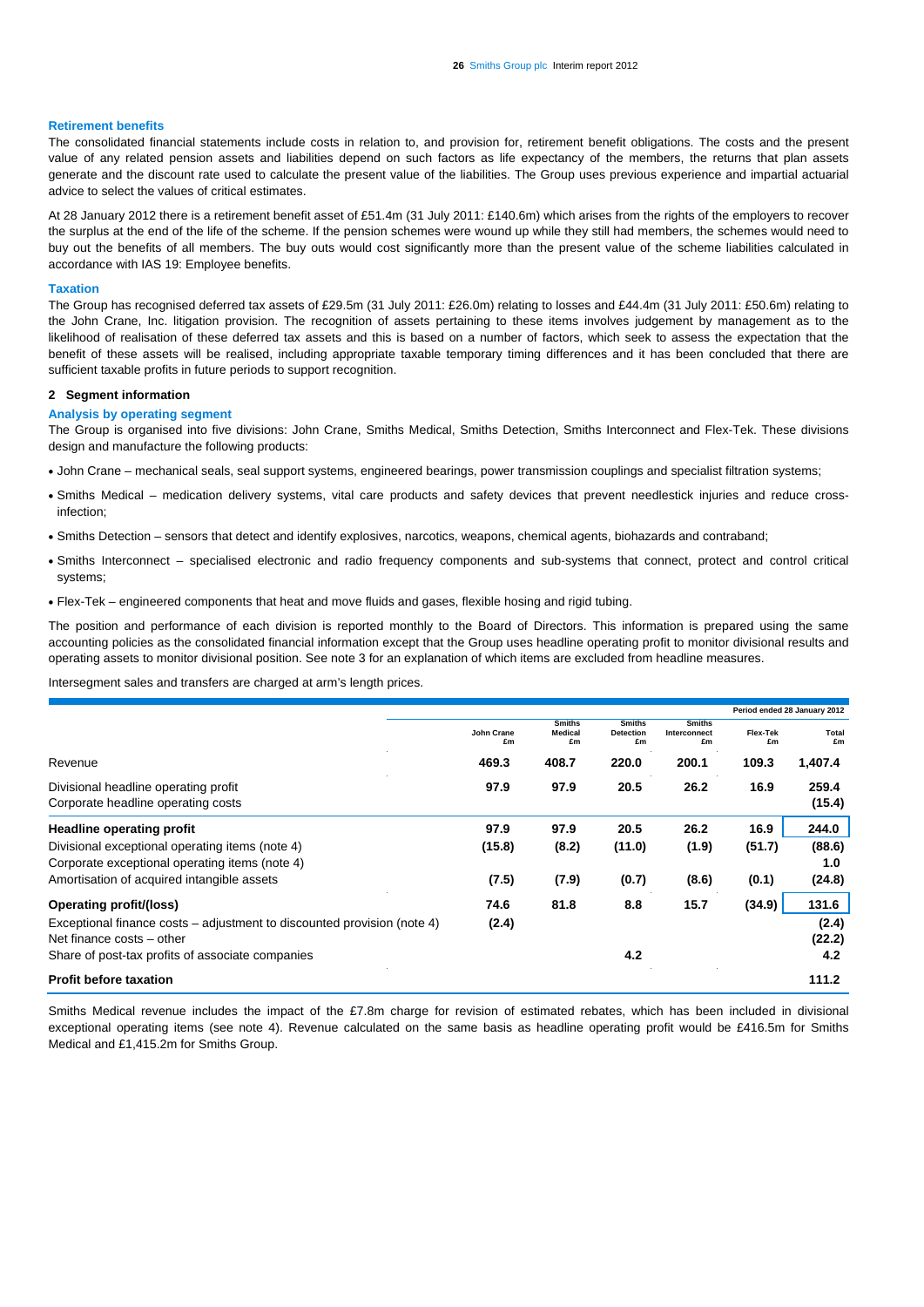|                                                                                                      |                  |                         |                           |                              |                | Period ended 29 January 2011 |
|------------------------------------------------------------------------------------------------------|------------------|-------------------------|---------------------------|------------------------------|----------------|------------------------------|
|                                                                                                      | John Crane<br>£m | Smiths<br>Medical<br>£m | Smiths<br>Detection<br>£m | Smiths<br>Interconnect<br>£m | Flex-Tek<br>£m | Total<br>£m                  |
| Revenue                                                                                              | 412.4            | 417.9                   | 247.7                     | 186.3                        | 107.4          | 1,371.7                      |
| Divisional headline operating profit<br>Corporate headline operating costs                           | 78.5             | 94.3                    | 34.4                      | 33.8                         | 12.4           | 253.4<br>(14.7)              |
| Headline operating profit                                                                            | 78.5             | 94.3                    | 34.4                      | 33.8                         | 12.4           | 238.7                        |
| Divisional exceptional operating items (note 4)<br>Corporate exceptional operating items (note 4)    | (3.0)            | (0.8)                   | (0.7)                     | (0.6)                        | (1.8)          | (6.9)<br>(1.1)               |
| Amortisation of acquired intangible assets                                                           | (7.3)            | (8.4)                   | (0.6)                     | (6.0)                        |                | (22.3)                       |
| <b>Operating profit</b>                                                                              | 68.2             | 85.1                    | 33.1                      | 27.2                         | 10.6           | 208.4                        |
| Exceptional finance costs – adjustment to discounted provision (note 4)<br>Net finance costs – other | (3.0)            |                         |                           |                              |                | (3.0)<br>(18.6)              |
| Share of post-tax profits of associate companies                                                     |                  |                         | 1.8                       |                              |                | 1.8                          |
| <b>Profit before taxation</b>                                                                        |                  |                         |                           |                              |                | 188.6                        |

|                                                                         |                  |                         |                           |                              |                | Year ended 31 July 2011 |
|-------------------------------------------------------------------------|------------------|-------------------------|---------------------------|------------------------------|----------------|-------------------------|
|                                                                         | John Crane<br>£m | Smiths<br>Medical<br>£m | Smiths<br>Detection<br>£m | Smiths<br>Interconnect<br>£m | Flex-Tek<br>£m | Total<br>£m             |
| Revenue                                                                 | 893.9            | 838.4                   | 509.9                     | 379.0                        | 220.8          | 2,842.0                 |
| Divisional headline operating profit                                    | 188.7            | 196.2                   | 65.5                      | 67.6                         | 27.6           | 545.6                   |
| Corporate headline operating costs                                      |                  |                         |                           |                              |                | (28.7)                  |
| <b>Headline operating profit</b>                                        | 188.7            | 196.2                   | 65.5                      | 67.6                         | 27.6           | 516.9                   |
| Divisional exceptional operating items (note 4)                         | (30.9)           | (1.6)                   | (0.3)                     | (1.4)                        | (1.8)          | (36.0)                  |
| Corporate exceptional operating items (note 4)                          |                  |                         |                           |                              |                | 6.6                     |
| Amortisation of acquired intangible assets                              | (14.5)           | (16.6)                  | (1.2)                     | (17.2)                       |                | (49.5)                  |
| <b>Operating profit</b>                                                 | 143.3            | 178.0                   | 64.0                      | 49.0                         | 25.8           | 438.0                   |
| Exceptional finance costs – adjustment to discounted provision (note 4) | (6.1)            |                         |                           |                              |                | (6.1)                   |
| Net finance costs – other                                               |                  |                         |                           |                              |                | (38.3)                  |
| Share of post-tax profits of associate companies                        |                  |                         | 4.3                       |                              |                | 4.3                     |
| <b>Profit before taxation</b>                                           |                  |                         |                           |                              |                | 397.9                   |

The net operating assets of the five divisions are set out below:

|                                                                        |                  |                                       |                                         |                                     |                | <b>28 January 2012</b> |
|------------------------------------------------------------------------|------------------|---------------------------------------|-----------------------------------------|-------------------------------------|----------------|------------------------|
|                                                                        | John Crane<br>£m | <b>Smiths</b><br><b>Medical</b><br>£m | <b>Smiths</b><br><b>Detection</b><br>£m | <b>Smiths</b><br>Interconnect<br>£m | Flex-Tek<br>£m | Total<br>£m            |
| Property, plant, equipment, development projects and other intangibles | 97.2             | 159.9                                 | 106.0                                   | 35.8                                | 22.4           | 421.3                  |
| Investments in associates                                              |                  |                                       | 21.8                                    |                                     |                | 21.8                   |
| Working capital assets                                                 | 337.7            | 258.0                                 | 296.2                                   | 159.1                               | 66.4           | 1,117.4                |
| <b>Operating assets</b>                                                | 434.9            | 417.9                                 | 424.0                                   | 194.9                               | 88.8           | 1,560.5                |
| Derivatives, tax and retirement benefit assets                         |                  |                                       |                                         |                                     |                | 317.8                  |
| Goodwill and acquired intangibles                                      |                  |                                       |                                         |                                     |                | 1,625.4                |
| Corporate assets                                                       |                  |                                       |                                         |                                     |                | 72.8                   |
| Cash                                                                   |                  |                                       |                                         |                                     |                | 145.8                  |
| <b>Total assets</b>                                                    |                  |                                       |                                         |                                     |                | 3,722.3                |
| Working capital liabilities                                            | (145.3)          | (97.0)                                | (144.3)                                 | (62.4)                              | (23.3)         | (472.3)                |
| Corporate and non-headline liabilities                                 |                  |                                       |                                         |                                     |                | (324.2)                |
| Derivatives, tax and retirement benefits                               |                  |                                       |                                         |                                     |                | (711.1)                |
| <b>Borrowings</b>                                                      |                  |                                       |                                         |                                     |                | (1, 102.8)             |
| <b>Total liabilities</b>                                               |                  |                                       |                                         |                                     |                | (2,610.4)              |
| Average divisional capital employed                                    | 874.6            | 1,153.6                               | 679.5                                   | 467.2                               | 127.8          | 3,302.7                |
| Average corporate capital employed                                     |                  |                                       |                                         |                                     |                | (45.5)                 |
| Average total capital employed                                         |                  |                                       |                                         |                                     |                | 3,257.2                |

Non-headline liabilities comprise provisions and accruals relating to exceptional items, acquisitions and disposals.

Capital employed is a non-statutory measure of invested resources. It comprises statutory net assets adjusted to add goodwill recognised directly in reserves in respect of subsidiaries acquired before 1 August 1998 of £815.2m (29 January 2011: £815.2m) and eliminate post-retirement benefit assets and liabilities and litigation provisions relating to exceptional items, both net of related tax, and net debt. In the light of the recognition of the Titeflex litigation provision in 2012, the board has decided to exclude significant litigation provisions from the definition of capital employed. Accordingly, capital employed in 2011 has been restated to exclude the John Crane, Inc. litigation provision and related deferred tax.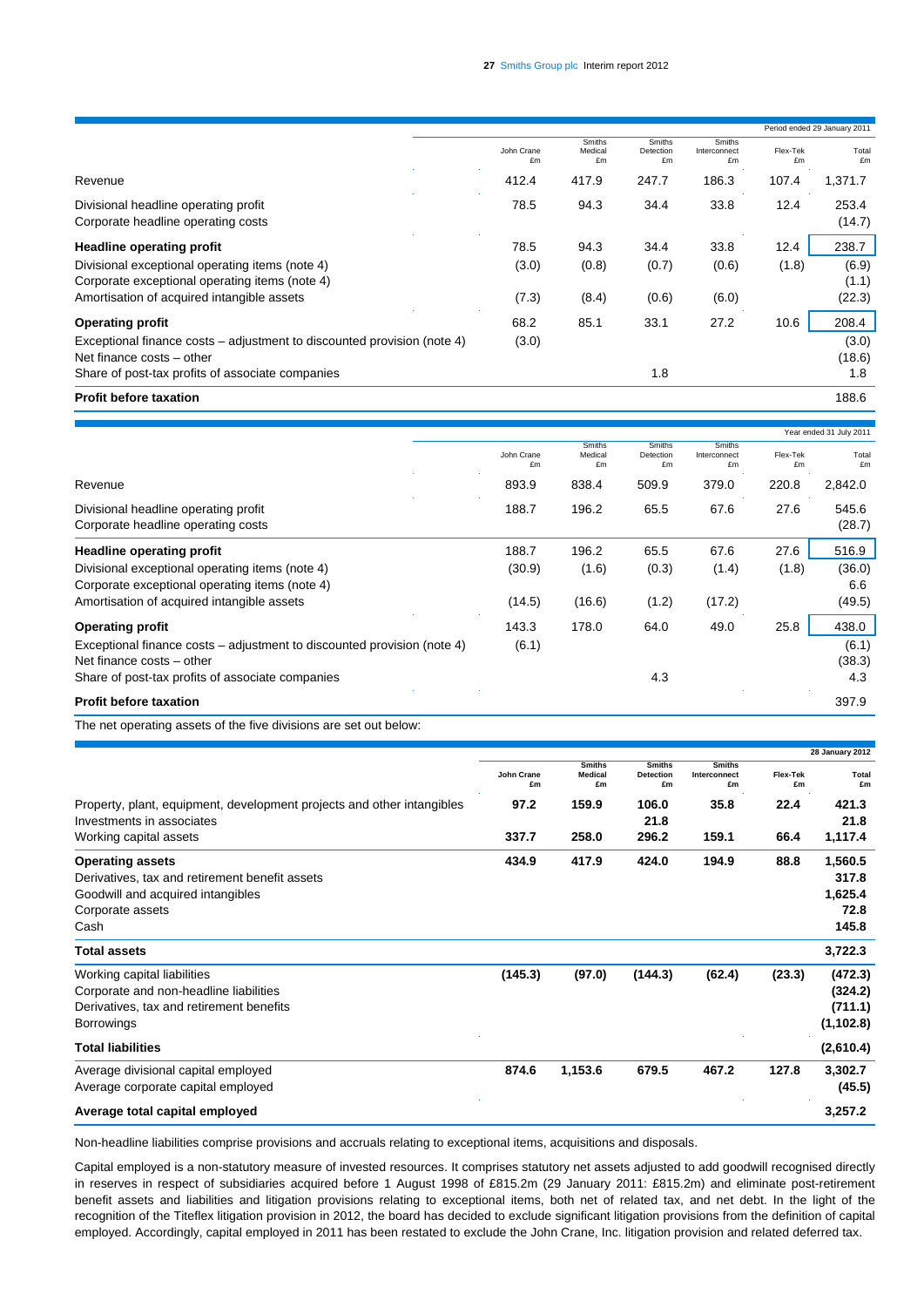|                                                                                                                                            |                  |                         |                                |                              |                | 29 January 2011                              |
|--------------------------------------------------------------------------------------------------------------------------------------------|------------------|-------------------------|--------------------------------|------------------------------|----------------|----------------------------------------------|
|                                                                                                                                            | John Crane<br>£m | Smiths<br>£m            | Medical Smiths Detection<br>£m | Smiths<br>Interconnect<br>£m | Flex-Tek<br>£m | Total<br>£m                                  |
| Average divisional capital employed (restated)<br>Average corporate capital employed                                                       | 865.8            | 1,202.2                 | 659.1                          | 415.5                        | 128.9          | 3.271.5<br>(122.4)                           |
| Average total capital employed (restated)                                                                                                  |                  |                         |                                |                              |                | 3,149.1                                      |
|                                                                                                                                            |                  |                         |                                |                              |                |                                              |
|                                                                                                                                            | John Crane<br>£m | Smiths<br>Medical<br>£m | Smiths Detection<br>£m         | Smiths<br>Interconnect<br>£m | Flex-Tek<br>£m | 31 July 2011<br>Total<br>£m                  |
| Property, plant, equipment, development projects and other intangibles<br>Investments in associates                                        | 99.8             | 158.4                   | 104.8<br>18.5                  | 34.1                         | 22.3           | 419.4<br>18.5                                |
| Working capital assets                                                                                                                     | 327.9            | 246.5                   | 304.1                          | 129.6                        | 63.5           | 1,071.6                                      |
| <b>Operating assets</b><br>Derivatives, tax and retirement benefit assets<br>Goodwill and acquired intangibles<br>Corporate assets<br>Cash | 427.7            | 404.9                   | 427.4                          | 163.7                        | 85.8           | 1,509.5<br>343.9<br>1,464.1<br>48.4<br>261.1 |
| <b>Total assets</b>                                                                                                                        |                  |                         |                                |                              |                | 3,627.0                                      |
| Working capital liabilities<br>Corporate and non-headline liabilities<br>Derivatives, tax and retirement benefits<br><b>Borrowings</b>     | (160.1)          | (93.6)                  | (152.2)                        | (61.5)                       | (34.8)         | (502.2)<br>(245.9)<br>(508.9)<br>(990.1)     |
| <b>Total liabilities</b>                                                                                                                   |                  |                         |                                |                              |                | (2, 247.1)                                   |
| Average divisional capital employed (restated)<br>Average corporate capital employed                                                       | 863.9            | 1,159.4                 | 664.8                          | 431.2                        | 126.1          | 3.245.4<br>(86.3)                            |
| Average total capital employed (restated)                                                                                                  |                  |                         |                                |                              |                | 3,159.1                                      |

#### **Analysis of revenue**

The revenue for the main product and service lines for each division is:

|                                                 | Original equipment manufacture |               |                     |                      |                           | Aftermarket               | Total       |
|-------------------------------------------------|--------------------------------|---------------|---------------------|----------------------|---------------------------|---------------------------|-------------|
|                                                 |                                |               | Oil, gas and        | Chemical and         |                           | General                   |             |
| John Crane                                      |                                | £m            | petrochemical<br>£m | pharmaceutical<br>£m | <b>Distributors</b><br>£m | industry<br>£m            | £m          |
|                                                 |                                |               |                     |                      |                           |                           |             |
| Revenue period ended 28 January 2012            |                                | 172.4         | 181.7               | 38.2                 | 33.1                      | 43.9                      | 469.3       |
| Revenue period ended 29 January 2011            |                                | 147.0         | 161.5               | 34.7                 | 30.3                      | 38.9                      | 412.4       |
|                                                 |                                |               |                     | Medication           |                           | Safety                    |             |
| <b>Smiths Medical</b>                           |                                |               |                     | delivery<br>£m       | Vital care<br>£m          | devices<br>£m             | Total<br>£m |
| Revenue period ended 28 January 2012            |                                |               |                     | 112.4                | 168.4                     | 127.9                     | 408.7       |
| Revenue period ended 29 January 2011            |                                |               |                     | 117.9                | 172.4                     | 127.6                     | 417.9       |
|                                                 |                                | Ports and     |                     | Emergency            | Critical                  |                           |             |
| <b>Smiths Detection</b>                         | Transportation<br>£m           | borders<br>£m | Military<br>£m      | responders<br>£m     | infrastructure<br>£m      | Non-security<br>£m        | Total<br>£m |
| Revenue period ended 28 January 2012            | 97.2                           | 32.5          | 21.6                | 9.7                  | 53.7                      | 5.3                       | 220.0       |
| Revenue period ended 29 January 2011            | 97.0                           | 42.5          | 37.4                | 11.2                 | 41.6                      | 18.0                      | 247.7       |
|                                                 |                                |               |                     |                      |                           |                           |             |
| <b>Smiths Interconnect</b>                      |                                |               |                     | Connectors<br>£m     | Microwave<br>£m           | Power<br>Management<br>£m | Total<br>£m |
| Revenue period ended 28 January 2012            |                                |               |                     | 71.9                 | 86.3                      | 41.9                      | 200.1       |
| Revenue period ended 29 January 2011 (restated) |                                |               |                     | 83.4                 | 80.6                      | 22.3                      | 186.3       |

| <b>INCRUTIQUE DUITOU UITQUU ZU UDITQUI V ZU I I TTUBIQILUU</b> |                           | ר.טט                        | vv.v                    | 22.0               | 1 UU.U      |
|----------------------------------------------------------------|---------------------------|-----------------------------|-------------------------|--------------------|-------------|
|                                                                |                           |                             |                         |                    |             |
| <b>Flex-Tek</b>                                                | Fluid<br>Management<br>£m | Flexible<br>Solutions<br>£m | Heat<br>Solutions<br>£m | Construction<br>£m | Total<br>£m |
| Revenue period ended 28 January 2012                           | 37.8                      | 17.1                        | 25.5                    | 28.9               | 109.3       |
| Revenue period ended 29 January 2011                           | 33.1                      | 17.3                        | 29.1                    | 27.9               | 107.4       |

Following the acquisition of Power Holdings Inc, Smiths Interconnect has reviewed its product groupings, and determined that reporting sales by technology sub-group would provide more consistent information about trends in sales of similar products. Consequently, the 29 January 2011 sales, which were previously reported by end market, have been restated into the current technology sub-group structure. Revenue for the period by end market is Telecom £53.0m (2011: £46.5m), Military and aerospace £70.2m (2011: £82.7m) and Rail, medical, automation, test and data centres £76.9m (2011: £57.1m).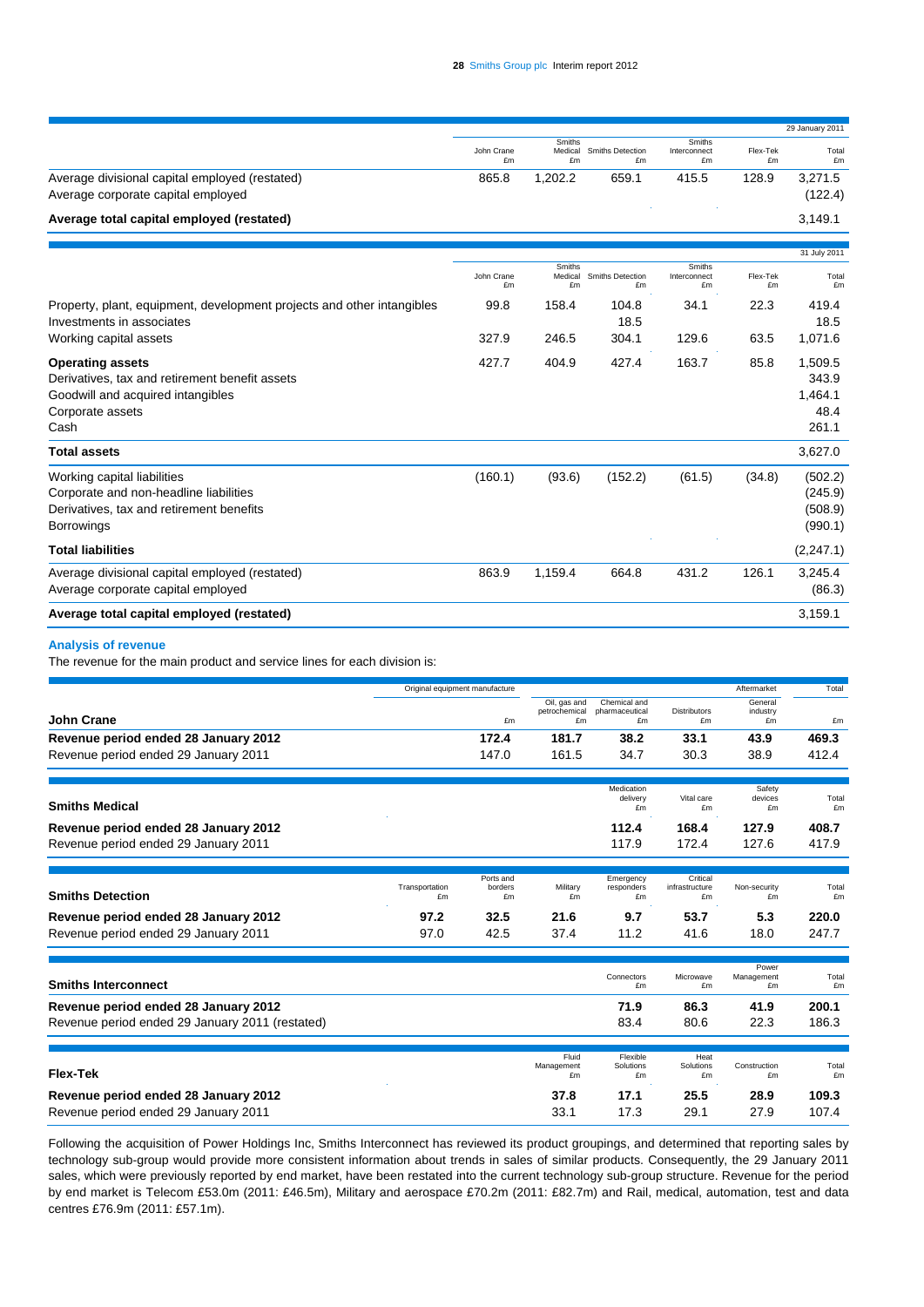#### **3 Headline profit measures**

The Company seeks to present a measure of underlying performance which is not impacted by exceptional items or items considered nonoperational in nature. This measure of profit is described as 'headline' and is used by management to measure and monitor performance.

The following items have been excluded from the headline measure:

- exceptional items, including income and expenditure relating to material litigation in respect of products no longer in production;
- amortisation of intangible assets acquired in a business combination the amortisation charge is a non-cash item, and the directors believe that it should be added back to give a clearer picture of underlying performance;
- other financing gains and losses, which represent the potentially volatile gains and losses on derivatives and other financial instruments which do not fall to be hedge accounted under IAS 39; and
- financing credits and charges relating to retirement benefits.

The excluded items are referred to as 'non-headline' items.

|                                                        |                | Period ended<br>28 January 2012 29 January 2011 | Period ended<br>(restated) | Year ended<br>31 July 2011<br>(restated) |
|--------------------------------------------------------|----------------|-------------------------------------------------|----------------------------|------------------------------------------|
|                                                        | Notes          | £m                                              | £m                         | £m                                       |
| <b>Operating profit</b>                                |                | 131.6                                           | 208.4                      | 438.0                                    |
| Exclude                                                |                |                                                 |                            |                                          |
| - exceptional operating items                          | $\overline{4}$ | 87.6                                            | 8.0                        | 29.4                                     |
| - amortisation of acquired intangible assets           | 9              | 24.8                                            | 22.3                       | 49.5                                     |
| Non-headline items in operating profit                 |                | 112.4                                           | 30.3                       | 78.9                                     |
| <b>Headline operating profit</b>                       |                | 244.0                                           | 238.7                      | 516.9                                    |
| <b>Finance costs</b>                                   |                | (24.6)                                          | (21.6)                     | (44.4)                                   |
| Exclude                                                |                |                                                 |                            |                                          |
| - exceptional finance costs                            | 4              | 2.4                                             | 3.0                        | 6.1                                      |
| - other financing gains and losses                     |                | 1.4                                             | 1.7                        | 3.1                                      |
| - other finance income - retirement benefits           |                | (10.5)                                          | (12.0)                     | (23.3)                                   |
| Non-headline items in finance costs                    |                | (6.7)                                           | (7.3)                      | (14.1)                                   |
| <b>Headline finance costs</b>                          |                | (31.3)                                          | (28.9)                     | (58.5)                                   |
| <b>Profit before taxation</b>                          |                | 111.2                                           | 188.6                      | 397.9                                    |
| Non-headline items in operating profit                 |                | 112.4                                           | 30.3                       | 78.9                                     |
| Non-headline items in finance costs                    |                | (6.7)                                           | (7.3)                      | (14.1)                                   |
| Headline profit before taxation                        |                | 216.9                                           | 211.6                      | 462.7                                    |
| Profit after taxation - continuing operations          |                | 84.8                                            | 140.3                      | 306.1                                    |
| Exclude                                                |                |                                                 |                            |                                          |
| - non-headline items in profit before taxation         |                | 105.7                                           | 23.0                       | 64.8                                     |
| - tax on excluded items                                |                | (31.1)                                          | (6.7)                      | (30.9)                                   |
|                                                        |                | 74.6                                            | 16.3                       | 33.9                                     |
| Headline profit after taxation – continuing operations |                | 159.4                                           | 156.6                      | 340.0                                    |

The comparative figures disclosed in the table above have been restated to exclude financing credits and charges relating to retirement benefits from headline profit measures.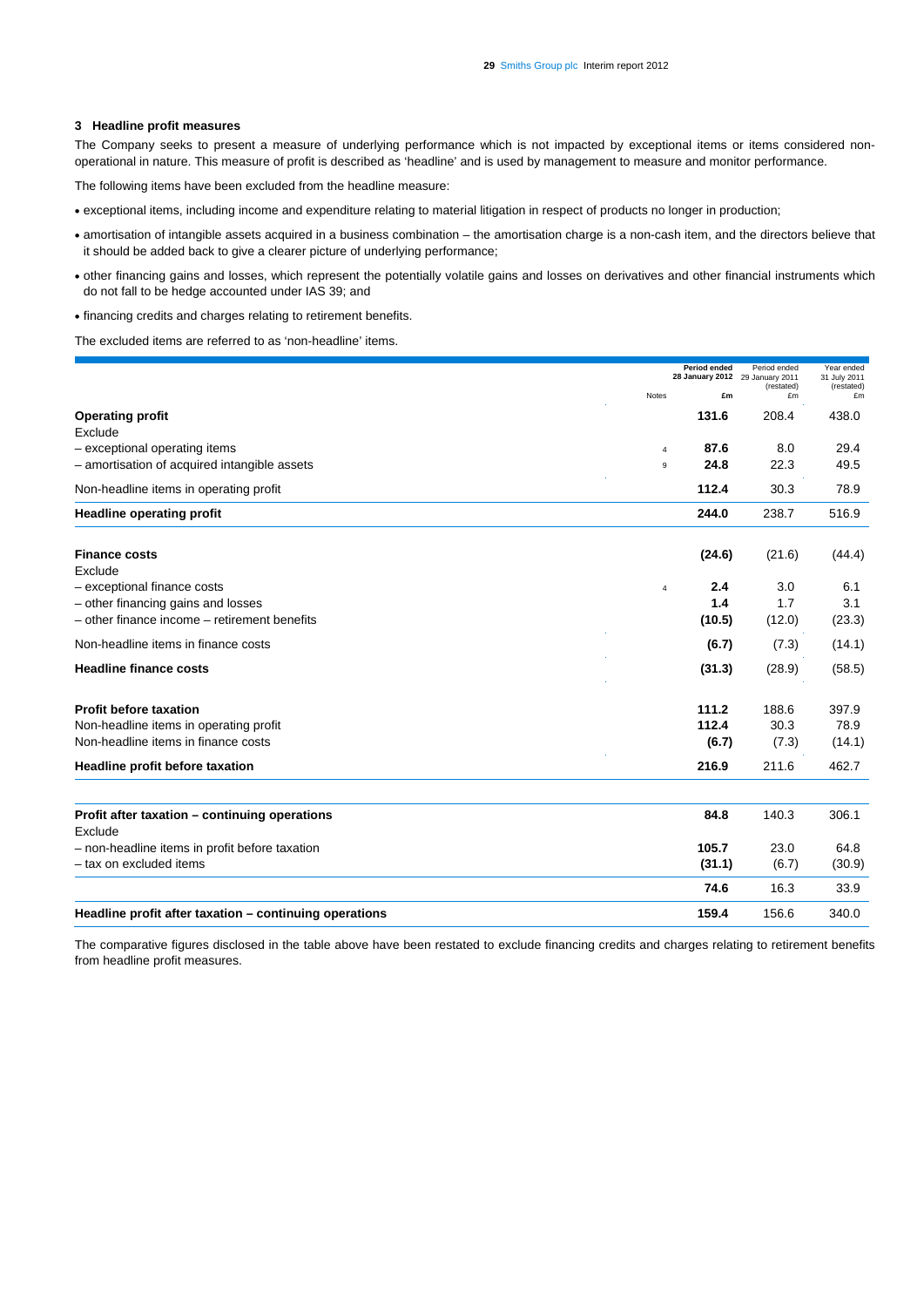#### **4 Exceptional items**

An analysis of the amounts presented as exceptional items in these financial statements is given below:

|                                                                          | Period ended<br>28 January 2012 29 January 2011 | Period ended | Year ended<br>31 July 2011 |
|--------------------------------------------------------------------------|-------------------------------------------------|--------------|----------------------------|
|                                                                          | £m                                              | £m           | £m                         |
| <b>Operating items</b>                                                   |                                                 |              |                            |
| Restructuring programmes                                                 | (11.4)                                          | (5.4)        | (15.7)                     |
| Revision of estimated rebates                                            | (7.8)                                           |              |                            |
| Release of diabetes provision                                            |                                                 |              | 1.5                        |
| Gains on changes to post-retirement benefits                             |                                                 |              | 10.2                       |
| Profit on disposal of businesses                                         | 0.9                                             |              | 4.4                        |
| Costs of acquisitions                                                    | (2.0)                                           | (0.4)        | (1.5)                      |
| Litigation                                                               |                                                 |              |                            |
| - provision for Titeflex Corporation subrogation claims (note 12)        | (51.7)                                          |              |                            |
| - provision for John Crane, Inc. asbestos litigation (note 12)           | (15.6)                                          | (2.2)        | (28.3)                     |
|                                                                          | (87.6)                                          | (8.0)        | (29.4)                     |
| <b>Financing items</b>                                                   |                                                 |              |                            |
| Exceptional finance costs – adjustment to discounted provision (note 12) | (2.4)                                           | (3.0)        | (6.1)                      |
|                                                                          | (90.0)                                          | (11.0)       | (35.5)                     |

#### **Period ended 28 January 2012**

Restructuring costs comprise £11.0m in respect of the improvement programme in Smiths Detection announced in September 2011 and £0.4m in respect of the restructuring of the corporate headquarters and divisional reorganisation which began in 2008. These two programmes, which involve redundancy, relocation and consolidation of manufacturing, are considered exceptional by virtue of their size.

A charge of £7.8m has been made by Smiths Medical to reflect a change to the historical basis of estimating the accrual for rebates to distributors (See note 2). This change has arisen due to the availability of improved data from distributors. Had this approach been used in prior years, there would have been no material impact on the revenue or operating profits of Smiths Medical in any of the prior five financial years and no material impact is expected on future revenue or profit. The charge has been recorded as an exceptional item on the basis that it is an unusual nonrecurring item that distorts current year trading performance.

The profit on disposal of businesses arises from the resolution of indemnities in respect of disposals in previous years.

A charge of £51.7m has been made by Titeflex Corporation in respect of the estimated cost of future claims from insurance companies seeking recompense for damage allegedly caused by lightning strike (see note 12).

The operating charge in respect of John Crane, Inc. litigation comprises £8.3m in respect of increased provision for adverse judgments and legal defence costs, £0.4m in respect of legal fees in connection with litigation against insurers, and £6.9m arising from the reduction in US risk free rates.

#### **5 Taxation**

The interim tax charge of 23.8% is calculated by applying the estimated effective headline tax rate of 26.5% for the year ended 31 July 2012 to headline profit before tax and then taking into account the tax effect of non-headline items in the interim period.

The figures for 29 January 2011 and 31 July 2011 have been restated to reflect the change in the definition of headline profit, see note 3.

A reconciliation of total and headline tax charge is as follows:

|                                                                  | Period ended 28 January 2012   |          | Period ended 29 January 2011<br>(restated) |          | Year ended 31 July 2011<br>(restated) |          |
|------------------------------------------------------------------|--------------------------------|----------|--------------------------------------------|----------|---------------------------------------|----------|
|                                                                  | Continuing<br>operations<br>£m | Tax rate | Continuing<br>operations<br>£m             | Tax rate | Continuing<br>operations<br>£m        | Tax rate |
| Profit before taxation                                           | 111.2                          |          | 188.6                                      |          | 397.9                                 |          |
| Taxation                                                         | (26.4)                         | 23.8%    | (48.3)                                     | 25.6%    | (91.8)                                | 23.0%    |
| <b>Adjustments</b>                                               |                                |          |                                            |          |                                       |          |
| Non-headline items excluded from profit before taxation (note 3) | 105.7                          |          | 23.0                                       |          | 64.8                                  |          |
| Taxation on non-headline items                                   | (31.1)                         |          | (6.7)                                      |          | (30.9)                                |          |
| <b>Headline</b>                                                  |                                |          |                                            |          |                                       |          |
| Headline profit before taxation                                  | 216.9                          |          | 211.6                                      |          | 462.7                                 |          |
| Taxation on headline profit                                      | (57.5)                         | 26.5%    | (55.0)                                     | 26.0%    | (122.7)                               | 26.5%    |

The net deferred tax balance has increased £42.3m to £139.5m (31 July 2011: £97.2m). Movements in the period include a credit of £18.2m to other comprehensive income relating to the recognition of actuarial losses on retirement benefits and a credit of £26.3m in respect of movements on litigation provisions (see note 4).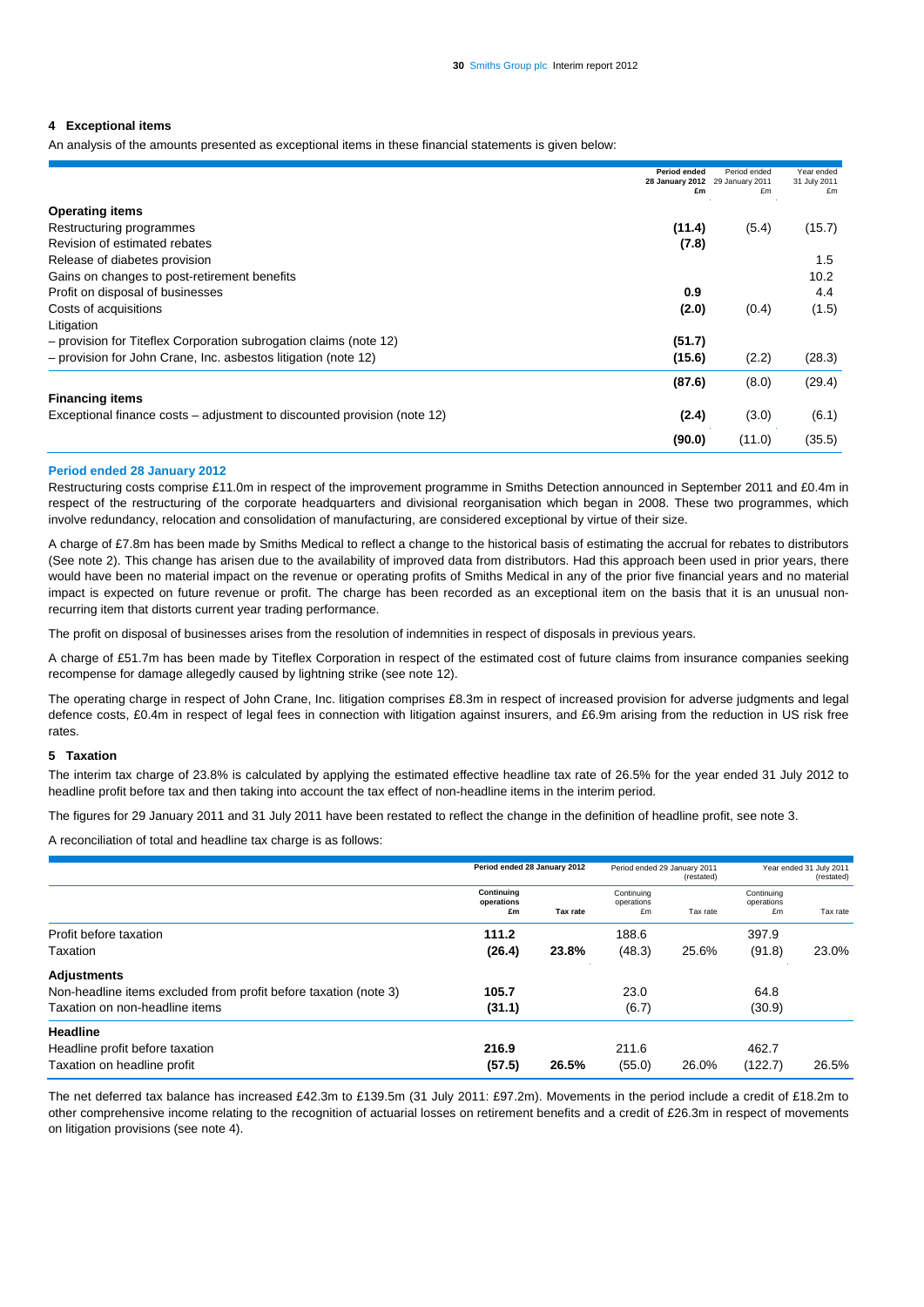#### **6 Dividends**

The following dividends were declared and paid in the period:

|                                                                                                                                                   | Period ended<br>28 January 2012 29 January 2011<br>£m | Period ended<br>£m | Year ended<br>31 July 2011<br>£m |
|---------------------------------------------------------------------------------------------------------------------------------------------------|-------------------------------------------------------|--------------------|----------------------------------|
| Ordinary final dividend of 25.0p for 2011 (2010: 23.50p) paid 25 November 2011<br>Ordinary interim dividend of 11.25p for 2011 paid 21 April 2011 | 98.1                                                  | 91.9               | 91.9<br>44.2                     |
|                                                                                                                                                   | 98.1                                                  | 91.9               | 136.1                            |

An interim dividend of 11.75p per share was declared by the Board on 13 March 2012 and will be paid to shareholders on 20 April 2012. This dividend has not been included as a liability in these accounts and is payable to all shareholders on the register of Members at close of business on 23 March 2012.

#### **7 Earnings per share**

Basic earnings per share are calculated by dividing the profit for the year attributable to equity shareholders of the Parent Company by the average number of ordinary shares in issue during the year.

|                                                         | Period ended<br>28 January 2012<br>£m | Period ended<br>29 January 2011<br>£m | Year ended<br>31 July 2011<br>£m |
|---------------------------------------------------------|---------------------------------------|---------------------------------------|----------------------------------|
| Profit attributable to equity shareholders for the year |                                       |                                       |                                  |
| - continuing                                            | 83.9                                  | 139.7                                 | 304.8                            |
| $-$ total                                               | 83.8                                  | 173.8                                 | 383.8                            |
| Average number of shares in issue during the year       | 392,520,793                           | 391,253,353                           | 391,718,941                      |

Diluted earnings per share are calculated by dividing the profit attributable to ordinary shareholders by 394,811,180 (period ended 29 January 2011: 394,628,373; year ended 31 July 2011: 395,240,785) ordinary shares, being the average number of ordinary shares in issue during the year adjusted by the dilutive effect of employee share schemes.

A reconciliation of basic and headline earnings per share – continuing is as follows:

|                                                                             |       | Period ended 28 January 2012 |       | Period ended 29 January 2011<br>(restated) |       |                   | Year ended 31 July 2011<br>(restated) |  |  |
|-----------------------------------------------------------------------------|-------|------------------------------|-------|--------------------------------------------|-------|-------------------|---------------------------------------|--|--|
|                                                                             | £m    | <b>EPS</b><br>(p)            | £m    | EPS<br>(p)                                 | £m    | <b>EPS</b><br>(p) |                                       |  |  |
| Profit attributable to equity shareholders of the Parent Company<br>Exclude | 83.9  | 21.4                         | 139.7 | 35.7                                       | 304.8 | 77.8              |                                       |  |  |
| Non-headline items and related tax (note 3)                                 | 74.6  | 19.0                         | 16.3  | 4.2                                        | 33.9  | 8.7               |                                       |  |  |
| Headline                                                                    | 158.5 | 40.4                         | 156.0 | 39.9                                       | 338.7 | 86.5              |                                       |  |  |
| Headline $EPS -$ diluted (p)                                                |       | 40.1                         |       | 39.5                                       |       | 85.7              |                                       |  |  |

The figures for 29 January 2011 and 31 July 2011 have been restated to reflect the change in the definition of headline profit, see note 3.

#### **8 Post-retirement benefits**

Smiths operates a number of defined benefit plans throughout the world. The principal schemes are in the United Kingdom and in the United States and assets are held in separate trustee-administered funds. Where any individual scheme shows a surplus under IAS 19, this is disclosed on the balance sheet as a retirement benefit asset. The IAS 19 surplus of any one scheme is not available to fund the IAS 19 deficit of another scheme. These schemes are closed, and no further benefits are being accrued. The Group also provides defined contribution plans for its UK and US employees.

**The principal assumptions used in updating the valuations are set out below:** 

|                                              | <b>28 January 2012</b> |           | 29 January 2011 |      |      | 31 July 2011 |
|----------------------------------------------|------------------------|-----------|-----------------|------|------|--------------|
|                                              | UK                     | <b>US</b> | UK              | US   | UK   | US           |
| Rate of increase in salaries                 | n/a                    | n/a       | n/a             | n/a  | n/a  | n/a          |
| Rate of increase for active deferred members | 3.9%                   | n/a       | 4.4%            | n/a  | 4.4% | n/a          |
| Rate of increase in pensions in payment      | 3.0%                   | n/a       | 3.5%            | n/a  | 3.5% | n/a          |
| Rate of increase in deferred pensions        | 3.0%                   | n/a       | 3.5%            | n/a  | 3.5% | n/a          |
| Discount rate                                | 4.7%                   | 4.5%      | 5.6%            | 5.5% | 5.3% | 5.1%         |
| Inflation rate                               | 3.0%                   | n/a       | 3.5%            | n/a  | 3.5% | n/a          |
| Healthcare cost increases                    | 5.0%                   | n/a       | 5.0%            | n/a  | 5.0% | n/a          |

A current service charge of £1.9m and an interest credit of £10.5m have been recognised in the six month period to 28 January 2012 in respect of defined benefit pension and post-retirement healthcare plans.

There were no significant changes in the market value of post-retirement benefit scheme assets in the interim period. The increase in the present value of scheme liabilities is largely due to lower corporate bond yields leading to lower discount rates.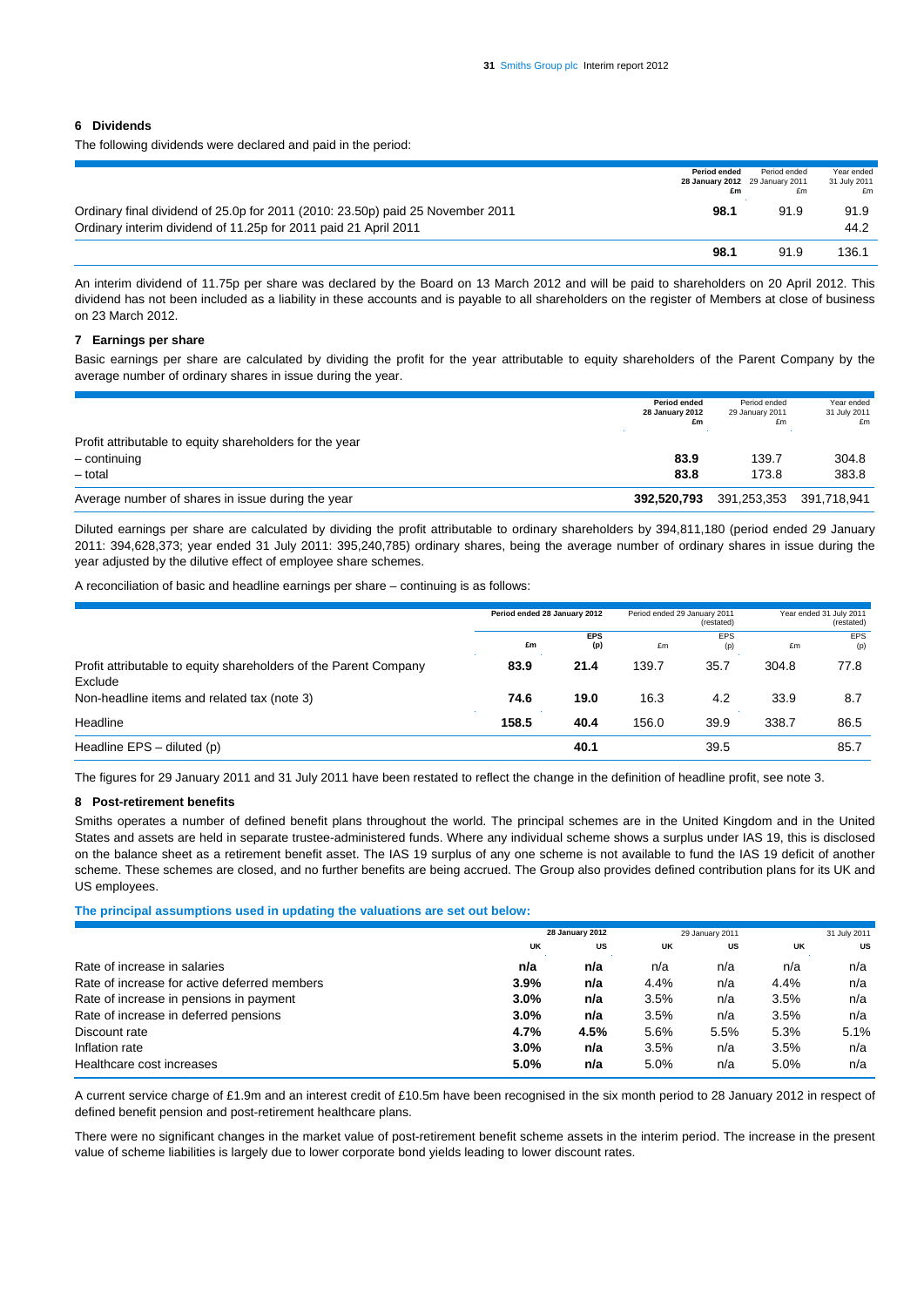#### **The amounts recognised in the balance sheet were as follows:**

|                                               | 28 January | 29 January | 31 July    |
|-----------------------------------------------|------------|------------|------------|
|                                               | 2012<br>£m | 2011<br>£m | 2011<br>£m |
|                                               |            |            |            |
| Balance sheet                                 |            |            |            |
| Market value of funded plan assets            | 3.231.6    | 3,230.9    | 3.272.6    |
| Present value of funded scheme liabilities    | (3,597.4)  | (3,260.2)  | (3,379.7)  |
| Unfunded pension plans                        | (69.1)     | (66.9)     | (68.2)     |
| Post-retirement healthcare                    | (22.9)     | (22.3)     | (22.5)     |
| Unrecognised asset due to surplus restriction | (1.1)      | (0.8)      | (1.2)      |
| Net retirement benefit liability              | (458.9)    | (119.3)    | (199.0)    |
| Retirement benefit assets                     | 51.4       | 151.0      | 140.6      |
| Retirement benefit obligations                | (510.3)    | (270.3)    | (339.6)    |
| Net retirement benefit liability              | (458.9)    | (119.3)    | (199.0)    |
|                                               |            |            |            |

The retirement benefit asset arises from the rights of the employers to recover the surplus at the end of the life of the scheme. If the pension schemes were wound up while they had members, the schemes would need to buy out the benefits of all members. The buy outs would cost significantly more than the present value of scheme liabilities calculated in accordance with IAS 19: Employee benefits.

### **9 Intangible assets**

|                                   | Goodwill<br>£m | Development<br>costs<br>£m | Acquired<br>intangibles<br>£m | Software.<br>patents and<br>intellectual<br>property<br>£m | Total<br>£m |
|-----------------------------------|----------------|----------------------------|-------------------------------|------------------------------------------------------------|-------------|
| Cost                              |                |                            |                               |                                                            |             |
| At 1 August 2011                  | 1,389.7        | 162.5                      | 351.9                         | 132.2                                                      | 2,036.3     |
| Exchange adjustments              | 23.3           | 4.4                        | 11.4                          | 1.5                                                        | 40.6        |
| <b>Business combinations</b>      | 105.5          |                            | 53.2                          |                                                            | 158.7       |
| Additions                         |                | 13.6                       |                               | 5.5                                                        | 19.1        |
| <b>Disposals</b>                  |                |                            |                               | (0.1)                                                      | (0.1)       |
| At 28 January 2012                | 1,518.5        | 180.5                      | 416.5                         | 139.1                                                      | 2,254.6     |
| Amortisation                      |                |                            |                               |                                                            |             |
| At 1 August 2011                  | 93.9           | 63.4                       | 183.6                         | 85.2                                                       | 426.1       |
| Exchange adjustments              | 1.4            | 1.4                        | 5.9                           | 1.1                                                        | 9.8         |
| Charge for the period             |                | 7.6                        | 24.8                          | 6.6                                                        | 39.0        |
| <b>Disposals</b>                  |                |                            |                               | (0.1)                                                      | (0.1)       |
| At 28 January 2012                | 95.3           | 72.4                       | 214.3                         | 92.8                                                       | 474.8       |
| Net book value at 28 January 2012 | 1,423.2        | 108.1                      | 202.2                         | 46.3                                                       | 1,779.8     |
| Net book value at 29 January 2011 | 1,300.8        | 94.3                       | 198.3                         | 46.2                                                       | 1,639.6     |
| Net book value at 31 July 2011    | 1,295.8        | 99.1                       | 168.3                         | 47.0                                                       | 1,610.2     |

The increase in goodwill and acquired intangibles relates to new businesses acquired during the period. See note 15 for details.

#### **10 Property, plant and equipment**

|                                   | Land and<br>buildings<br>£m | Plant and<br>machinery<br>£m | Fixtures,<br>fittings,<br>tools and<br>equipment<br>£m | Total<br>£m |
|-----------------------------------|-----------------------------|------------------------------|--------------------------------------------------------|-------------|
| <b>Cost or valuation</b>          |                             |                              |                                                        |             |
| At 1 August 2011                  | 190.3                       | 495.7                        | 209.5                                                  | 895.5       |
| Exchange adjustments              | 3.2                         | 10.7                         | 1.2                                                    | 15.1        |
| <b>Business combinations</b>      | 0.3                         | 1.0                          | 0.2                                                    | 1.5         |
| Additions                         | 2.9                         | 12.1                         | 6.1                                                    | 21.1        |
| <b>Disposals</b>                  | (0.5)                       | (4.4)                        | (3.2)                                                  | (8.1)       |
| At 28 January 2012                | 196.2                       | 515.1                        | 213.8                                                  | 925.1       |
| <b>Depreciation</b>               |                             |                              |                                                        |             |
| At 1 August 2011                  | 87.1                        | 362.7                        | 162.9                                                  | 612.7       |
| Exchange adjustments              | 1.8                         | 8.4                          | 1.0                                                    | 11.2        |
| Charge for the period             | 3.6                         | 17.3                         | 7.4                                                    | 28.3        |
| <b>Disposals</b>                  | (0.1)                       | (4.0)                        | (2.7)                                                  | (6.8)       |
| At 28 January 2012                | 92.4                        | 384.4                        | 168.6                                                  | 645.4       |
| Net book value at 28 January 2012 | 103.8                       | 130.7                        | 45.2                                                   | 279.7       |
| Net book value at 29 January 2011 | 104.0                       | 139.0                        | 47.4                                                   | 290.4       |
| Net book value at 31 July 2011    | 103.2                       | 133.0                        | 46.6                                                   | 282.8       |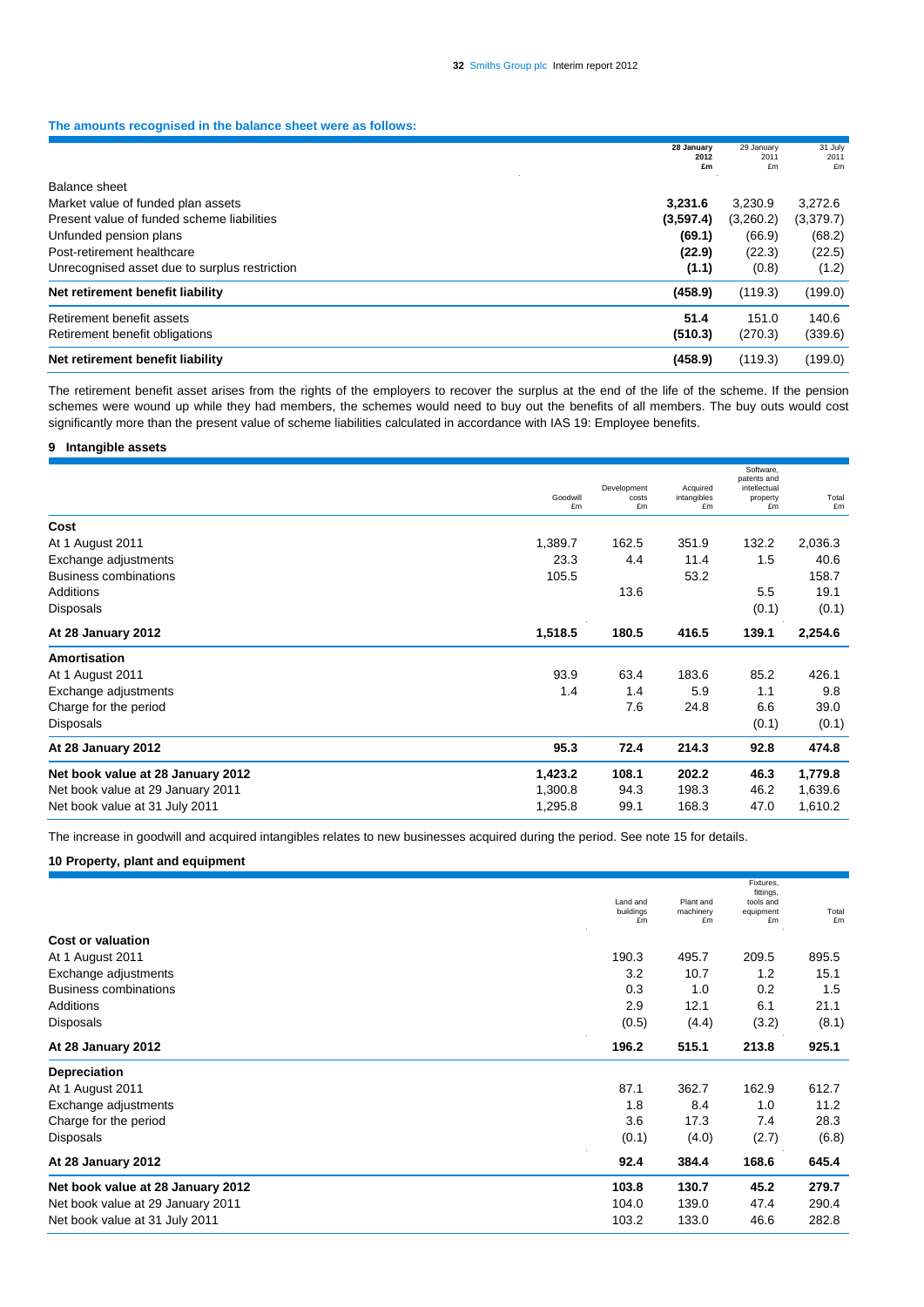#### **11 Borrowings and net debt**

This note sets out the calculation of net debt, an important measure in explaining our financing position. The net debt figure includes accrued interest and the fair value adjustments relating to hedge accounting.

|                                          | 28 January<br>2012<br>£m | 29 January<br>2011<br>£m | 31 July<br>2011<br>£m |
|------------------------------------------|--------------------------|--------------------------|-----------------------|
| Cash and cash equivalents                |                          |                          |                       |
| Net cash and deposits                    | 145.8                    | 136.8                    | 261.1                 |
| Short-term borrowings                    |                          |                          |                       |
| <b>Bank overdrafts</b>                   | (3.7)                    | (0.8)                    | (0.4)                 |
| \$250m 5.45% US\$ Private placement 2013 | (163.4)                  |                          |                       |
| Bank and other loans                     | (2.8)                    | (1.4)                    | (1.2)                 |
| Interest accrual                         | (25.9)                   | (20.7)                   | (10.1)                |
|                                          | (195.8)                  | (22.9)                   | (11.7)                |
| Long-term borrowings                     |                          |                          |                       |
| \$250m 5.45% US\$ Private placement 2013 |                          | (165.9)                  | (158.3)               |
| \$250m 6.05% US\$ Guaranteed notes 2014  | (158.5)                  | (156.9)                  | (151.4)               |
| \$800m Revolving Credit Facility 2015    | (73.2)                   |                          |                       |
| £150m 7.25% Sterling Eurobond 2016       | (149.4)                  | (149.2)                  | (149.3)               |
| €300m 4.125% Eurobond 2017               | (254.6)                  | (253.0)                  | (260.2)               |
| \$175m 7.37% US\$ Private placement 2018 | (111.3)                  | (110.4)                  | (106.4)               |
| \$250m 7.20% US\$ Guaranteed notes 2019  | (158.0)                  | (156.5)                  | (151.0)               |
| Bank and other loans                     | (2.0)                    | (1.5)                    | (1.8)                 |
|                                          | (907.0)                  | (993.4)                  | (978.4)               |
| <b>Borrowings</b>                        | (1, 102.8)               | (1,016.3)                | (990.1)               |
| Net debt                                 | (957.0)                  | (879.5)                  | (729.0)               |

Cash and overdraft balances in interest compensation cash pooling systems are reported gross on the balance sheet. This gross up increased cash and overdrafts by £2.1m at 28 January 2012 (29 January 2011: £0.4m; 31 July 2011: £0.1m).

#### **Movements in net debt**

|                                                                  | Net cash<br>and cash<br>equivalents<br>£m | Other<br>short-term<br>borrowing<br>£m | Long-term<br>borrowings<br>£m | Net debt<br>£m |
|------------------------------------------------------------------|-------------------------------------------|----------------------------------------|-------------------------------|----------------|
| At 31 July 2011                                                  | 260.7                                     | (11.3)                                 | (978.4)                       | (729.0)        |
| Foreign exchange gains and losses                                | 1.4                                       |                                        | (14.2)                        | (12.8)         |
| Net cash inflow/(outflow)                                        | (120.0)                                   |                                        |                               | (120.0)        |
| Repayment of borrowings                                          |                                           | 0.7                                    | 16.0                          | 16.7           |
| Drawdown of borrowings                                           |                                           | (1.5)                                  | (90.8)                        | (92.3)         |
| Capitalisation, interest accruals and unwind of capitalised fees |                                           | (11.9)                                 | (0.1)                         | (12.0)         |
| Fair value movement from interest rate hedging                   |                                           | (4.0)                                  | (3.6)                         | (7.6)          |
| Change in maturity analysis                                      |                                           | (164.1)                                | 164.1                         |                |
| At 28 January 2012                                               | 142.1                                     | (192.1)                                | (907.0)                       | (957.0)        |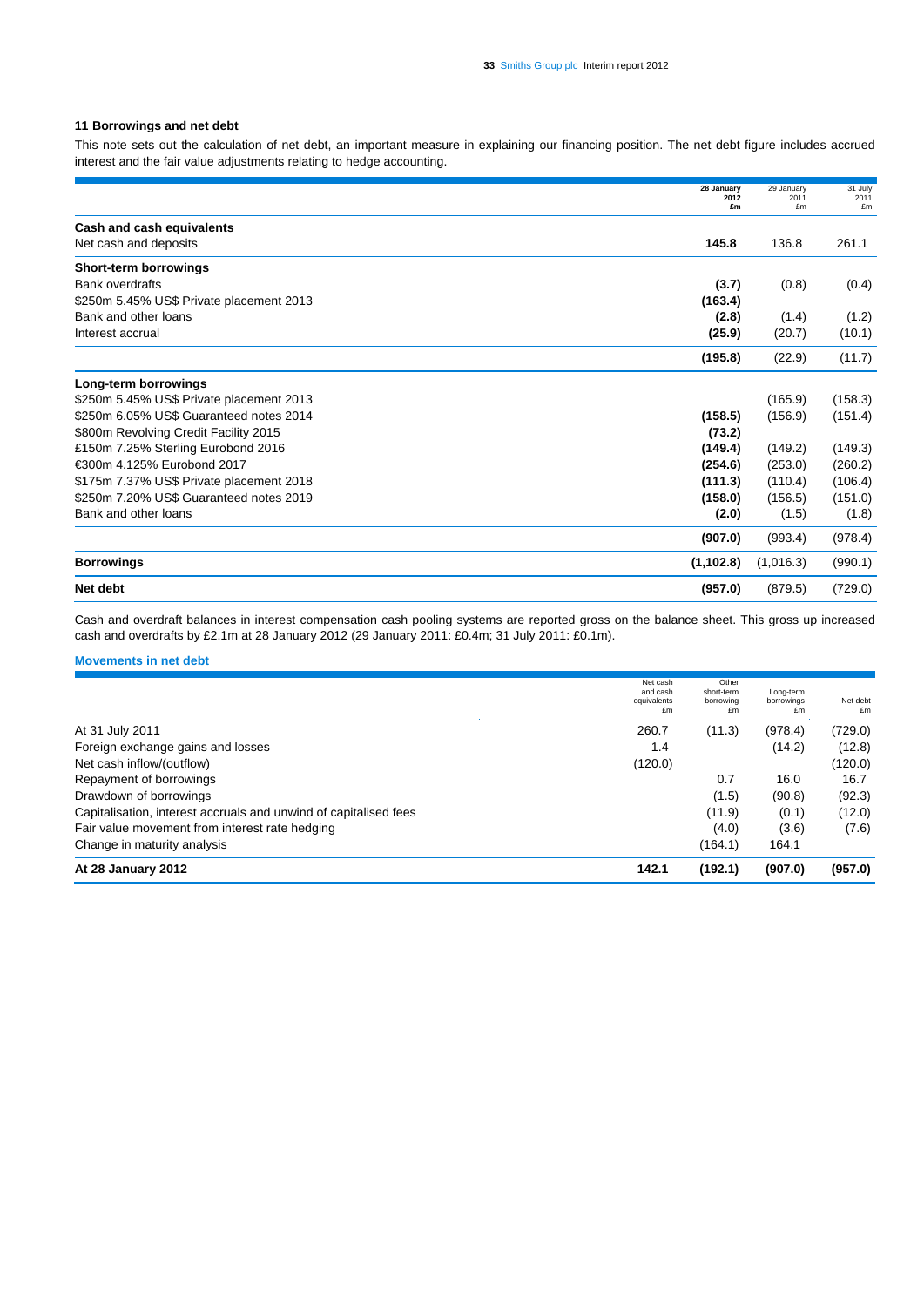#### **12 Provisions for liabilities and charges**

| At 28 January 2012           | 40.1                                                 | 15.1                 | 2.9            | 3.9            | 195.3                                | 62.7                      | 320.0       |
|------------------------------|------------------------------------------------------|----------------------|----------------|----------------|--------------------------------------|---------------------------|-------------|
| <b>Utilisation</b>           | (7.8)                                                | (3.0)                | (0.2)          |                | (12.4)                               | (4.3)                     | (27.7)      |
| Unwind of provision discount |                                                      |                      |                |                | 2.4                                  |                           | 2.4         |
| Provision released           | (1.4)                                                | (0.7)                | (0.5)          |                | (1.0)                                |                           | (3.6)       |
| Provision charged            | 11.3                                                 | 10.8                 | 0.2            |                | 16.2                                 | 51.9                      | 90.4        |
| Business combinations        | 0.4                                                  |                      |                |                |                                      |                           | 0.4         |
| Exchange adjustments         |                                                      | 0.2                  |                |                | 8.4                                  | 0.7                       | 9.3         |
| At 31 July 2011              | 37.6                                                 | 7.8                  | 3.4            | 3.9            | 181.7                                | 14.4                      | 248.8       |
|                              | Warranty<br>provision and<br>product liability<br>£m | Reorganisation<br>£m | Property<br>£m | Disposal<br>£m | John Crane, Inc.<br>litigation<br>£m | Other<br>litigation<br>£m | Total<br>£m |

#### Analysed as:

|                            | 28 January | 29 January | 31 July    |
|----------------------------|------------|------------|------------|
|                            | 2012<br>£m | 2011<br>£m | 2011<br>£m |
| <b>Current liabilities</b> | 81.0       | 67.0       | 74.7       |
| Non-current liabilities    | 239.0      | 214.4      | 174.1      |
|                            | 320.0      | 281.4      | 248.8      |

#### **Reorganisation**

The increase in the reorganisation provision is in respect of the performance improvement programme in Smiths Detection.

#### **Litigation**

#### John Crane, Inc.

John Crane, Inc. ("JCI") is one of many co-defendants in numerous lawsuits pending in the United States in which plaintiffs are claiming damages arising from alleged exposure to, or use of, products previously manufactured which contained asbestos. Until 2006, the awards, the related interest and all material defence costs were met directly by insurers. In 2007, JCI secured the commutation of certain insurance policies in respect of product liability. While JCI has excess liability insurance, the availability of such insurance and scope of the cover are currently the subject of litigation in the United States. An adverse judgment at first instance from the Circuit Court of Cook County, Illinois is currently under appeal. Pending the outcome of that litigation, JCI has begun to meet defence costs directly. Provision is made in respect of the expected costs of defending known and predicted future claims and of adverse judgments in relation thereto, to the extent that such costs can be reliably estimated. No account has been taken of recoveries from insurers as their nature and timing are not yet sufficiently certain to permit recognition as an asset for these purposes.

The JCI products generally referred to in these cases consist of industrial sealing product, primarily packing and gaskets. The asbestos was encapsulated within these products in such a manner that causes JCI to believe, based on tests conducted on its behalf, that the products were safe. JCI ceased manufacturing products containing asbestos in 1985.

JCI is actively monitoring the conduct and effect of its current and expected asbestos litigation, including the most efficacious presentation of its 'safe product' defence, and intends to continue to resist all asbestos claims based upon this defence. Approximately 206,000 claims against JCI have been dismissed before trial over the last 32 years. JCI is currently a defendant in cases involving approximately 99,000 claims. Despite the large number of claims brought against JCI, it has had final judgments against it, after appeals, in only 113 cases over the period, and has had to pay awards amounting to approximately US\$109m. JCI has also incurred significant additional defence costs and, whilst the number of claims being filed against JCI and other defendants has been declining, the proportion of mesothelioma claims has increased, and JCI's ability to defend these cases is likely to have a significant impact on its annual aggregate adverse judgment and defence costs.

The assumptions made in assessing the appropriate level of provision include:

- The periods over which the expenditure can be reliably estimated.
- The future trend of legal costs.
- The rate of future claims filed.
- The rate of successful resolution of claims.
- The average amount of judgments awarded.

The provision is based on past history and allows for decreasing levels of new claims based on published tables of asbestos incidence projections and is determined using asbestos valuations experts, Bates White LLC. The projections use a 10 year time horizon on the basis that Bates White LLC consider that there is substantial uncertainty in the asbestos litigation environment so probable expenditures are not reasonably estimable beyond this time horizon, see note 13.

However, because of the significant uncertainty associated with the future level of asbestos claims and of the costs arising out of related litigation, there can be no guarantee that the assumptions used to estimate the provision will result in an accurate prediction of the actual costs that may be incurred and, as a result, the provision may be subject to potentially material revision from time to time if new information becomes available as a result of future events.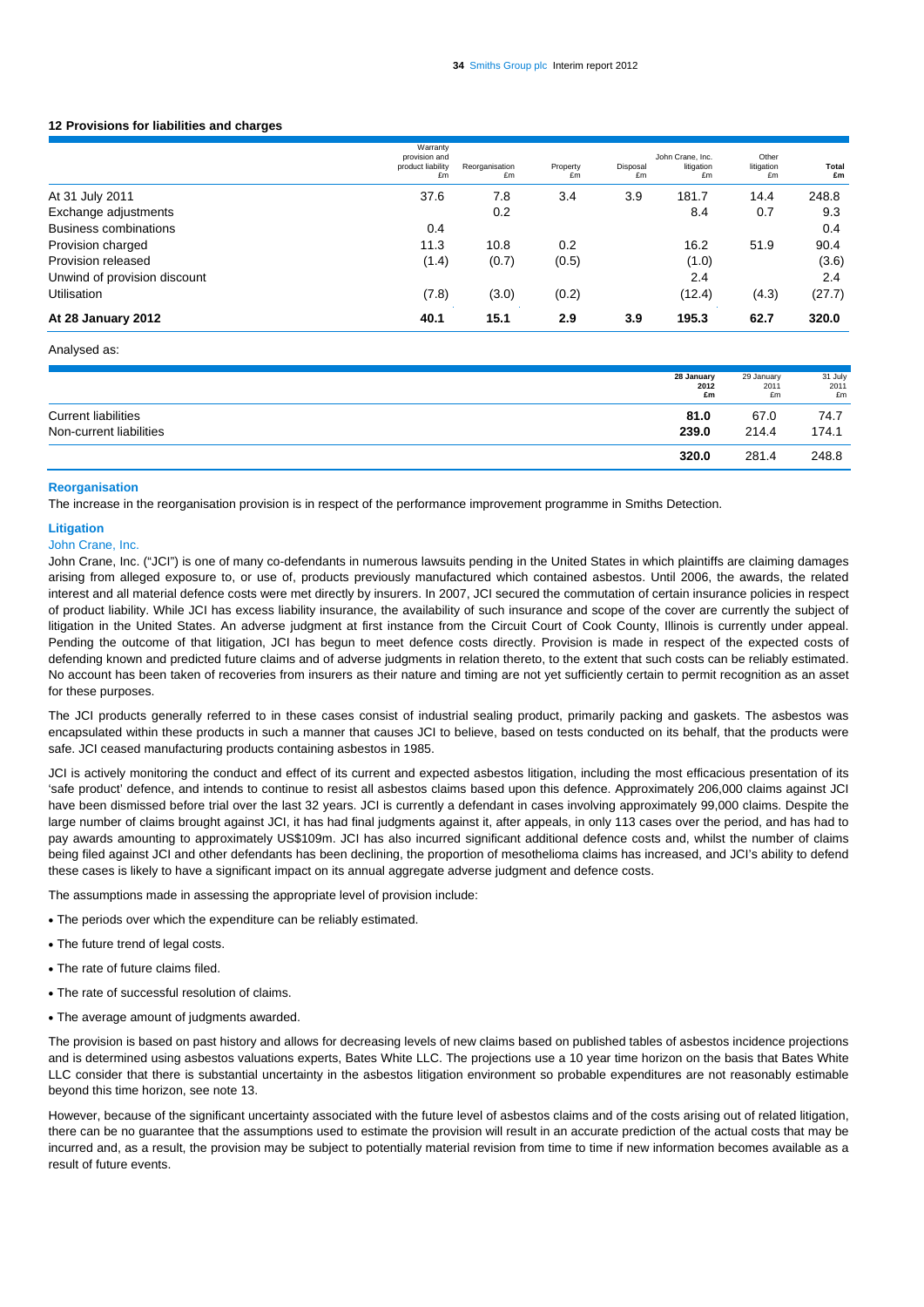The provision in respect of JCI is a discounted pre-tax provision using discount rates, being the risk-free rate on US debt instruments for the appropriate period. The deferred tax asset related to this provision is shown within the deferred tax balance. Set out below is the gross, discounted and post-tax information relating to this provision:

|                               | 28 January | 29 January | 31 July |
|-------------------------------|------------|------------|---------|
|                               | 2012       | 2011       | 2011    |
|                               | £m         | £m         | £m      |
| Gross provision               | 211.2      | 207.1      | 203.1   |
| <b>Discount</b>               | (15.9)     | (38.9)     | (21.4)  |
| Discounted pre-tax provision  | 195.3      | 168.2      | 181.7   |
| Deferred tax                  | (44.4)     | (44.7)     | (50.6)  |
| Discounted post-tax provision | 150.9      | 123.5      | 131.1   |

#### Titeflex Corporation

In recent years Titeflex Corporation, a subsidiary of the Group in the Flex-Tek division, has received a number of claims from insurance companies seeking recompense on a subrogated basis for the effects of damage allegedly caused by lightning strikes in relation to its flexible gas piping product. Titeflex Corporation believes that its products are a safe and effective means of delivering gas when installed in accordance with the manufacturer's instructions and local and national codes, however some claims have been settled on an individual basis without admission of liability. The number of claims received each year and the cost of resolving them has varied. The associated costs of between £3m and £5m a year have historically been charged against headline operating profit. Equivalent third-party products in the US marketplace face similar challenges with the profile of legal activity appearing to increase in recent times. The continuing progress of claims and the pattern of settlement, together with the recent market place activity, now provide sufficient evidence to recognise a liability in the accounts. Therefore provision has been made for the costs which the Group is expected to incur in respect of future subrogation claims to the extent that such costs can be reliably estimated. Titeflex Corporation sells flexible gas piping with extensive installation and safety guidance (revised in 2008) designed to assure the safety of the product and minimise the risk of damage associated with lightning strikes.

The assumptions made in assessing the appropriate level of provision, which are based on past experience, include:

- The period over which expenditure can be reliably estimated
- The number of future settlements
- The average amount of settlements

The projections use a rolling 10 year time horizon on the basis that there is substantial uncertainty in the US litigation environment so probable expenditures are not reasonably estimable beyond this time horizon, see note 13.

However, because of the significant uncertainty associated with the future level of claims and of the costs arising out of related litigation, there can be no guarantee that the assumptions used to estimate the provision will result in an accurate prediction of the actual costs that may be incurred and, as a result, the provision may be subject to potentially material revision from time to time if new information becomes available as a result of future events.

The provision is a discounted pre-tax provision using discount rates, being the risk-free rate on US debt instruments for the appropriate period.

The JCI and Titeflex Corporation litigation provisions are the only provisions which are discounted.

#### **13 Contingent liabilities and commitments**

#### **John Crane, Inc.**

As stated in note 12, John Crane, Inc. ("JCI") is involved in numerous law suits pending in the United States in which plaintiffs are claiming damages arising from exposure to, or use of, products containing asbestos. The JCI products generally referred to in these cases are ones in which the asbestos fibres were encapsulated in such a manner that, according to tests conducted on behalf of JCI, the products were safe. JCI ceased manufacturing products containing asbestos in 1985.

Provision has been made for future defence costs and the cost of adverse judgments expected to occur. The Group anticipates that asbestos litigation will continue beyond the period covered by this provision; however, because of the uncertainty surrounding the outcome of litigation beyond this period, the costs cannot be reliably estimated.

#### **Titeflex Corporation**

As stated in Note 12, Titeflex Corporation has made provision for the cost of expected future subrogation claims. The Group considers claims might continue beyond the period covered by the provision; however because of the uncertainty surrounding the US litigation environment beyond this period, the costs cannot be reliably estimated.

#### **Other contingent liabilities and commitments**

In the ordinary course of its business, the Group is subject to litigation such as product liability claims, employee disputes and other kinds of lawsuits, and faces different types of legal issues in different jurisdictions. The high level of activity in the US, for example, exposes the Group to the likelihood of various types of litigation commonplace in that country, such as 'mass tort' and 'class action' litigation, and legal challenges to the scope and validity of patents. These types of proceedings (or the threat of them) are also used to create pressure to encourage negotiated settlement of disputes. Any claim brought against the Group (with or without merit), could be costly to defend. These matters are inherently difficult to quantify. In appropriate cases a provision is recognised based on best estimates and management judgement but there can be no guarantee that these provisions (which may be subject to potentially material revision from time to time) will result in an accurate prediction of the actual costs and liabilities that may be incurred. There are also contingent liabilities in respect of litigation for which no provisions are made.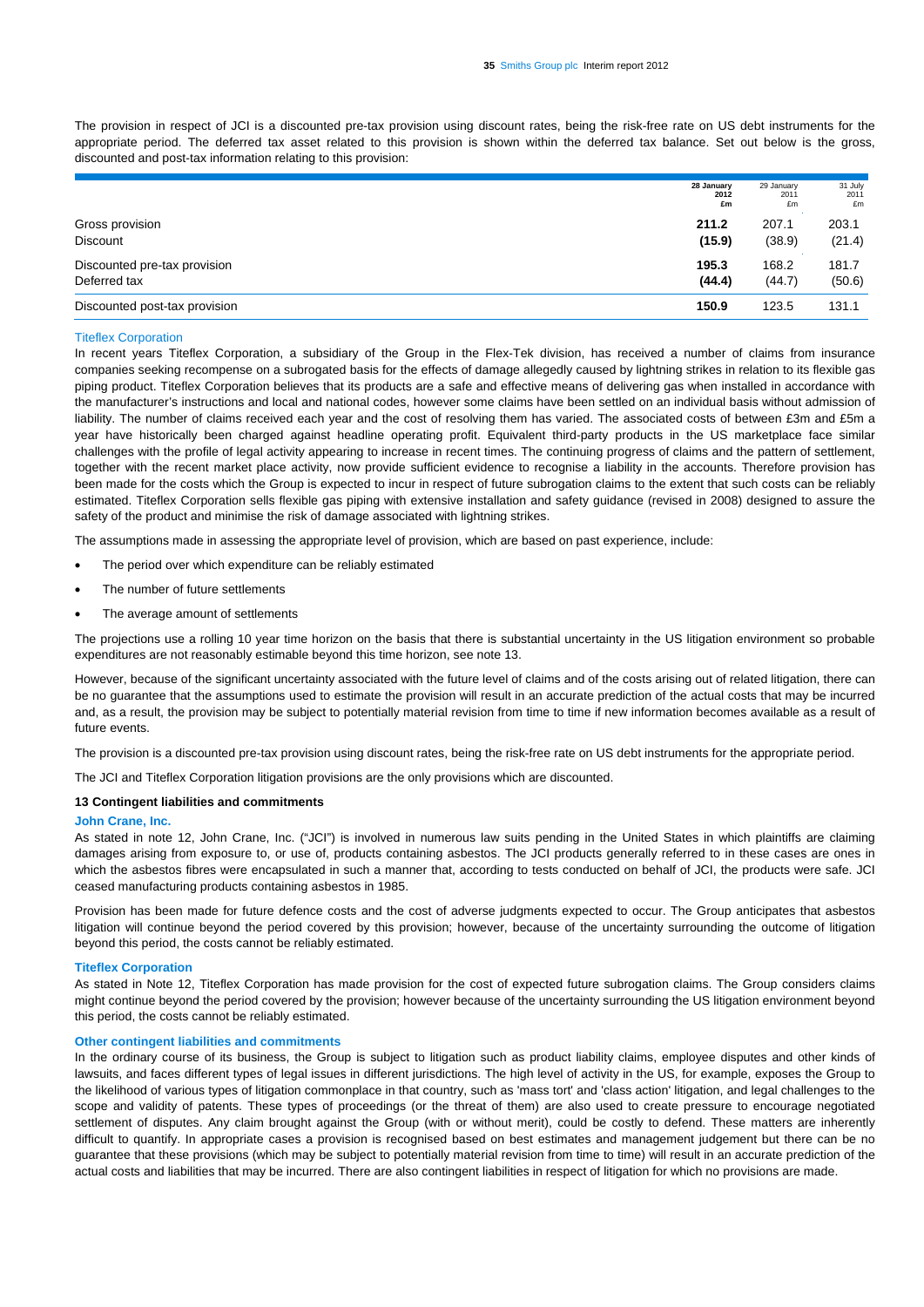### **14 Cash-flow from operating activities**

|                                                     | Period ended<br>28 January 2012<br>£m | Period ended<br>29 January 2011<br>£m | Year ended<br>31 July 2011<br>£m |
|-----------------------------------------------------|---------------------------------------|---------------------------------------|----------------------------------|
| Operating profit – continuing                       | 131.6                                 | 208.4                                 | 438.0                            |
| Amortisation of intangible assets                   | 39.0                                  | 36.1                                  | 72.3                             |
| Impairment of intangible assets                     |                                       |                                       | 5.5                              |
| Profit on disposal of property, plant and equipment | 1.3                                   |                                       | (0.7)                            |
| Profit on disposal of business                      | (0.9)                                 |                                       | (4.4)                            |
| Depreciation of property, plant and equipment       | 28.3                                  | 32.2                                  | 63.4                             |
| Share-based payment expense                         | 7.5                                   | 8.3                                   | 13.8                             |
| Retirement benefits                                 | (22.1)                                | (23.7)                                | (77.6)                           |
| Increase in inventories                             | (32.3)                                | (38.5)                                | (46.7)                           |
| Decrease/(increase) in trade and other receivables  | 25.5                                  | (27.3)                                | (33.1)                           |
| (Decrease)/increase in trade and other payables     | (37.8)                                | 1.2                                   | 43.7                             |
| Increase/(decrease) in provisions                   | 59.1                                  | (13.7)                                | 5.2                              |
| Cash generated from operations                      | 199.2                                 | 183.0                                 | 479.4                            |
| Interest                                            | (20.6)                                | (26.2)                                | (66.8)                           |
| Tax paid                                            | (45.4)                                | (50.2)                                | (90.9)                           |
| Net cash inflow from operating activities           | 133.2                                 | 106.6                                 | 321.7                            |

**Headline operating cash-flow** 

|                                                                                                   | Period ended<br>28 January 2012<br>£m | Period ended<br>29 January 2011<br>£m | Year ended<br>31 July 2011<br>£m |
|---------------------------------------------------------------------------------------------------|---------------------------------------|---------------------------------------|----------------------------------|
| Net cash inflow from operating activities                                                         | 133.2                                 | 106.6                                 | 321.7                            |
| Exclude                                                                                           |                                       |                                       |                                  |
| Interest                                                                                          | 20.6                                  | 26.2                                  | 66.8                             |
| Tax paid                                                                                          | 45.4                                  | 50.2                                  | 90.9                             |
| Cash outflow in respect of exceptional operating items                                            | 22.4                                  | 18.8                                  | 34.8                             |
| Pension deficit payments                                                                          | 19.3                                  | 21.0                                  | 60.1                             |
| Include                                                                                           |                                       |                                       |                                  |
| Expenditure on capitalised development, other intangible assets and property, plant and equipment | (39.7)                                | (38.0)                                | (90.1)                           |
| Disposals of property, plant and equipment in the ordinary course of business                     |                                       | 1.5                                   | 4.5                              |
| <b>Headline operating cash-flow</b>                                                               | 201.2                                 | 186.3                                 | 488.7                            |

**Free cash-flow** 

|                                                                                                   | Period ended<br>28 January 2012<br>£m | Period ended<br>29 January 2011<br>£m | Year ended<br>31 July 2011<br>£m |
|---------------------------------------------------------------------------------------------------|---------------------------------------|---------------------------------------|----------------------------------|
| Net cash inflow from operating activities                                                         | 133.2                                 | 106.6                                 | 321.7                            |
| Expenditure on capitalised development, other intangible assets and property, plant and equipment | (39.7)                                | (38.0)                                | (90.1)                           |
| Disposals of property, plant and equipment in the ordinary course of business                     |                                       | 1.5                                   | 4.5                              |
| Investment in financial assets relating to pensions financing                                     | (12.0)                                |                                       |                                  |
| Free cash-flow                                                                                    | 81.5                                  | 70.1                                  | 236.1                            |
| Investment in other financial assets                                                              |                                       | (0.2)                                 | (0.3)                            |
| Acquisition of businesses                                                                         | (169.0)                               | (10.9)                                | (18.5)                           |
| Disposal of Aerospace                                                                             |                                       | (6.8)                                 | (6.2)                            |
| Disposal of businesses                                                                            | 0.9                                   | (0.3)                                 | 3.9                              |
| Net cash-flow used in financing activities                                                        | (33.4)                                | (90.4)                                | (129.2)                          |
| Net (decrease)/increase in cash and cash equivalents                                              | (120.0)                               | (38.5)                                | 85.8                             |